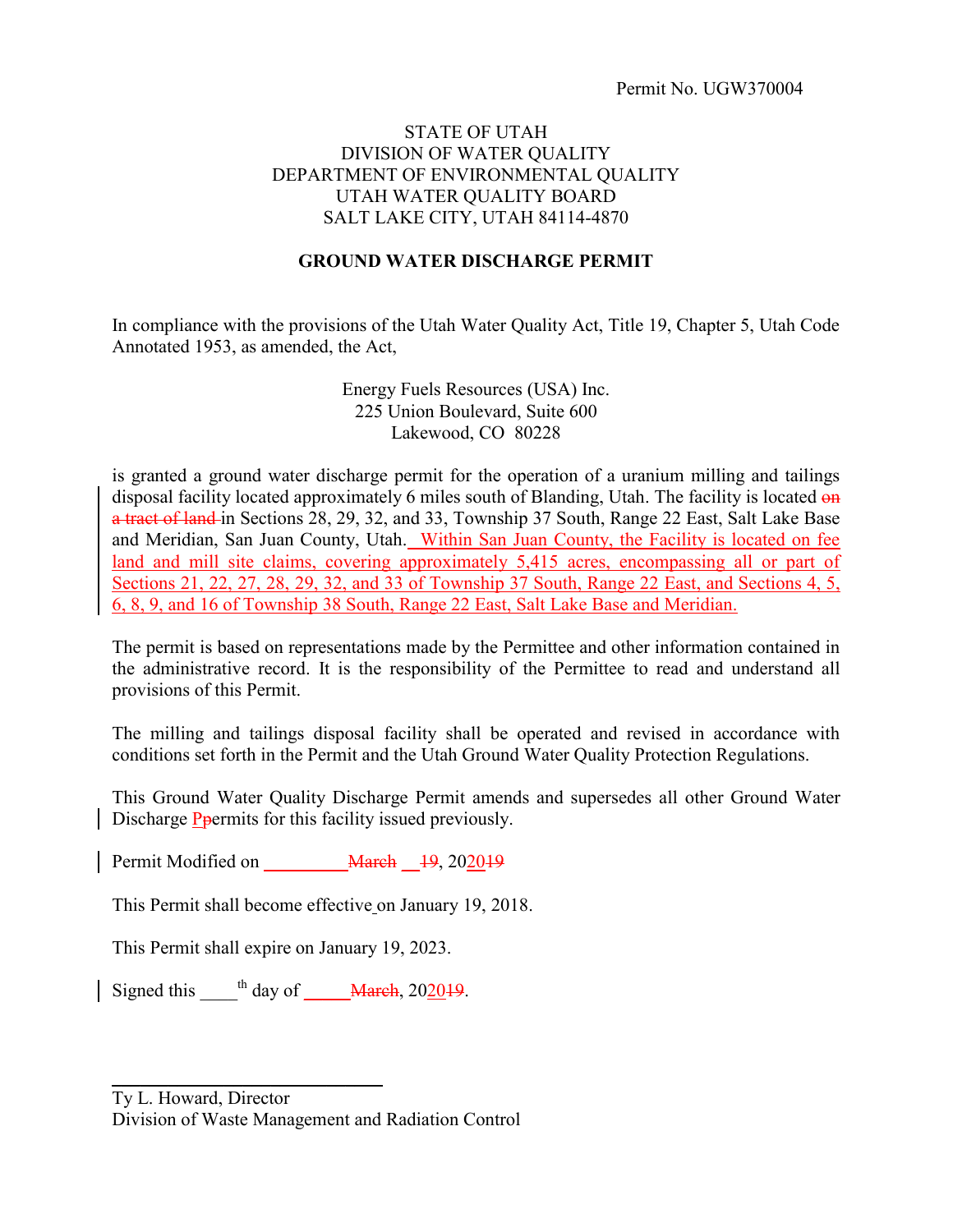# Table of Contents

| 2.                                                                                    |  |
|---------------------------------------------------------------------------------------|--|
|                                                                                       |  |
| D. DISCHARGE MINIMIZATION AND BEST AVAILABLE TECHNOLOGY STANDARDS  6                  |  |
|                                                                                       |  |
|                                                                                       |  |
| 3.                                                                                    |  |
| Best Available Technology Requirements for New Construction  10<br>4.                 |  |
| 5.                                                                                    |  |
| 6.                                                                                    |  |
| 7.                                                                                    |  |
| 8.                                                                                    |  |
| 9.                                                                                    |  |
|                                                                                       |  |
| 11. Requirements for Feedstock Material Stored Outside the Feedstock Storage Area  14 |  |
|                                                                                       |  |
|                                                                                       |  |
|                                                                                       |  |
| E. GROUND WATER COMPLIANCE AND TECHNOLOGY PERFORMANCE MONITORING  19                  |  |
|                                                                                       |  |
| 2.                                                                                    |  |
| 3.                                                                                    |  |
| 4.                                                                                    |  |
| 5.                                                                                    |  |
| 6.                                                                                    |  |
| 7.                                                                                    |  |
| 8.                                                                                    |  |
| 9.                                                                                    |  |
|                                                                                       |  |
|                                                                                       |  |
|                                                                                       |  |
|                                                                                       |  |
|                                                                                       |  |
| 2.                                                                                    |  |
| 3.                                                                                    |  |
| 4.                                                                                    |  |
| 5.                                                                                    |  |
| 6.                                                                                    |  |
| 7.                                                                                    |  |
| 8.                                                                                    |  |
| 9.                                                                                    |  |
|                                                                                       |  |
|                                                                                       |  |
|                                                                                       |  |
|                                                                                       |  |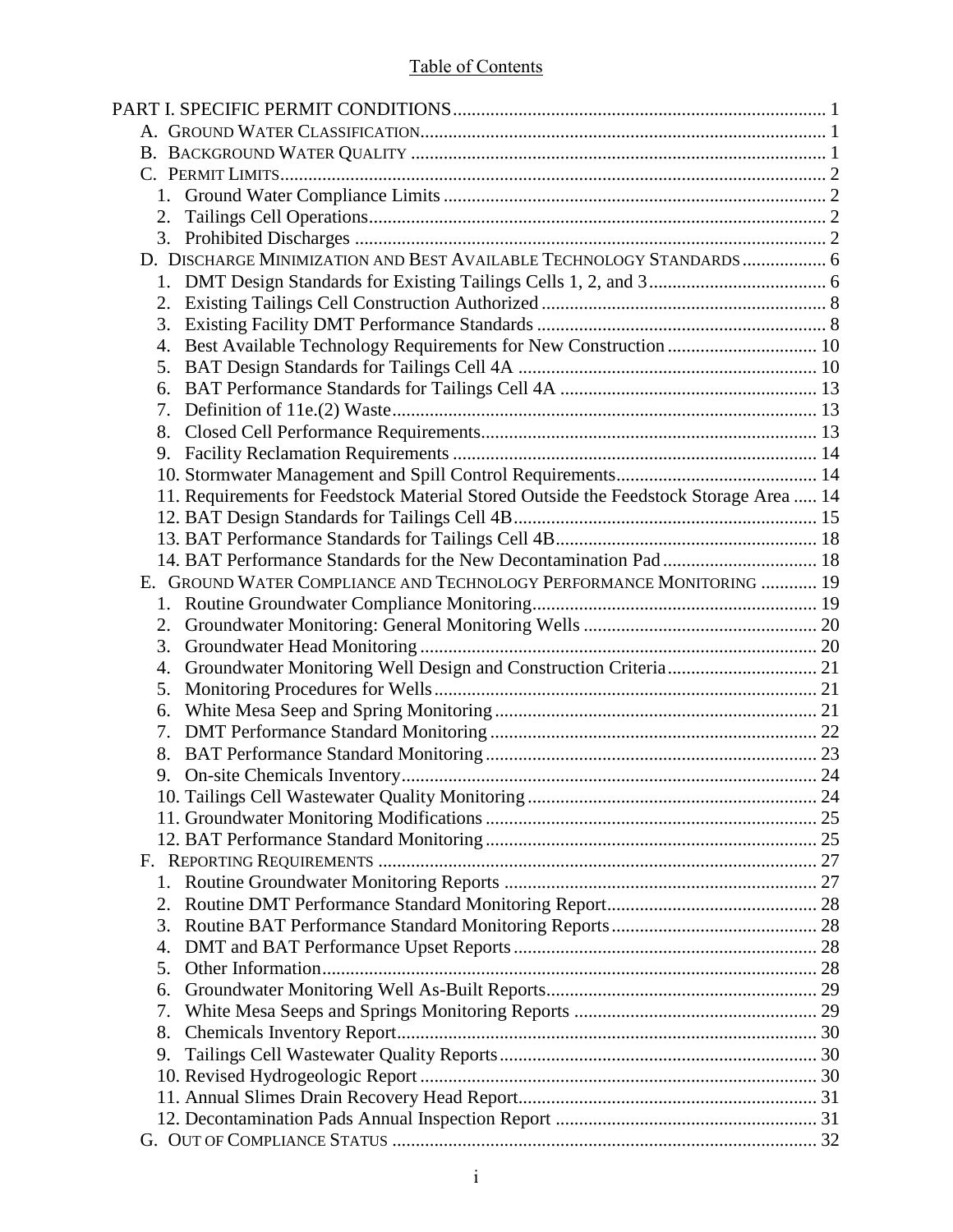| 2.                                                                             |  |
|--------------------------------------------------------------------------------|--|
| 3.                                                                             |  |
| 4.                                                                             |  |
|                                                                                |  |
| Background Groundwater Quality Report for MW-38, MW-39, MW-40Slimes Drain      |  |
|                                                                                |  |
| Background Groundwater Quality Report for Well MW-24AInstallation of New<br>2. |  |
|                                                                                |  |
| 3. Background Groundwater Quality Report for MW 38, MW 39, MW 40 34            |  |
| 3. Revised Groundwater Quality Assurance Plan to Include Dissolved Oxygen 35   |  |
|                                                                                |  |
|                                                                                |  |
|                                                                                |  |
|                                                                                |  |
|                                                                                |  |
| Ε.                                                                             |  |
| F.                                                                             |  |
|                                                                                |  |
|                                                                                |  |
| I.                                                                             |  |
| J <sub>z</sub>                                                                 |  |
|                                                                                |  |
|                                                                                |  |
|                                                                                |  |
|                                                                                |  |
|                                                                                |  |
|                                                                                |  |
|                                                                                |  |
|                                                                                |  |
|                                                                                |  |
|                                                                                |  |
|                                                                                |  |
|                                                                                |  |
|                                                                                |  |
|                                                                                |  |
|                                                                                |  |
|                                                                                |  |
| L.                                                                             |  |
|                                                                                |  |
|                                                                                |  |
|                                                                                |  |
|                                                                                |  |
|                                                                                |  |
|                                                                                |  |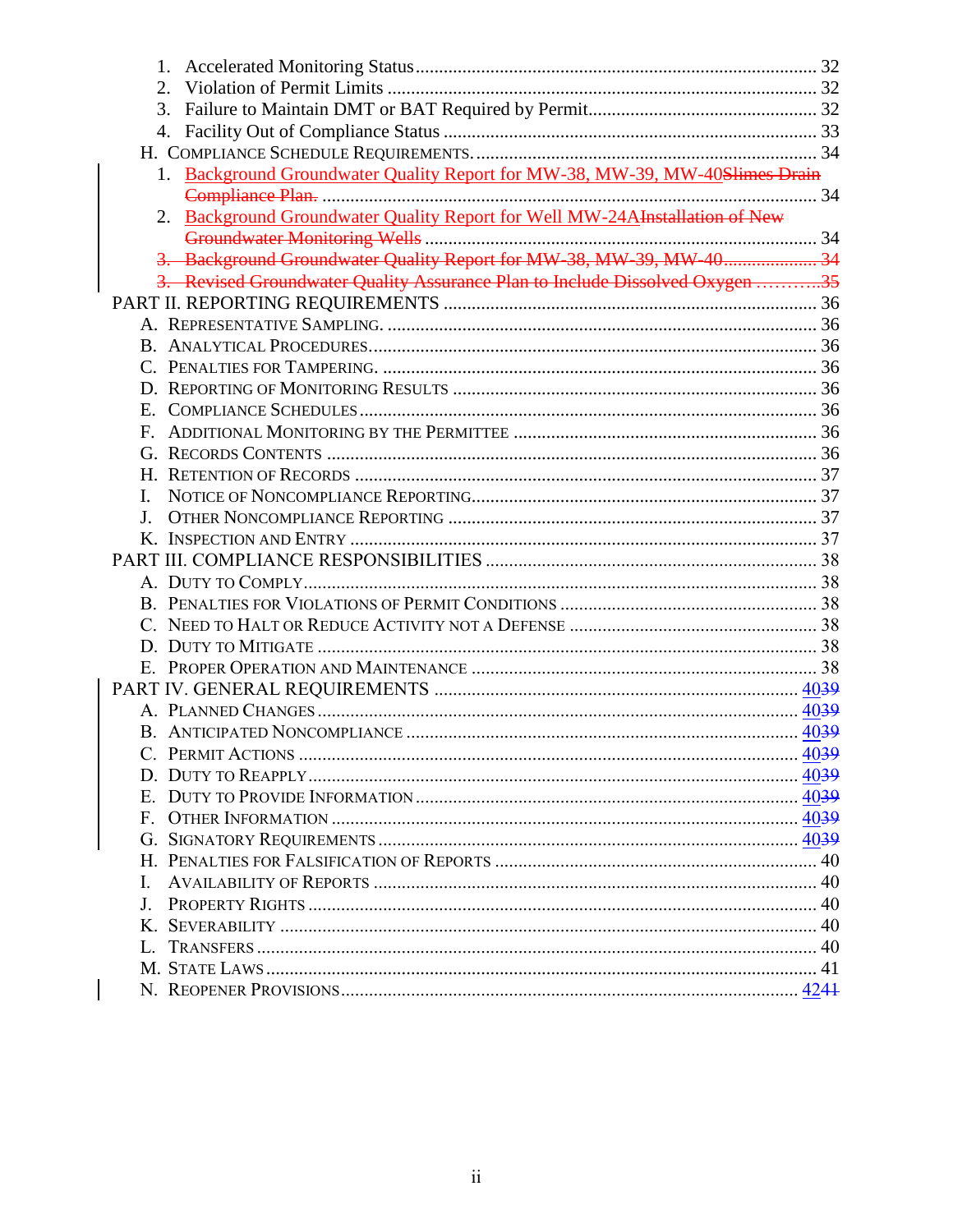# List of Tables

| Table 5. Approved Tailings Cell 4A Engineering Design and Specifications  10 |  |
|------------------------------------------------------------------------------|--|
|                                                                              |  |
|                                                                              |  |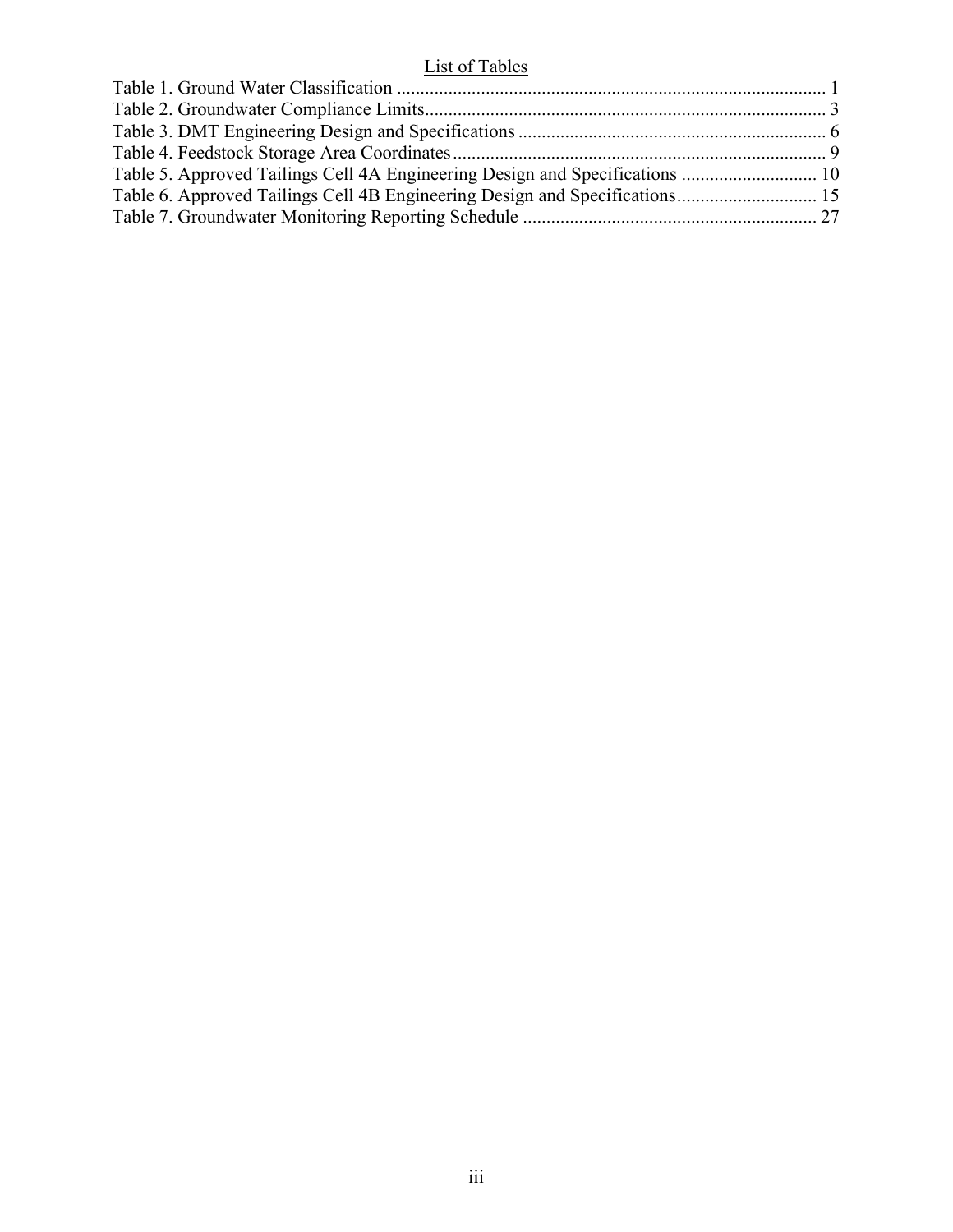#### PART I. SPECIFIC PERMIT CONDITIONS

A. GROUND WATER CLASSIFICATION - the groundwater classification of the shallow aquifer under the tailings facility has been determined on a well-by-well basis, as defined in Table 1, below:

|              |           |                              | raole 1. Ground water Chassification  |                                 |                              |                       |                                       |  |
|--------------|-----------|------------------------------|---------------------------------------|---------------------------------|------------------------------|-----------------------|---------------------------------------|--|
|              |           | <b>Class II Groundwater</b>  |                                       |                                 | <b>Class III Groundwater</b> |                       |                                       |  |
|              |           | Average TDS (mg/L)           |                                       |                                 |                              | Average TDS (mg/L)    |                                       |  |
|              |           | <b>DUSA</b> Data             |                                       |                                 |                              |                       |                                       |  |
|              |           | Average                      | Standard                              |                                 |                              | Average               | Standard                              |  |
| Well ID      | $N^{(1)}$ | Concentration <sup>(2)</sup> | Deviation <sup><math>(2)</math></sup> | Well ID                         | $N^{(1)}$                    | $Concentration^{(2)}$ | Deviation <sup><math>(2)</math></sup> |  |
| $MW-1^{(3)}$ | 77        | 1,273                        | 93                                    | $MW-2$                          | 77                           | 3,050                 | 252                                   |  |
| $MW-5$       | 82        | 2,058                        | 170                                   | $MW-12$                         | 61                           | 3,894                 | 241                                   |  |
| $MW-11$      | 71        | 1,844                        | 178                                   | $MW-14$                         | 51                           | 3,592                 | 176                                   |  |
| $MW-30$      | 42        | 1601                         | 100                                   | $MW-15$                         | 47                           | 3,857                 | 243                                   |  |
|              |           |                              |                                       | $MW-17$                         | 22                           | 4,444                 | 321                                   |  |
|              |           |                              |                                       | $MW-18^{(3)}$                   | 18                           | 2,605                 | 297                                   |  |
|              |           |                              |                                       | $\overline{MW-19^{(3)}}$        | 22                           | 2,457                 | 900                                   |  |
|              |           |                              |                                       | $MW-20^{(4)}$                   | 23                           | 5,192                 | 475                                   |  |
|              |           |                              |                                       | $\overline{\text{MW-22}}^{(4)}$ | 23                           | 7,633                 | 656                                   |  |
|              |           |                              |                                       | MW-3A                           | 40                           | 5,684                 | 184                                   |  |
|              |           |                              |                                       | $MW-23$                         | 33                           | 3,419                 | 408                                   |  |
|              |           |                              |                                       | $MW-24$                         | 32                           | 4,080                 | 268                                   |  |
|              |           |                              |                                       | $MW-25^{(5)}$                   | 46                           | 2,763                 | 97                                    |  |
|              |           |                              |                                       | $\text{MW-26}^{(6)}$            | 60                           | 3,106                 | 231                                   |  |
|              |           |                              |                                       | $\text{MW-27}^{(7)}$            | 45                           | 1,067                 | 56                                    |  |
|              |           |                              |                                       | $MW-28$                         | 32                           | 3,633                 | 101                                   |  |
|              |           |                              |                                       | $MW-29$                         | 40                           | 4,332                 | 118                                   |  |
|              |           |                              |                                       | $MW-31^{(7)}$                   | 90                           | 1,395                 | 138                                   |  |
|              |           |                              |                                       | $MW-32^{(8)}$                   | 32                           | 3,703                 | 166                                   |  |
|              |           |                              |                                       | $MW-35$                         | 24                           | 3,725                 | 354                                   |  |
|              |           |                              |                                       | MW-36                           | 21                           | 4,344                 | 154                                   |  |
|              |           |                              |                                       | $MW-37$                         | 21                           | 3,881                 | 108                                   |  |

<span id="page-4-2"></span><span id="page-4-1"></span><span id="page-4-0"></span>Table 1. Ground Water Classification

Footnotes:

1)  $N =$  Number of Samples

- 2) Based on historic total dissolved solids (TDS) data provided by the Permittee for period between October, 1979 and September 2016. This data was obtained from the Permittee's background groundwater quality reports..
- 3) Background concentrations of uranium in well MW-18 (55.1 µg/L) and thallium in MW-19 (2.1 µg/L) exceed the GWQS, 30 µg/L and 2.0 µg/L, respectively. Therefore these wells have been classified as Class III groundwater rather than Class II groundwater.
- 4) Wells MW-1, MW-18, MW-19, MW-20, MW-22, and TW4-24 are not point of compliance monitoring wells, but instead are general monitoring wells as per Part I.E.2. Average concentrations and standard deviations for wells MW-20 and MW-22 were provided by the Permittee for the period between June, 2008 and February, 2010. This data was obtained from the Permittee's Background Groundwater Quality Report for wells MW-20 and MW-22 dated June, 2010.

5) Background concentration of manganese in well MW-25 (1,806 µg/L) exceeds the GWQS, therefore well MW-25 has been classified as Class III groundwater rather than Class II groundwater.

6) Well MW-26 was originally named TW4-15 and was installed as part of the chloroform contaminant investigation at the facility. Under this Permit, MW-26 is defined as a Point of Compliance (POC) well for the tailings cells (see Part I.E.1).

7) Background concentrations of uranium in well MW-27 (34 µg/L) and selenium in MW-31 (71 µg/L) exceed the GWQS, therefore these wells have been classified as Class III groundwater rather than Class II groundwater.

8) Well MW-32 was originally named TW4-17 and was installed as part of the chloroform contaminant investigation at the facility. Under this Permit it is included as a POC well for the tailings cells in Part I.E.1.

B. BACKGROUND WATER QUALITY - based on groundwater samples collected through June 2007 for existing wells (MW-1, MW-2, MW-3, MW-5, MW-11, MW-12, MW-14, MW-15, MW-17,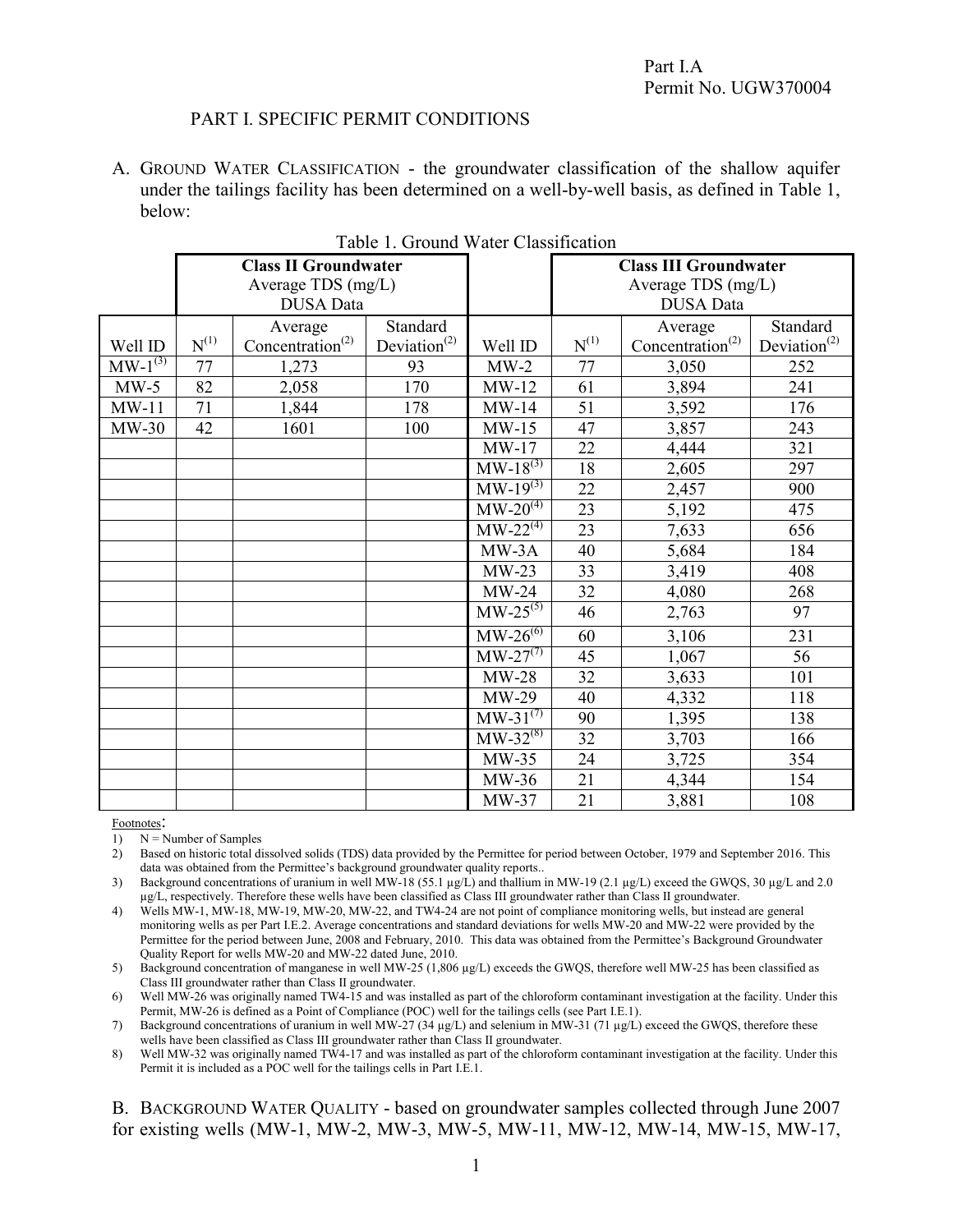#### <span id="page-5-1"></span>Part I.B & I.C Permit No. UGW370004

MW-18, MW-19, MW-26, and MW-32) and through December 2007 for new wells (MW-3A, MW-23, MW 24, MW-25, MW-27, MW-28, MW-29, MW-30 and MW-31), the upper boundary of background groundwater quality is determined on a well-by-well basis, pursuant to Environmental Protection Agency (EPA) guidance, and documented in the Permittee's background groundwater quality reports dated October 2007, April 30, 2008, and May 1, 2014.

- <span id="page-5-3"></span><span id="page-5-2"></span><span id="page-5-0"></span>C. PERMIT LIMITS - the Permittee shall comply with the following permit limits:
	- 1. Ground Water Compliance Limits contaminant concentrations measured in each monitoring well listed in Table 2 below shall not exceed the Ground Water Compliance Limits (GWCL) defined in Table 2, below. Groundwater quality in the wells listed in Table 2 below must at all times meet all the applicable GWQS and ad hoc GWQS defined in R317-6 even though this permit does not require monitoring for each specific contaminant.
	- 2. Tailings Cell Operations only 11.e.(2) by-product material authorized by Utah Radioactive Materials License No. UT-2300478 (hereafter License) shall be discharged to or disposed of in the tailings ponds.
	- 3. Prohibited Discharges discharge of other compounds such as paints, used oil, antifreeze, pesticides, or any other contaminant not defined as 11e.(2) material is prohibited.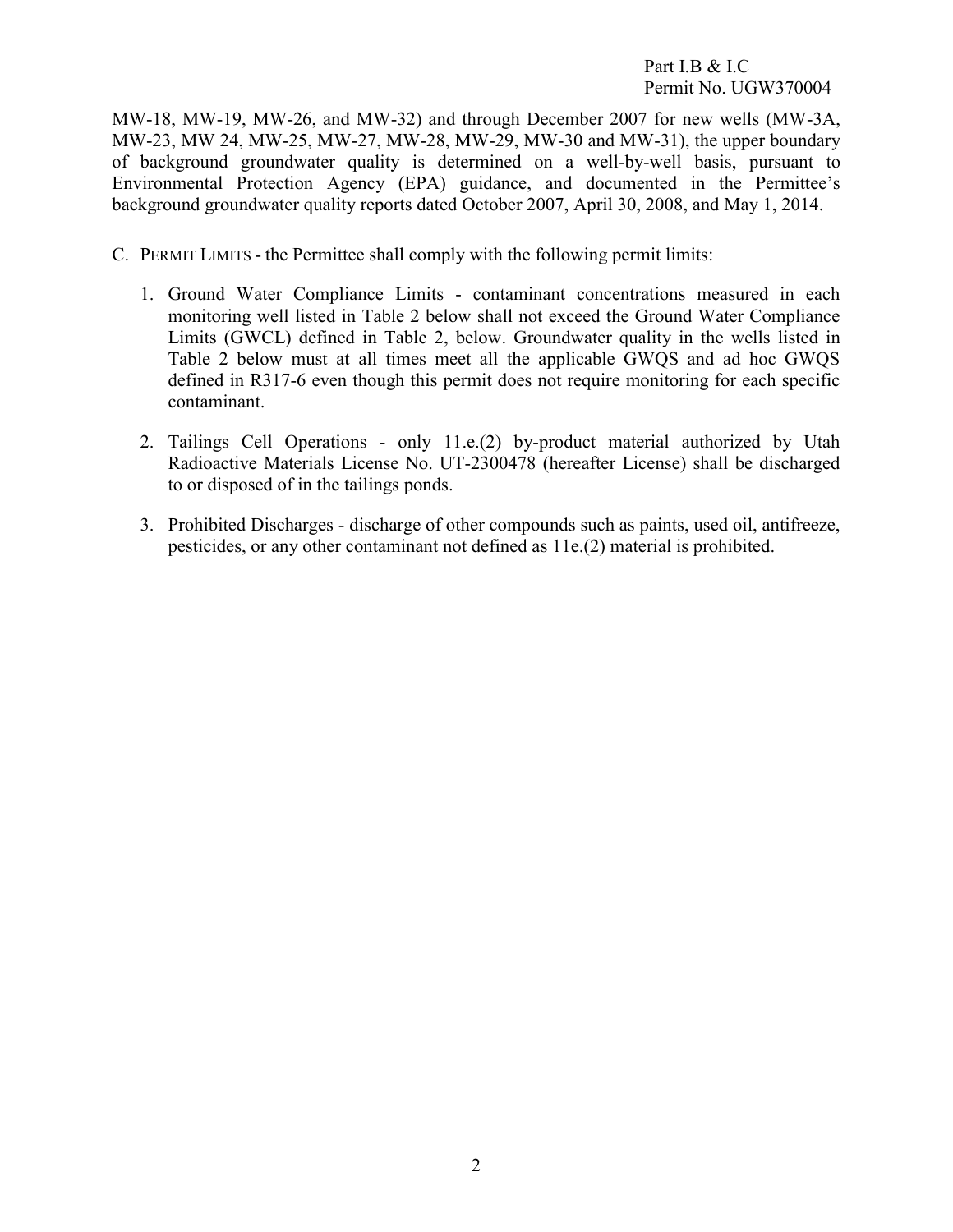<span id="page-6-0"></span>Table 2. Groundwater Compliance Limits (GWCL)

|                                   |                         | Upgradient<br>Well     |                                    | <b>Down or Lateral Gradient Wells</b> |                      |                       |                        |                        |                        |                        |                        |                        |                                   |
|-----------------------------------|-------------------------|------------------------|------------------------------------|---------------------------------------|----------------------|-----------------------|------------------------|------------------------|------------------------|------------------------|------------------------|------------------------|-----------------------------------|
|                                   |                         | $MW-27$<br>(Class III) | $MW-2$<br>(Class III)              | $MW-3A$<br>$(Class \text{ III})$      | $MW-5$<br>(Class II) | $MW-11$<br>(Class II) | $MW-12$<br>(Class III) | $MW-14$<br>(Class III) | $MW-15$<br>(Class III) | $MW-17$<br>(Class III) | $MW-23$<br>(Class III) | $MW-24$<br>(Class III) | $MW-25$<br>(Class<br>$\text{III}$ |
| Contaminant                       | $GWQS^{(1)}$            | <b>GWCL</b>            | $GWCL$ <sup><math>(6)</math></sup> | <b>GWCL</b>                           | <b>GWCL</b>          | $GWCL$ <sup>(7)</sup> | <b>GWCL</b>            | <b>GWCL</b>            | <b>GWCL</b>            | <b>GWCL</b>            | <b>GWCL</b>            | <b>GWCL</b>            | <b>GWCL</b>                       |
| Nutrients (mg/L)                  |                         |                        |                                    |                                       |                      |                       |                        |                        |                        |                        |                        |                        |                                   |
| Ammonia (as N)                    | $25^{(2)}$              | 12.5                   | 12.5                               | 0.6                                   | 1.02                 | 6.25                  | 0.6                    | 12.5                   | 0.21                   | 0.26                   | 0.6                    | 7                      | 0.77                              |
| Nitrate + Nitrite (as N)          | 10                      | 5.6                    | 0.12                               | $\overline{1.3}$                      | 2.5                  | 2.5                   | 5                      | 5                      | 0.27                   | $5^{(8)}$              | 5                      | $\overline{5}$         | 5                                 |
| Heavy Metals (µg/L)               |                         |                        |                                    |                                       |                      |                       |                        |                        |                        |                        |                        |                        |                                   |
| Arsenic                           | 50                      | 25                     | 25                                 | 25                                    | 17                   | 15                    | 25                     | 25                     | 25                     | 25                     | 25                     | 17                     | 25                                |
| Beryllium                         | $\overline{4}$          | $\overline{2}$         | 2                                  | 2                                     | $\overline{1}$       | 1                     | 2                      | 2                      | 2                      | $\overline{2}$         | 2                      | $\overline{2}$         | 2                                 |
| Cadmium                           | 5                       | 2.5                    | 2.5                                | 3.55                                  | 2                    | 1.25                  | $\tau$                 | 2.5                    | 2.5                    | 2.5                    | 2.5                    | 6.43                   | 1.65                              |
| Chromium                          | 100                     | 50                     | 50                                 | 50                                    | 25                   | $\overline{25}$       | 50                     | 50                     | 50                     | 50                     | 50                     | 50                     | 50                                |
| Cobalt                            | $730^{(5)}$             | 365                    | 365                                | 365                                   | 182.5                | 182.5                 | 365                    | 365                    | 365                    | 365                    | 365                    | 365                    | 365                               |
| Copper                            | 1,300                   | 650                    | 650                                | 650                                   | 325                  | 325                   | 650                    | 650                    | 650                    | 650                    | 650                    | 650                    | 650                               |
| Iron                              | $11,000^{(5)}$          | 5,500                  | 151.6                              | 5,500                                 | 2,750                | 2,750                 | 5,500                  | 5,500                  | 81.7                   | 5,500                  | 5,500                  | 4,162                  | 5,500                             |
| Lead                              | 15                      | 7.5                    | 7.5                                | 7.5                                   | 4.1                  | 3.75                  | 7.5                    | 7.5                    | 7.5                    | 7.5                    | 7.5                    | 7.5                    | 7.5                               |
| Manganese                         | $800^{(4)}$             | 400                    | 378.76                             | 383                                   | 376.74               | 237464.67             | 2,088.80               | 2,230.30               | 400                    | 915.4                  | 550                    | 7,507                  | 1,806                             |
| Mercury                           | 2                       | -1                     |                                    |                                       |                      | 0.5                   |                        |                        |                        |                        | -1                     | -1                     |                                   |
| Molybdenum                        | $40^{(2)}$              | 20                     | 20                                 | 20                                    | 10                   | 10                    | 20                     | $25\,$                 | 30                     | 20                     | 20                     | 20                     | 20                                |
| Nickel                            | $100^{(3)}$             | 50                     | 60                                 | 105                                   | 44.1                 | 46.2                  | 60                     | 50                     | 97                     | 50                     | 50                     | 50                     | 50                                |
| Selenium                          | 50                      | 25                     | 26.6                               | 109.58                                | 12.5                 | 12.5                  | 39                     | 25                     | 128.7                  | 25                     | 25                     | 25                     | 25                                |
| Silver                            | 100                     | 50                     | 50                                 | 50                                    | 25                   | 25                    | 50                     | 50                     | 50                     | 50                     | 50                     | 50                     | 50                                |
| Thallium                          | $\mathfrak{D}$          |                        |                                    | $\overline{1.4}$                      | 0.5                  | 0.5                   |                        |                        |                        |                        | 1.5                    | $\overline{2.01}$      | 1.1                               |
| Tin                               | $17,000^{(4)}$          | 8,500                  | 8,500                              | 8,500                                 | 4,250                | 4,250                 | 8,500                  | 8,500                  | 8,500                  | 8,500                  | 8,500                  | 8,500                  | 8,500                             |
| Uranium                           | $30^{(3)}$              | 34                     | 18.45                              | 35                                    | 7.5                  | 7.5                   | 23.5                   | 98                     | 65.7                   | 46.66                  | 32                     | 11.9                   | 7.25                              |
| Vanadium                          | $60^{(4)}$              | 30                     | 30                                 | 30                                    | 15                   | 15                    | 30                     | 30                     | 40                     | 30                     | $\overline{30}$        | 30                     | 30                                |
| Zinc                              | 5,000                   | 2,500                  | 2,500                              | 155                                   | 87.38                | 1,250                 | 2,500                  | 35.04                  | 2,500                  | 2,500                  | 74                     | 2,500                  | 2,500                             |
| Radiologics (pCi/L)               |                         |                        |                                    |                                       |                      |                       |                        |                        |                        |                        |                        |                        |                                   |
| Gross Alpha                       | 15                      | $\overline{2}$         | 3.2                                | 7.5                                   | 3.75                 | 3.75                  | 7.5                    | 7.5                    | 7.5                    | 2.8                    | 2.86                   | 7.5                    | 7.5                               |
| Volatile Organic Compounds (µg/L) |                         |                        |                                    |                                       |                      |                       |                        |                        |                        |                        |                        |                        |                                   |
| Acetone                           | $700^{(4)}$             | 350                    | 350                                | 350                                   | 175                  | 175                   | 350                    | 350                    | 350                    | 350                    | 350                    | 350                    | 350                               |
| Benzene                           | 5                       | 2.5                    | 2.5                                | 2.5                                   | 1.25                 | 1.25                  | 2.5                    | 2.5                    | 2.5                    | 2.5                    | 2.5                    | 2.5                    | 2.5                               |
| 2-Butanone (MEK)                  | 4,000 $^{(2)}$          | 2,000                  | 2,000                              | 2,000                                 | 1,000                | 1,000                 | 2,000                  | 2,000                  | 2,000                  | 2,000                  | 2,000                  | 2,000                  | 2,000                             |
| Carbon Tetrachloride              | 5                       | 2.5                    | 2.5                                | 2.5                                   | 1.25                 | 1.25                  | 2.5                    | 2.5                    | 2.5                    | 2.5                    | 2.5                    | 2.5                    | 2.5                               |
| Chloroform                        | $70^{(4)}$              | 35                     | 35                                 | 35                                    | 17.5                 | 17.5                  | 35                     | 35                     | 35                     | 35                     | 35                     | 35                     | 35                                |
| Chloromethane                     | $30^{(2)}$<br>$5^{(3)}$ | 15                     | 15                                 | 9.4                                   | 7.5                  | 7.5                   | 15                     | 15                     | 15                     | 15                     | 5.7                    | 15                     | 15                                |
| Dichloromethane                   | $100^{(2)}$             | 2.5                    | 2.5                                | 2.5                                   | 1.25                 | 1.25                  | 2.5                    | 2.5                    | 2.5                    | 2.5                    | 2.5                    | 2.5                    | 2.5                               |
| Naphthalene                       |                         | 50                     | 50                                 | 50                                    | $\overline{25}$      | $\overline{25}$       | 50                     | 50                     | 50                     | 50                     | 50                     | 50                     | 50                                |
| Tetrahydrofuran                   | $46^{(4)}$              | 23                     | 23<br>500                          | $\overline{23}$<br>500                | 11.5                 | 11.5                  | $\overline{23}$        | 23                     | 23                     | 23<br>500              | 23                     | $\overline{23}$<br>500 | 23<br>500                         |
| Toluene                           | 1,000                   | 500                    |                                    |                                       | 250                  | 250                   | 500                    | 500                    | 500                    |                        | 500                    |                        |                                   |
| Xylenes (total)<br><b>Others</b>  | 10,000                  | 5,000                  | 5,000                              | 5,000                                 | 2,500                | 2,500                 | 5,000                  | 5,000                  | 5,000                  | 5,000                  | 5,000                  | 5,000                  | 5,000                             |
| Field pH (S.U.)                   | $6.5 - 8.5$             | $6.47 - 8.5$           | $6.72 - 8.5$                       | $5.84 - 8.5$                          | $7.04 - 8.5$         | $6.25 - 8.5$          | $5.86 - 8.5$           | $5.42 - 8.5$           | $5.88 - 8.5$           | $6.27 - 8.5$           | $5.97 - 8.5$           | $5.03 - 8.5$           | $5.77 - 8.5$                      |
| Fluoride (mg/L)                   | $\overline{4}$          | 0.85                   | 0.43                               | 1.6                                   | 1.42                 |                       | 2                      | 0.22                   | $\overline{2}$         | $\overline{2}$         | $\overline{2}$         | 0.47                   | 0.42                              |
| Chloride (mg/L)                   |                         | 38                     | 20                                 | 70                                    | 71                   | 39.16                 | 80.5                   | 27                     | 57.1                   | 46.8                   | 10                     | 71                     | 35                                |
| Sulfate $(mg/L)$                  |                         | 462                    | 2,147                              | 3,949.27                              | 1,518                | 1,309                 | 2,560                  | 2,330                  | 2,549.02               | 2,860                  | 2,524                  | 2,903                  | 1,933                             |
| TDS(mg/L)                         |                         | 1,185.72               | 3,800                              | 6,028                                 | 2,575                | 2,528                 | 4,323                  | 4,062                  | 4,530                  | 5,085.42               | 3,670                  | 4,450                  | 2,976                             |
|                                   |                         |                        |                                    |                                       |                      |                       |                        |                        |                        |                        |                        |                        |                                   |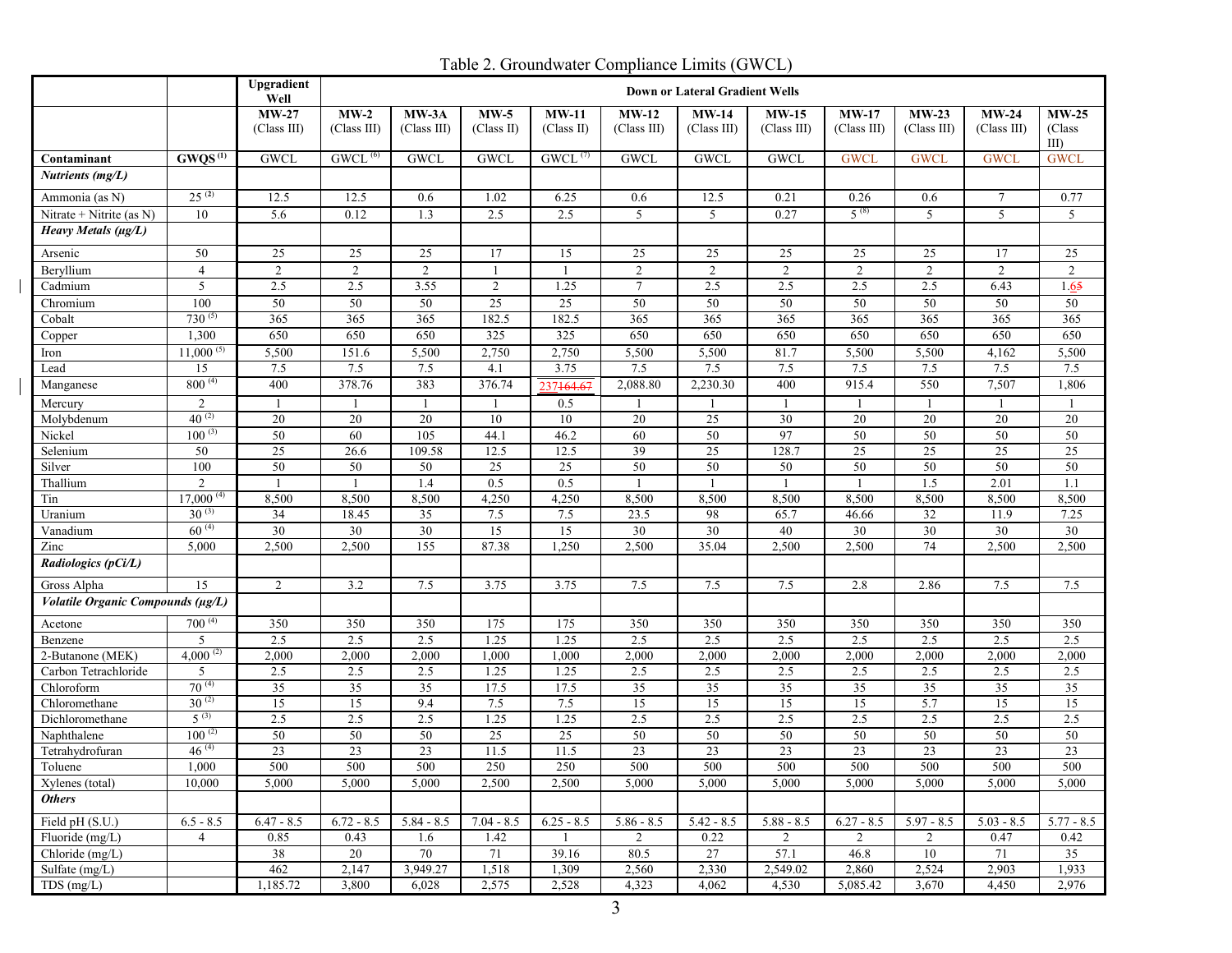|                                   |                          | Down or Lateral Gradient Wells |                       |                |              |                |                       |              |                       |                 |
|-----------------------------------|--------------------------|--------------------------------|-----------------------|----------------|--------------|----------------|-----------------------|--------------|-----------------------|-----------------|
|                                   |                          | $MW-26$                        | $MW-28$               | $MW-29$        | $MW-30$      | $MW-31$        | $MW-32$               | <b>MW-35</b> | <b>MW-36</b>          | $MW-37$         |
|                                   |                          | (Class III)                    | (Class III)           | (Class III)    | (Class II)   | (Class III)    | (Class III)           | (Class III)  | (Class III)           | (Class III)     |
| Contaminant                       | GWQS                     | <b>GWCL</b>                    | <b>GWCL</b>           | <b>GWCL</b>    | <b>GWCL</b>  | <b>GWCL</b>    | $GWCL$ <sup>(7)</sup> | <b>GWCL</b>  | <b>GWCL</b>           | <b>GWCL</b>     |
| Nutrients (mg/L)                  |                          |                                |                       |                |              |                |                       |              |                       |                 |
| Ammonia (as N)                    | $25^{(2)}$               | 0.92                           | 12.5                  | 1.3            | 0.14         | 12.5           | 1.17                  | 0.14         | 12.5                  | 12.5            |
| Nitrate + Nitrite (as N)          | 10                       | 0.62                           | 5                     | 5              | 2.5          | 5              | 5                     | 5            | 5                     | 2.22            |
| Heavy Metals (µg/L)               |                          |                                |                       |                |              |                |                       |              |                       |                 |
| Arsenic                           | 50                       | 25                             | 21                    | 25             | 12.5         | 25             | 25                    | 25           | 25                    | 25              |
| Beryllium                         | $\overline{4}$           | 2                              | $\overline{2}$        | $\overline{2}$ | 1            | $\overline{2}$ | 2                     | 2            | 2                     | 2               |
| Cadmium                           | 5                        | 2.5                            | 5.2                   | 2.5            | 1.25         | 2.5            | 4.72                  | 2.5          | 2.5                   | 2.5             |
| Chromium                          | 100                      | 50                             | 50                    | 50             | 25           | 50             | 50                    | 50           | 50                    | 50              |
| Cobalt                            | $730^{(5)}$              | 365                            | 47                    | 365            | 182.5        | 365            | 75.21                 | 365          | 365                   | 365             |
| Copper                            | 1.300                    | 650                            | 650                   | 650            | 325          | 650            | 650                   | 650          | 650                   | 650             |
| Iron                              | $11,000^{(5)}$           | 2,675.83                       | 299                   | 1,869          | 2,750        | 5,500          | 14,060                | 330.08       | 5,500                 | 5,500           |
| Lead                              | 15                       | 7.5                            | 7.5                   | 7.5            | 3.75         | 7.5            | 7.5                   | 7.5          | 7.5                   | 7.5             |
| Manganese                         | $800^{(4)}$              | 1,610                          | 1,837                 | 5,624          | 61           | 400            | 5,594.90              | 290.68       | 400                   | 400             |
| Mercury                           | $\mathcal{D}_{\alpha}$   | $\mathbf{1}$                   | $\mathbf{1}$          | $\mathbf{1}$   | 0.5          | $\mathbf{1}$   | 1                     | $\mathbf{1}$ | $\mathbf{1}$          | $\mathbf{1}$    |
| Molybdenum                        | $40^{(2)}$               | 20                             | 20                    | 20             | 10           | 20             | 20                    | 20           | 20                    | 20              |
| Nickel                            | $100^{(3)}$              | 50                             | 50                    | 50             | 25           | 50             | 94                    | 50           | 50                    | 50              |
| Selenium                          | 50                       | 25                             | 11.1                  | 25             | 53.647.2     | 119.4          | 25                    | 25           | 307.42                | 25              |
| Silver                            | 100                      | 50                             | 50                    | 50             | 25           | 50             | 50                    | 50           | 50                    | 50              |
| Thallium                          | $\overline{2}$           | $\mathbf{1}$                   | $\mathbf{1}$          | 1.2            | 0.5          |                | $\mathbf{1}$          |              | 1.35                  | $\mathbf{1}$    |
| Tin                               | $17,000^{(4)}$           | 8,500                          | 8,500                 | 8,500          | 4,250        | 8,500          | 8,500                 | 8,500        | 8,500                 | 8,500           |
| Uranium                           | $30^{(3)}$               | 119                            | 4.9                   | 15             | 9.828.32     | 15             | 5.26                  | 26.76        | 26.42                 | 18.08           |
| Vanadium                          | $60^{(4)}$               | 30                             | 30                    | 30             | 15           | 30             | 30                    | 30           | 30                    | 30              |
| Zinc                              | 5,000                    | 2,500                          | 83                    | 30             | 1,250        | 2,500          | 230                   | 2,500        | 2,500                 | 41.25           |
| Radiologics (pCi/L)               |                          |                                |                       |                |              |                |                       |              |                       |                 |
| Gross Alpha                       | 15                       | 4.69                           | 2.42                  | $\overline{2}$ | 3.75         | 7.5            | $\overline{7}$        | 7.5          | 7.5                   | 4.2             |
| <b>Volatile Organic Compounds</b> |                          |                                |                       |                |              |                |                       |              |                       |                 |
| $(\mu g/L)$                       |                          |                                |                       |                |              |                |                       |              |                       |                 |
| Acetone                           | $700^{(4)}$              | 350                            | 350                   | 350            | 175          | 350            | 350                   | 350          | 350                   | 350             |
| Benzene                           | 5                        | 2.5                            | 2.5                   | 2.5            | 1.25         | 2.5            | 2.5                   | 2.5          | 2.5                   | 2.5             |
| 2-Butanone (MEK)                  | $4,000^{(2)}$            | 2,000                          | 2,000                 | 2,000          | 1,000        | 2,000          | 2,000                 | 2,000        | 2,000                 | 2,000           |
| Carbon Tetrachloride              | 5                        | 5                              | 2.5                   | 2.5            | 1.25         | 2.5            | 2.5                   | 2.5          | 2.5                   | 2.5             |
| Chloroform                        | $70^{(4)}$<br>$30^{(2)}$ | 70                             | 35                    | 35             | 17.5         | 35             | 35                    | 35           | 35                    | 35              |
| Chloromethane                     | $5^{(3)}$                | 30                             | 4.6                   | 15             | 7.5          | 6.1            | 15                    | 15           | 15                    | 15              |
| Dichloromethane                   | $100^{(2)}$              | 5<br>50                        | 2.5                   | 2.5            | 1.25         | 2.5<br>50      | 2.5                   | 2.5          | 2.5                   | 2.5<br>50       |
| Naphthalene                       | $46^{(4)}$               | 23                             | 50<br>$\overline{23}$ | 50<br>23       | 25<br>11.5   | 23             | 50<br>$\overline{23}$ | 50<br>23     | 50<br>$\overline{23}$ | $\overline{23}$ |
| Tetrahydrofuran                   | 1.000                    | 500                            | 500                   | 500            | 250          | 500            | 500                   | 500          | 500                   | 500             |
| Toluene                           | 10,000                   | 5,000                          | 5,000                 |                |              |                |                       | 5,000        |                       |                 |
| Xylenes (total)<br><b>Others</b>  |                          |                                |                       | 5,000          | 2,500        | 5,000          | 5,000                 |              | 5,000                 | 5,000           |
| Field pH (S.U.)                   | $6.5 - 8.5$              | $5.61 - 8.5$                   | $5.58 - 8.5$          | $5.94 - 8.5$   | $6.47 - 8.5$ | $6.23 - 8.5$   | $5.31 - 8.5$          | $6.15 - 8.5$ | $6.49 - 8.5$          | $6.61 - 8.5$    |
| Fluoride (mg/l)                   | 4                        | $\overline{c}$                 | 0.73                  | 1.1            | 0.51         | 2              | $\overline{c}$        | 0.42         | 0.35                  | 0.31            |
| Chloride (mg/l)                   |                          | 58.31                          | 105                   | 41             | 128          | 143            | 35.39                 | 69.12        | 73                    | 57.3            |
| Sulfate (mg/l)                    |                          | 2,082.06                       | 2,533                 | 2,946          | 972          | 993            | 2,556.70              | 2,400        | 3,146.21              | 2,927.65        |
| TDS (mg/l)                        |                          | 3,284.19                       | 3,852                 | 4,570          | 1,918        | 2,132          | 3,960                 | 4,821.88     | 5,470                 | 4,866.25        |
|                                   |                          |                                |                       |                |              |                |                       |              |                       |                 |

 $\mathbf{I}$ 

 $\overline{\phantom{a}}$ 

Table 2 Continued. Groundwater Compliance Limits (GWCL)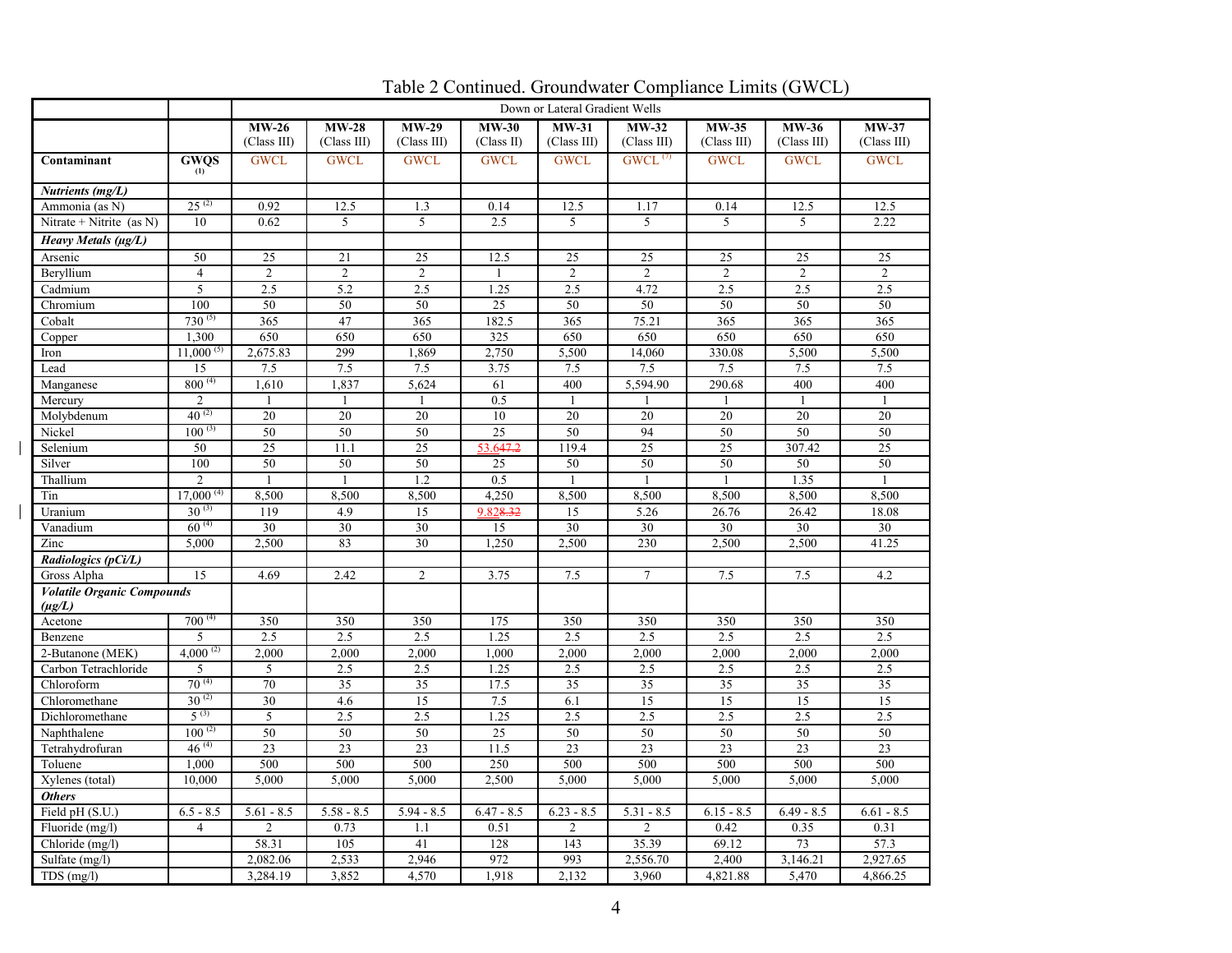#### Footnotes:

- 1) Utah Ground Water Quality Standards (GWQS) as defined in UAC R317-6, Table 2. Ad hoc GWQS also provided herein, as noted, and as allowed by UAC R317-6-2.2.<br>2) Ad hoc GWOS for ammonia (as N), molybdenum, 2-Butanone (MEK)
- 2) Ad hoc GWQS for ammonia (as N), molybdenum, 2-Butanone (MEK), chloromethane, and naphthalene based on EPA drinking water lifetime health advisories.
- 3) Ad hoc GWQS for nickel, uranium, and dichloromethane (methylene chloride, CAS No. 75-09-2) based on final EPA drinking water maximum concentration limits (MCL).
- 4) Ad hoc GWQS for manganese, tin, vanadium, acetone, chloroform (CAS No. 67-66-3), and tetrahydrofuran based on drinking water ad hoc lifetime health advisories prepared by or in collaboration with EPA Region 8 staff.
- 5) Ad hoc GWQS for cobalt and iron based on EPA Region 3 Risk Based Concentration limits for tap water.
- 6) Ground Water Compliance Limits (GWCL) were set after Director review and approval of two Background Groundwater Quality Reports dated October\_2007 and April 30, 2008 from the Permittee.
- 7) GWCLs listed in the table above are those proposed by the Permittee in the October 2007, April 30, 2008, and May 1, 2014 EFR Background Groundwater Quality Reports, and approved by the Director and also include values modified by the Director after review of GWCLs proposed in the Permittee's October 2007, April 30, 2008, May 1, 2014 Background Groundwater Quality Reports. For wells MW-2, MW-3, MW-5, MW-11, MW-12, MW-14, MW-15, MW-17, MW-26, and MW-32; these modifications are documented in the June 16, 2008 URS Completeness Review for the October, 2007 Revised Background Groundwater Quality Report for Existing Wells. For wells MW-3A, MW-23, MW-24, MW-25, MW-27, MW-28, MW-29, MW-30, and MW-31; these modifications are documented in the June 24, 2008 DRC Findings Memorandum regarding the April 30, 2008 Revised Background Groundwater Quality Report for New Wells. For wells MW-35, MW-36, MW-37; these modifications are documented in the July 14, 2014 DRC Findings Memorandum regarding the May 1, 2014 Background Groundwater Quality Report for Wells MW-35, MW-36, and MW-37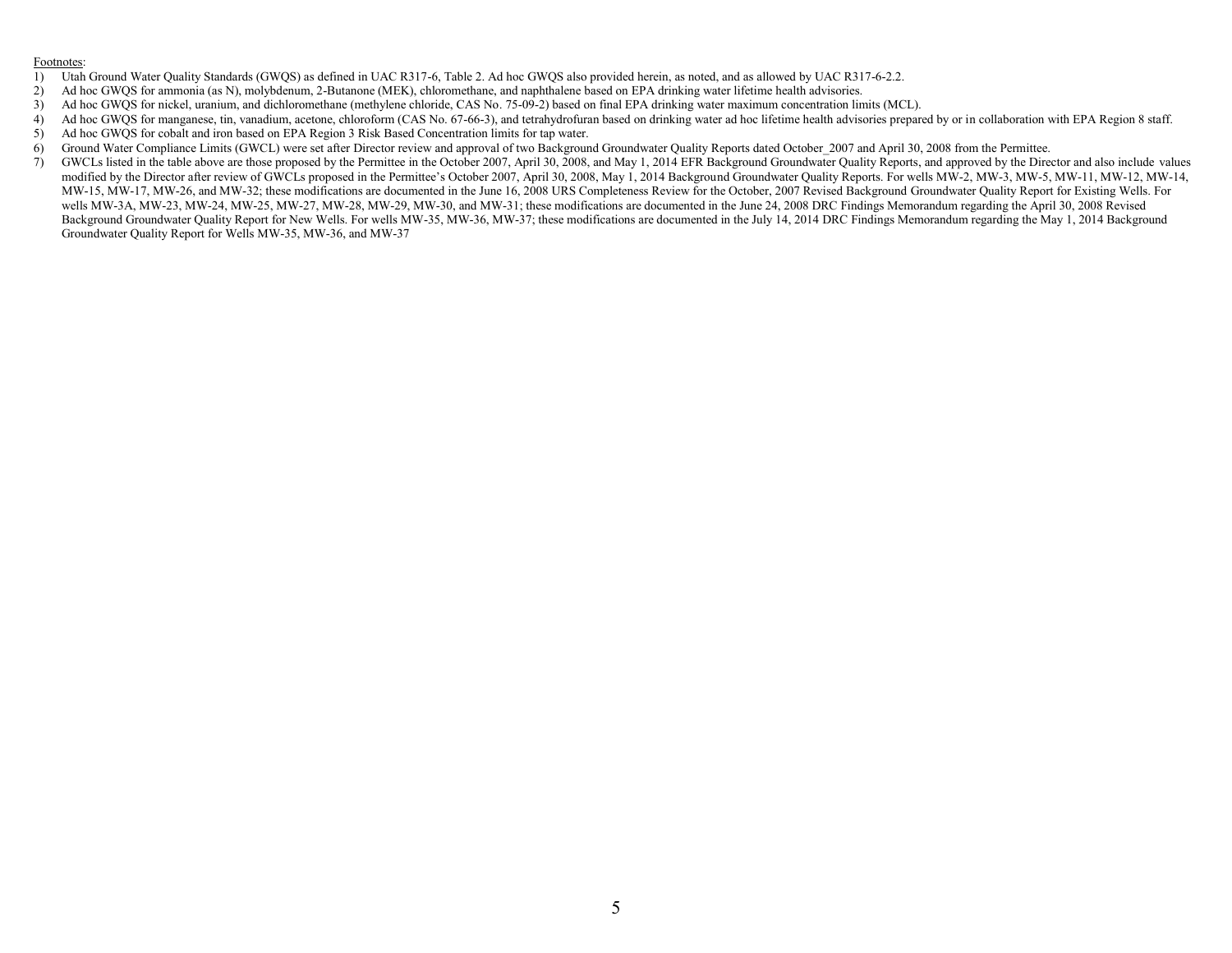- D. DISCHARGE MINIMIZATION AND BEST AVAILABLE TECHNOLOGY STANDARDS the tailings disposal facility must be built, operated, and maintained according to the following Discharge Minimization Technology (DMT) and Best Available Technology (BAT) standards:
	- 1. DMT Design Standards for Existing Tailings Cells 1, 2, and 3 shall be based on existing construction as described by design and construction information provided by the Permittee, as summarized in Table 3 below for Tailings Cells 1, 2, and 3:

|          |          | Tuble 5: Din 1 Engineering Design and Specifications |                             |                |
|----------|----------|------------------------------------------------------|-----------------------------|----------------|
| Tailings | Report   |                                                      |                             | Construction   |
| Cell     | Type     | <b>Engineering Report</b>                            | Design Figures              | Specifications |
| Cell 1   | Design   | June, 1979 D'Appolonia                               | Appendix A, Sheets 2, 4, 8, | Appendix B     |
|          |          | Consulting Engineers, Inc <sup>(1)</sup>             | $9, 12-15$                  |                |
| Cell 2   | Design   | June, 1979 D'Appolonia                               | Appendix A, Sheets 2, 4, 7- | Appendix B     |
|          |          | Consulting Engineers, Inc <sup>(1)</sup>             | $10, 12-15$                 |                |
|          | As-Built | February, 1982 D'Appolonia                           | Figures 1, 2, and 11        | N/A            |
|          |          | Consulting Engineers, Inc <sup>(2)</sup>             |                             |                |
| Cell 3   | Design   | May, 1981 D'Appolonia                                | Sheets 2-5                  | Appendix B     |
|          |          | Consulting Engineers, Inc <sup>(3)</sup>             |                             |                |
|          | As-Built | March, 1983 Energy Fuels                             | Figures 1-4                 | N/A            |
|          |          | Nuclear, Inc. (4)                                    |                             |                |

<span id="page-9-2"></span><span id="page-9-1"></span><span id="page-9-0"></span>

| Table 3. DMT Engineering Design and Specifications |  |  |  |  |
|----------------------------------------------------|--|--|--|--|
|                                                    |  |  |  |  |

Footnotes:

1) D'Appolonia Consulting Engineers, Inc., June, 1979, "Engineers Report Tailings Management System White Mesa Uranium Project Blanding, Utah Energy Fuels Nuclear, Inc. Denver, Colorado", unpublished consultants report, approximately 50 pp., 2 figures, 16 sheets, 2 appendices

2) D'Appolonia Consulting Engineers, Inc., February, 1982, "Construction Report Initial Phase - Tailings Management System White Mesa Uranium Project Blanding, Utah Energy Fuels Nuclear, Inc. Denver, Colorado", unpublished consultants report, approximately 7 pp., 6 tables, 13 figures, 4 appendices.

3) D'Appolonia Consulting Engineers, Inc., May, 1981, "Engineer's Report Second Phase Design - Cell 3 Tailings Management System White Mesa Uranium Project Blanding, Utah Energy Fuels Nuclear, Inc. Denver, Colorado", unpublished consultants report, approximately 20 pp., 1 figure, 5 sheets, and 3 appendices.

4) Energy Fuels Nuclear, Inc., March, 1983, "Construction Report Second Phase Tailings Management System White Mesa Uranium Project Energy Fuels Nuclear, Inc.", unpublished company report, 18 pp., 3 tables, 4 figures, 5 appendices.

- a) Tailings Cell 1 consisting of the following major design elements:
	- 1) Cross-valley Dike and East Dike constructed on the south side of the pond of native granular materials with a 3:1 slope, a 20-foot crest width, and a crest elevation of about 5,620 ft above mean sea level (amsl). A dike of similar design was constructed on the east margin of the pond, which forms a continuous earthen structure with the south dike. The remaining interior slopes are cut-slopes at 3:1 grade.
	- 2) Liner System including a single 30 mil PVC flexible membrane liner (FML) constructed of solvent welded seams on a prepared sub-base. Top elevation of the FML liner was 5,618.5 ft amsl on both the south dike and the north cut-slope. A protective soil cover layer was constructed immediately over the FML with a thickness of 12-inches on the cell floor and 18-inches on the interior sideslope.
	- 3) Crushed Sandstone Underlay immediately below the FML a nominal 6-inch thick layer of crushed sandstone was prepared and rolled smooth as a FML subbase layer. Beneath this underlay, native sandstone and other foundation materials were graded to drain to a single low point near the upstream toe of the south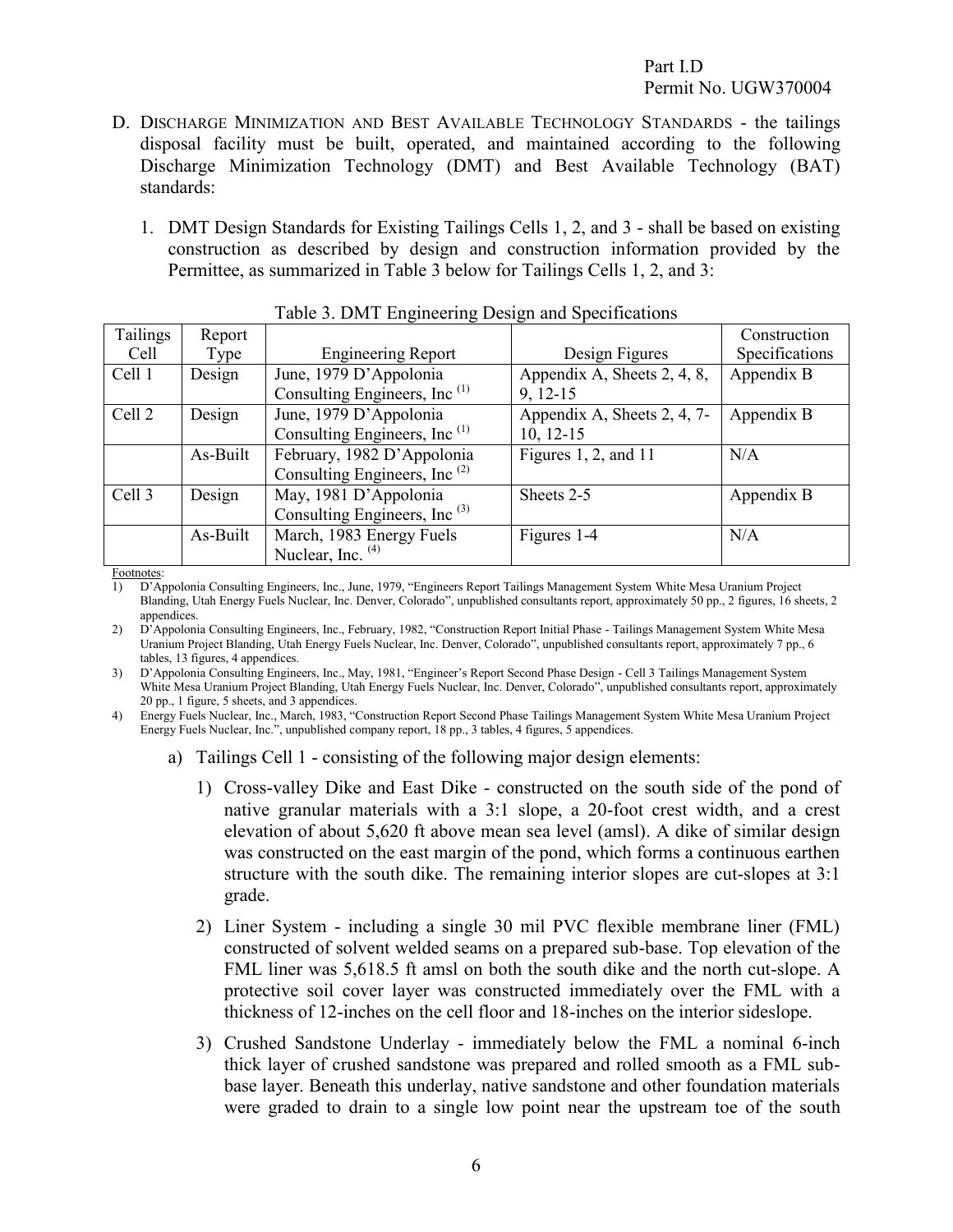cross-valley dike. Inside this layer, an east-west oriented pipe was installed to gather fluids at the upstream toe of the cross-valley dike.

- b) Tailings Cell 2 which consists of the following major design elements:
	- 1) Cross-valley Dike constructed at the south margin of Cell 2 of native granular materials with a 3:1 slope, a 20-foot crest width, and crest elevation of about 5,615 ft amsl. The east and west interior slopes consist of cut-slopes with a 3:1 grade. The Cell 1 south dike forms the north margin of Cell 2, with a crest elevation of 5,620 ft amsl.
	- 2) Liner System includes a single 30 mil PVC FML liner constructed of solvent welded seams on a prepared sub-base, and overlain by a slimes drain collection system. Top elevation of the FML liner in Cell 2 is 5,615.0 ft and 5,613.5 ft amsl on the north and south dikes, respectively. Said Cell 2 FML liner is independent of all other disposal cell FML liners. Immediately above the FML, a nominal 12 inch (cell floor) to 18-inch (inside sideslope) soil protective blanket was constructed of native sands from on-site excavated soils.
	- 3) Crushed Sandstone Underlay immediately below the FML a nominal 6-inch thick layer of crushed sandstone was prepared and rolled smooth as a FML subbase layer. Beneath this underlay, native sandstone and other foundation materials were graded to drain to a single low point near the upstream toe of the south cross-valley dike. Inside this layer, an east-west oriented pipe was installed to gather fluids at the upstream toe of the cross-valley dike.
	- 4) Slimes Drain Collection System immediately above the FML a nominal 12-inch thick protective blanket layer was constructed of native silty-sandy soil. On top of this protective blanket, a network of 1.5-inch PVC perforated pipe laterals was installed on a grid spacing interval of about 50-feet. These pipe laterals gravity drain to a 3-inch diameter perforated PVC collector pipe which also drains toward the south dike and is accessed from the ground surface via a 24-inch diameter, vertical non-perforated HDPE access pipe. Each run of lateral drainpipe and collector piping was covered with a 12 to 18-inch thick berm of native granular filter material. At cell closure, leachate head inside the pipe network will be removed via a submersible pump installed inside the 24-inch diameter HDPE access pipe.
- c) Tailings Cell 3 consisting of the following major design elements:
	- 1) Cross-valley Dike constructed at the south margin of Cell 3 of native granular materials with a 3:1 slope, a 20-foot crest width, and a crest elevation of 5,610 ft amsl. The east and west interior slopes consist of cut-slopes with a 3:1 grade. The Cell 2 south dike forms the north margin of Cell 3, with a crest elevation of 5,615 ft amsl.
	- 2) Liner System includes a single 30 mil PVC FML liner constructed of solvent welded seams on a prepared sub-base, and overlain by a slimes drain collection system. Top elevation of the FML liner in Cell 3 is 5,613.5 ft and 5,608.5 ft amsl on the north and south dikes, respectively. Said Cell 3 FML liner is independent of all other disposal cell FML liners.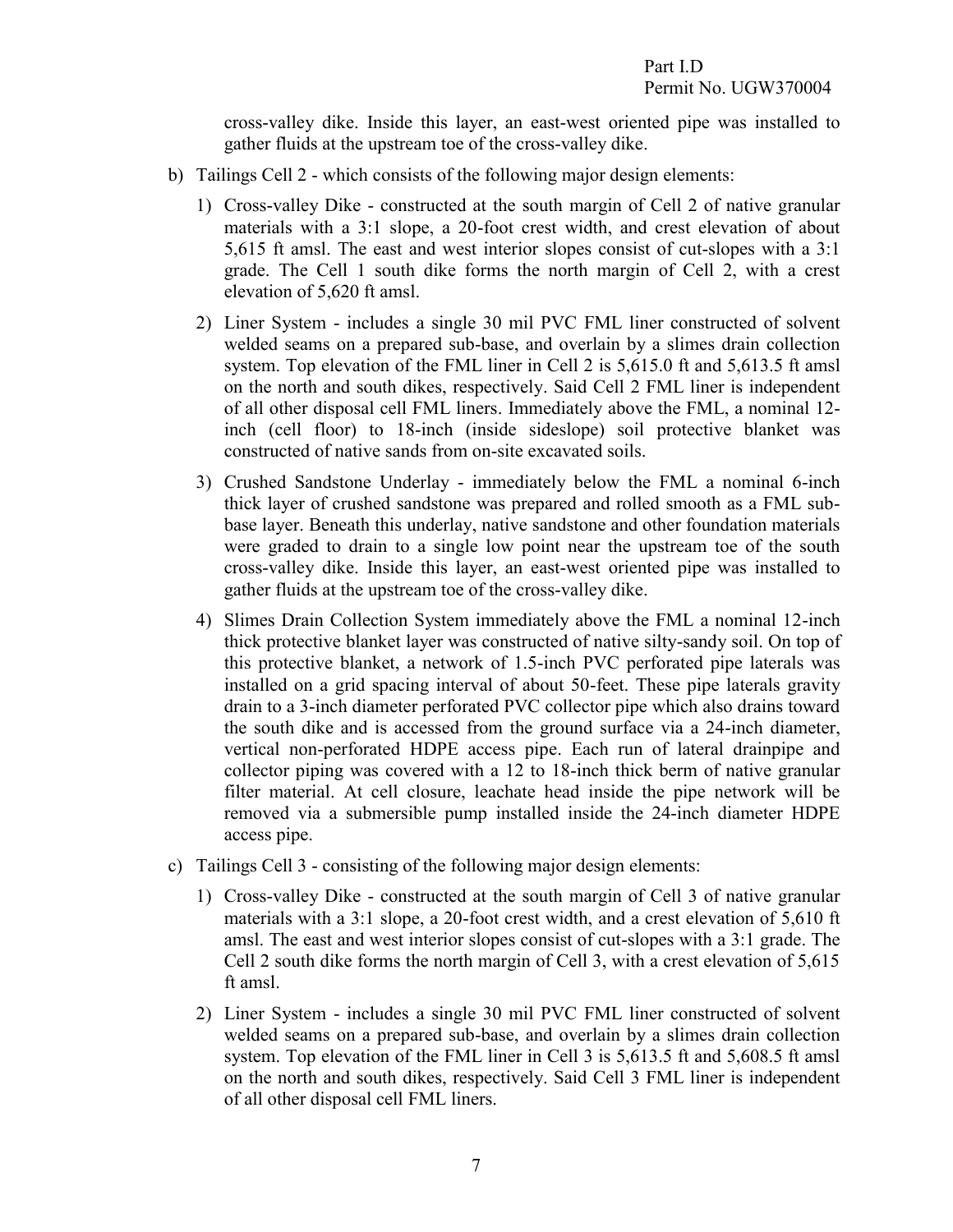- 3) Crushed Sandstone Underlay immediately below the FML a nominal 6-inch thick layer of crushed sandstone was prepared and rolled smooth as a FML subbase layer. Beneath this underlay, native sandstone and other foundation materials were graded to drain to a single low point near the upstream toe of the south cross-valley dike. Inside this layer, an east-west oriented pipe was installed to gather fluids at the upstream toe of the cross-valley dike.
- 4) Slimes Drain Collection Layer and System immediately above the FML, a nominal 12-inch (cell floor) to 18-inch (inside sideslope) soil protective blanket was constructed of native sands from on-site excavated soils (70%) and dewatered and cyclone separated tailings sands from the mill (30%). On top of this protective blanket, a network of 3-inch PVC perforated pipe laterals was installed on approximately 50-foot centers. This pipe network gravity drains to a 3-inch perforated PVC collector pipe which also drains toward the south dike, where it is accessed from the ground surface by a 12-inch diameter, inclined HDPE access pipe. Each run of the 3-inch lateral drainpipe and collector pipe was covered with a 12 to 18-inch thick berm of native granular filter media. At cell closure, leachate head inside the pipe network will be removed via a submersible pump installed inside the 12-inch diameter inclined access pipe.
- <span id="page-11-0"></span>2. Existing Tailings Cell Construction Authorized - tailings disposal in existing Tailings Cells 1, 2, and 3 is authorized by this Permit as defined in Table 3 and Part I.D.1, above. Authorized operation and maximum disposal capacity in each of the existing tailings cells shall not exceed the levels authorized by the License. Under no circumstances shall the freeboard be less than three feet, as measured from the top of the FML. Any modification by the Permittee to any approved engineering design parameter at these existing tailings cells shall require prior Director approval, modification of this Permit, and issuance of a construction permit.
- <span id="page-11-1"></span>3. Existing Facility DMT Performance Standards - the Permittee shall operate and maintain certain mill site facilities and the existing tailings disposal cells to minimize the potential for wastewater release to groundwater and the environment, including, but not limited to the following additional DMT compliance measures:
	- a) DMT Monitoring Wells at Tailings Cell 1 at all times the Permittee shall operate and maintain Tailings Cell 1 to prevent groundwater quality conditions in any nearby monitoring well from exceeding any Ground Water Compliance Limit established in Table 2 of this Permit.
	- b) Tailings Cells 2 and 3 including the following performance criteria:
		- 1) Slimes Drain Maximum Allowable Head the Permittee shall at all times maintain the average wastewater recovery head in the slimes drain access pipe to be as low as reasonably achievable (ALARA) in each tailings disposal cell, in accordance with the currently approved DMT Monitoring Plan.
		- 2) Quarterly Slimes Drain Recovery Test effective July 11, 2011, the Permittee shall conduct a quarterly slimes drain recovery test at each tailings cell slimes drain that meets the following minimum requirements:
			- i. Includes a duration of at least 90-hours, as measured from the time that pumping ceases, and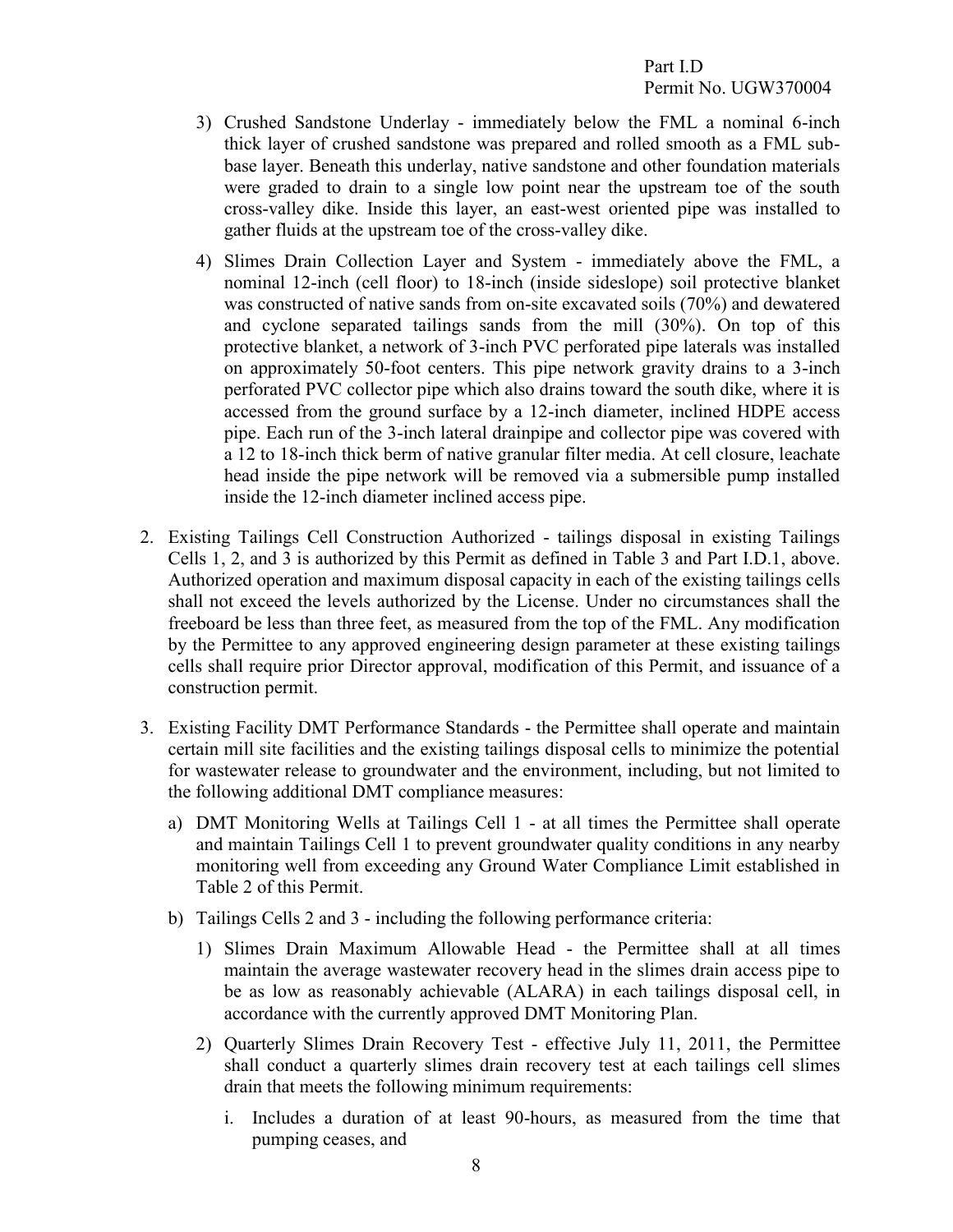- ii. Achieves a stable water level at the end of the test, as measured by three consecutive hourly water level depth measurements, with no change in water level, as measured to the nearest 0.01 foot.
- 3) Annual Slimes Drain Compliance The Permittee shall submit an annual report on or before March 1 following the reporting year which includes but is not limited to; 1) Monthly volumes of fluid pumped from the slimes drain for each applicable tailings disposal cell; 2) The results of all quarterly slimes drain recovery tests; 3) A calculation of average annual wastewater recovery elevation in the slimes drain access pipe, and; 4) The annual report shall include an assessment and verification that the maximum fluid volume which could practicably be extracted from the slimes drain in accordance with the systems in place was removed.
- c) Maximum Tailings Waste Solids Elevation upon closure of any tailings cell, the Permittee shall ensure that the maximum elevation of the tailings waste solids does not exceed the top of the FML liner.
- d) DMT Monitoring Wells at all times the Permittee shall operate and maintain Tailings Cells 2 and 3 to prevent groundwater quality conditions in any nearby monitoring well from exceeding any Ground Water Compliance Limit established in Table 2 of this Permit.
- e) Feedstock Storage Area open-air or bulk storage of all feedstock materials at the facility awaiting mill processing shall be limited to the eastern portion of the mill site area described in Table 4, below. Storage of feedstock materials at the facility outside this area, shall meet the requirements in Part I.D.11. At the time of mill site closure, the Permittee shall reclaim and decommission the Feedstock Storage Area in compliance with an approved Reclamation Plan. The Permittee shall maintain a minimum 4-foot wide buffer zone on the inside margin of the Feedstock Storage Area between the storage area fence and the Feedstock which shall be absent of feed material in order to assure that materials do not encroach on the boundary of the storage area.

| Corner    | Northing (It) | Easting (II) |
|-----------|---------------|--------------|
| Northeast | 323,595       | 2,580,925    |
| Southeast | 322,140       | 2,580,920    |
| Southwest | 322,140       | 2,580,420    |
| West 1    | 322,815       | 2,580,410    |
| West 2    | 323,040       | 2,580,085    |
| West 3    | 323,120       | 2,580,085    |
| West 4    | 323,315       | 2,580,285    |
| West 5    | 323,415       | 2,579,990    |
| Northwest | 323,600       | 2,579,990    |

|                                                                                                                                    | Table 4. Feedstock Storage Area Coordinates <sup>(1)</sup> |
|------------------------------------------------------------------------------------------------------------------------------------|------------------------------------------------------------|
| $C_{\text{total}}$ $\mathbf{N}_{\text{total}}$ $\mathbf{Q}_{\text{total}}$ $\mathbf{E}_{\text{total}}$ $\mathbf{Q}_{\text{total}}$ |                                                            |

Footnote:

1) Approximate State Plane Coordinates beginning from the extreme northeast corner and progressing clockwise around the feedstock area (from 6/22/01 DUSA Response, Attachment K, Site Topographic Map, Revised June, 2001.)

f) Mill Site Chemical Reagent Storage - for all chemical reagents stored at existing storage facilities and held for use in the milling process, the Permittee shall provide secondary containment to capture and contain all volumes of reagent(s) that might be released at any individual storage area. Response to spills, cleanup thereof, and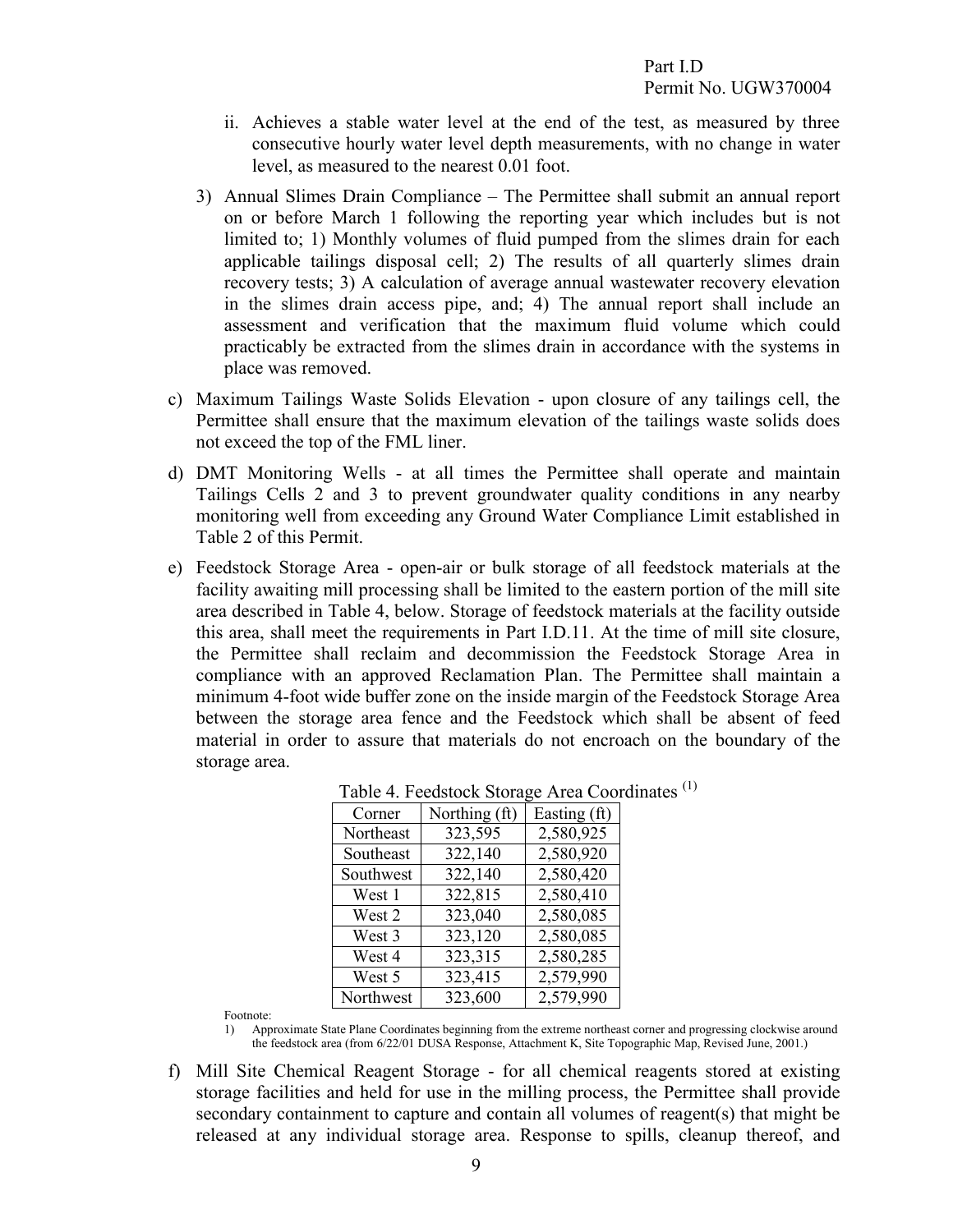<span id="page-13-0"></span>required reporting shall comply with the provisions of the approved Emergency Response Plan as found in the currently approved Stormwater Best Management Practices Plan. For any new construction of reagent storage facilities, said secondary containment and control shall prevent any contact of the spilled or otherwise released reagent or product with the ground surface.

- 4. Best Available Technology Requirements for New Construction any construction, modification, or operation of new waste or wastewater disposal, treatment, or storage facilities shall require submittal of engineering design plans and specifications, and prior Director review and approval. All engineering plans or specifications submitted shall demonstrate compliance with all Best Available Technology (BAT) requirements stipulated by the Utah Ground Water Quality Protection Regulations (UAC R317-6). Upon Director approval this Permit may be re-opened and modified to include any necessary requirements.
- 5. BAT Design Standards for Tailings Cell 4A the BAT design standard for Tailings Cell 4A shall be defined by and construction conform to the requirements of the June 25, 2007 Director design approval letter for the relining of former existing Tailings Cell No. 4A, and as summarized by the engineering drawings, specifications, and description in Table 5, below:

| <b>Engineering Drawings</b>                                    |            |                                                |                                                 |                                  |                              |  |  |
|----------------------------------------------------------------|------------|------------------------------------------------|-------------------------------------------------|----------------------------------|------------------------------|--|--|
| Name                                                           |            | Date                                           | Revision No.                                    |                                  | Title                        |  |  |
| Sheet 1 of 7                                                   | June, 2007 |                                                |                                                 | <b>Title Sheet</b>               |                              |  |  |
| Sheet 2 of 7                                                   |            | June 15, 2007                                  | Rev. 1                                          | Site Plan                        |                              |  |  |
| Sheet 3 of 7                                                   |            | June 15, 2007                                  | Rev. 1                                          | <b>Base Grading Plan</b>         |                              |  |  |
| Sheet 4 of 7                                                   |            | June 15, 2007                                  | Rev. 1                                          | Pipe Layout Plan                 |                              |  |  |
| Sheet 5 of 7                                                   |            | June 15, 2007                                  | Rev. 1                                          | Lining System Details I          |                              |  |  |
| Sheet 6 of 7                                                   |            | June 15, 2007                                  | Rev. 1                                          | Lining System Details II         |                              |  |  |
| Sheet 7 of 7                                                   |            | June 15, 2007                                  | Rev. 1                                          | Lining System Details III        |                              |  |  |
| Figure 1                                                       |            | August, 2008                                   |                                                 | Spillway Splash Pad Anchor       |                              |  |  |
|                                                                |            |                                                | <b>Engineering Specifications</b>               |                                  |                              |  |  |
| Date                                                           |            |                                                | Document Title                                  |                                  | Prepared by                  |  |  |
| June, 2007                                                     |            |                                                | Revised Technical Specifications for the        |                                  | <b>Geosyntec Consultants</b> |  |  |
|                                                                |            |                                                | Construction of Cell 4A Lining System           |                                  |                              |  |  |
| June, 2007                                                     |            |                                                | Revised Construction Quality Assurance Plan for | Geosyntec Consultants            |                              |  |  |
|                                                                |            |                                                | the Construction of Cell 4A Lining System       |                                  |                              |  |  |
| March 27, 2007                                                 |            |                                                | Revised Geosynthetic Clay Liner Hydration       | <b>Geosyntec Consultants</b>     |                              |  |  |
|                                                                |            |                                                | Demonstration Work Plan <sup>(1)</sup>          |                                  |                              |  |  |
| November 27, 2006                                              |            | Cell Seismic Study <sup>(2)</sup>              |                                                 | <b>MFG Consulting Scientists</b> |                              |  |  |
|                                                                |            |                                                |                                                 |                                  | and Engineers                |  |  |
| October 6, 2006                                                |            | Calculation of Action Leakage Rate Through the |                                                 |                                  | <b>Geosyntec Consultants</b> |  |  |
|                                                                |            |                                                | Leakage Detection System Underlying a           |                                  |                              |  |  |
|                                                                |            | Geomembrane Liner                              |                                                 |                                  |                              |  |  |
| June 22, 2006                                                  |            | Slope Stability Analysis Cell 4A - Interim     |                                                 |                                  | <b>Geosyntec Consultants</b> |  |  |
| Conditions                                                     |            |                                                |                                                 |                                  |                              |  |  |
| Settlement Evaluation of Berms <sup>(2)</sup><br>June 23, 2006 |            |                                                |                                                 |                                  | <b>Geosyntec Consultants</b> |  |  |
| August 22, 2006                                                |            |                                                | Pipe Strength Calculations                      |                                  | <b>Geosyntec Consultants</b> |  |  |
| September 27, 2007                                             |            |                                                | DMC Cell 4A - GCL Hydration                     |                                  | <b>Geosyntec Consultants</b> |  |  |

<span id="page-13-2"></span><span id="page-13-1"></span>Table 5. Approved Tailings Cell 4A Engineering Design and Specifications

Footnotes: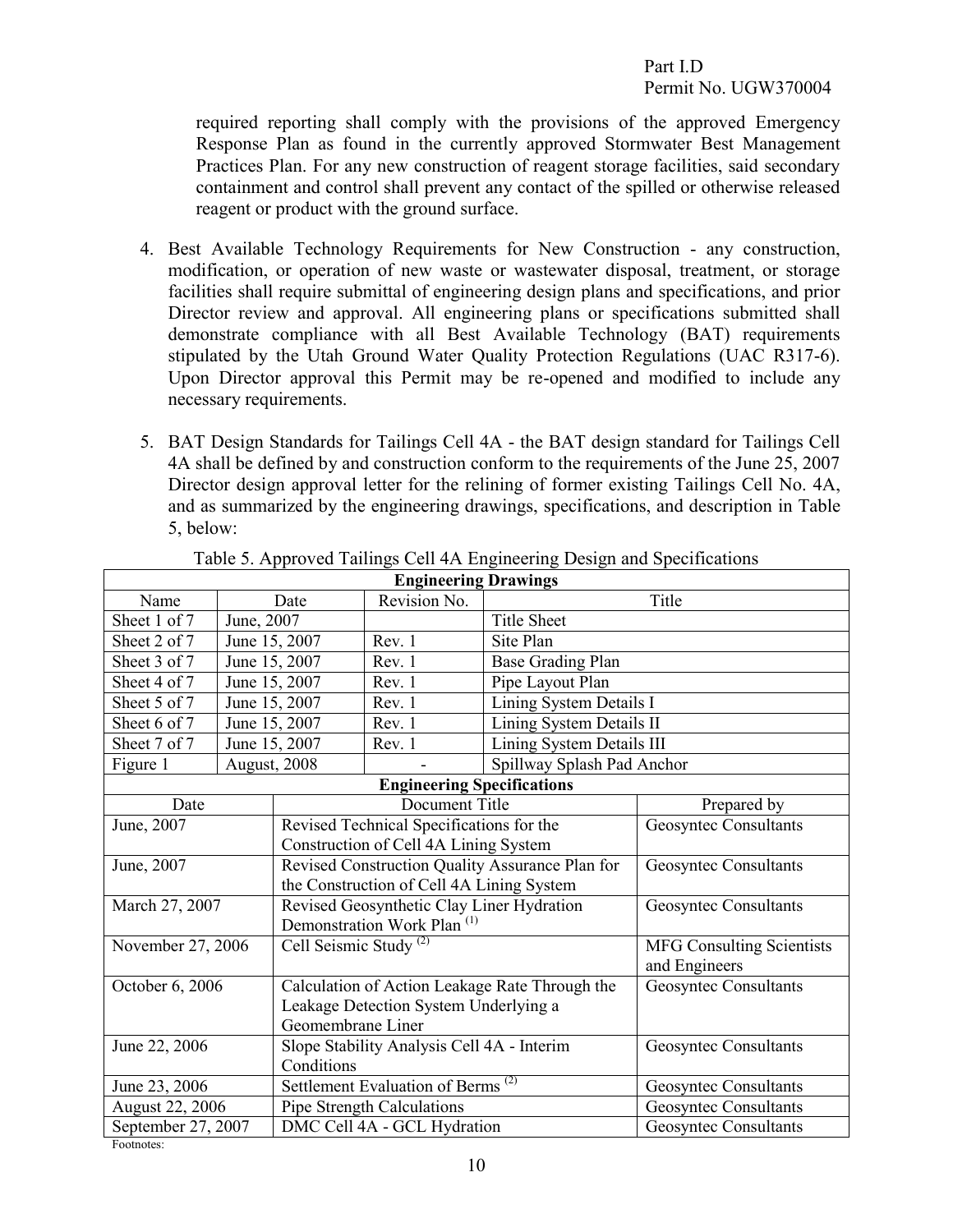- 1) As qualified by conditions found in May 2, 2007 Division of Radiation Control letter.
- 2) As clarified by February 8, 2007 Division of Radiation Control Round 6 Interrogatory.

Tailings Cell 4A Design and Construction - approved by the Director will consist of the following major elements:

- a) Dikes consisting of existing earthen embankments of compacted soil, constructed by the Permittee between 1989 and1990, and composed of four dikes, each including a 15-foot wide road at the top (minimum). On the north, east, and south margins these dikes have slopes of 3H to 1V. The west dike has an interior slope of 2H to 1V. Width of these dikes varies; each has a minimum crest width of at least 15 feet to support an access road. Base width also varies from 89-feet on the east dike (with no exterior embankment), to 211-feet at the west dike.
- b) Foundation including existing subgrade soils over bedrock materials. Foundation preparation included excavation and removal of contaminated soils, compaction of imported soils to a maximum dry density of 90%. Floor of Cell 4A has an average slope of 1% that grades from the northeast to the southwest corners.
- c) Tailings Capacity the floor and inside slopes of Cell 4A encompass about 40 acres and have a maximum capacity of about 1.6 million cubic yards of tailings material storage (as measured below the required 3-foot freeboard).
- d) Liner and Leak Detection Systems including the following layers, in descending order:
	- 1) Primary Flexible Membrane Liner (FML) consisting of impermeable 60 mil high density polyethylene (HDPE) membrane that extends across both the entire cell floor and the inside side-slopes, and is anchored in a trench at the top of the dikes on all four sides. The primary FML will be in direct physical contact with the tailings material over most of the Cell 4A floor area. In other locations, the primary FML will be in contact with the slimes drain collection system (discussed below).
	- 2) Leak Detection System includes a permeable HDPE geonet fabric that extends across the entire area under the primary FML in Cell 4A, and drains to a leak detection sump in the southwest corner. Access to the leak detection sump is via an 18-inch inside diameter (ID) PVC pipe placed down the inside slope, located between the primary and secondary FML liners. At its base this pipe will be surrounded with a gravel filter set in the leak detection sump, having dimensions of 10 feet by 10 feet by 2 feet deep. In turn, the gravel filter layer will be enclosed in an envelope of geotextile fabric. The purpose of both the gravel and geotextile fabric is to serve as a filter.
	- 3) Secondary FML consisting of an impermeable 60-mil HDPE membrane found immediately below the leak detection geonet. Said FML also extends across the entire Cell 4A floor, up the inside side-slopes and is also anchored in a trench at the top of all four dikes.
	- 4) Geosynthetic Clay Liner consisting of a manufactured geosynthetic clay liner (GCL) composed of 0.2-inch of low permeability bentonite clay centered and stitched between two layers of geotextile. Prior to disposal of any wastewater in Cell 4A, the Permittee shall demonstrate that the GCL has achieved a moisture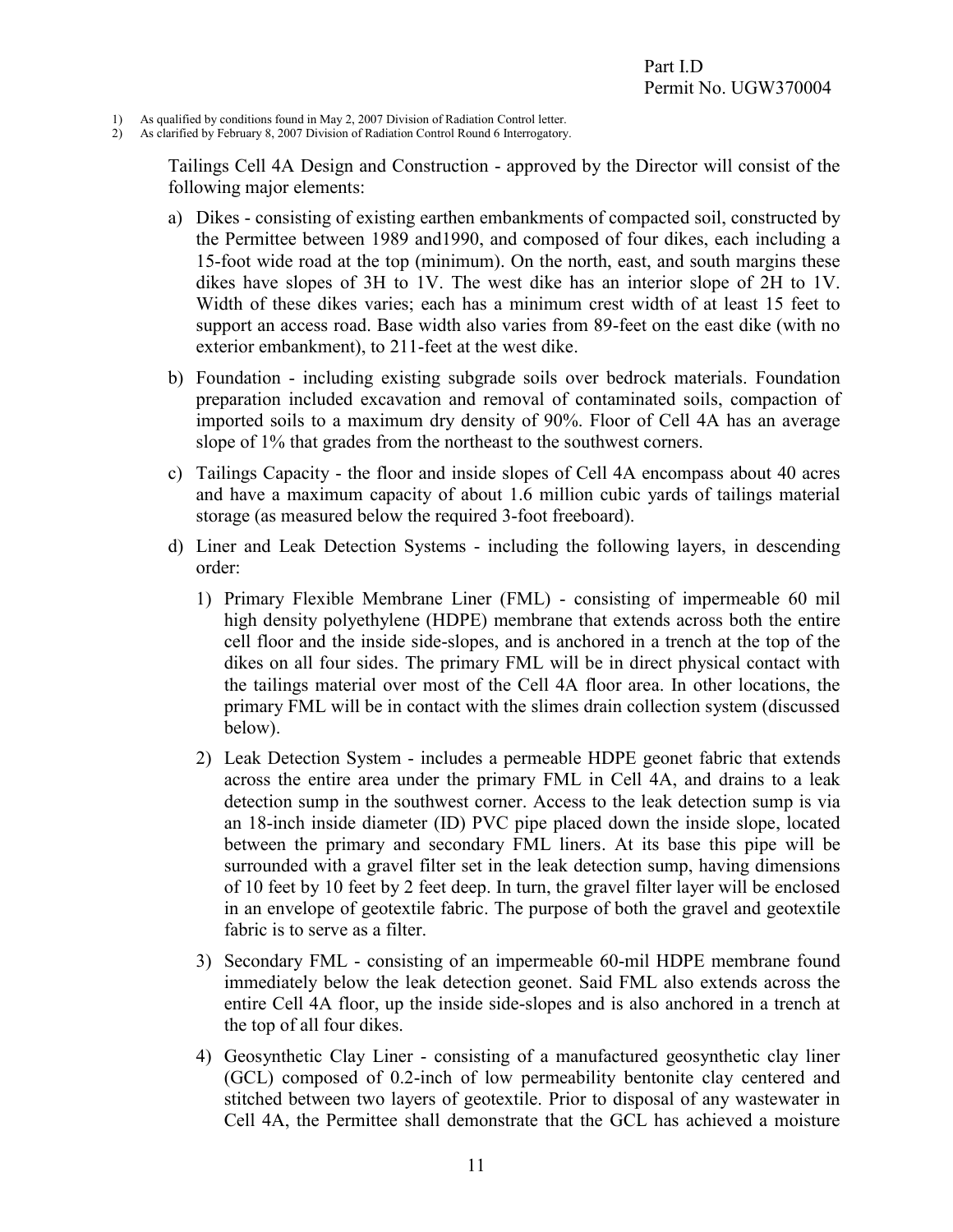content of at least 50% by weight. This item is a revised requirement per DRC letter to DUSA dated September 28, 2007.

- e) Slimes Drain Collection System including a two-part system of strip drains and perforated collection pipes both installed immediately above the primary FML, as follows:
	- 1) Horizontal Strip Drain System is installed in a herringbone pattern across the floor of Cell 4A that drain to a "backbone" of perforated collection pipes. These strip drains are made of a prefabricated two-part geo-composite drain material (solid polymer drainage strip) core surrounded by an envelope of non-woven geotextile filter fabric. The strip drains are placed immediately over the primary FML on 50-foot centers, where they conduct fluids downgradient in a southwesterly direction to a physical and hydraulic connection to the perforated slimes drain collection pipe. A series of continuous sand bags, filled with filter sand cover the strip drains. The sand bags are composed of a woven polyester fabric filled with well graded filter sand to protect the drainage system from plugging.
	- 2) Horizontal Slimes Drain Collection Pipe System includes a "backbone" piping system of 4-inch ID Schedule 40 perforated PVC slimes drain collection (SDC) pipe found at the downgradient end of the strip drain lines. This pipe is in turn overlain by a berm of gravel that runs the entire diagonal length of the cell, surrounded by a geotextile fabric cushion in immediate contact with the primary FML. In turn, the gravel is overlain by a layer of non-woven geotextile to serve as an additional filter material. This perforated collection pipe serves as the "backbone" to the slimes drain system and runs from the far northeast corner downhill to the far southwest corner of Cell 4A where it joins the slimes drain access pipe.
	- 3) Slimes Drain Access Pipe consisting of an 18-inch ID Schedule 40 PVC pipe placed down the inside slope of Cell 4A at the southwest corner, above the primary FML. Said pipe then merges with another horizontal pipe of equivalent diameter and material, where it is enveloped by gravel and woven geotextile that serves as a cushion to protect the primary FML. A reducer connects the horizontal 18-inch pipe with the 4-inch SDC pipe. At some future time, a pump will be set in this 18-inch pipe and used to remove tailings wastewaters for purposes of dewatering the tailings cell.
- f) Cell 4A North Dike Splash Pads three 20-foot wide splash pads will be constructed on the north dike to protect the primary FML from abrasion and scouring by tailings slurry. These pads will consist of an extra layer of 60 mil HDPE membrane that will be installed in the anchor trench and placed down the inside slope of Cell 4A, from the top of the dike, under the inlet pipe, and down the inside slope to a point 5-feet beyond the toe of the slope.
- g) Cell 4A Emergency Spillway a concrete lined spillway will be constructed near the western corner of the north dike to allow emergency runoff from Cell 3 into Cell 4A. This spillway will be limited to a 6-inch reinforced concrete slab set directly over the primary FML in a 4-foot deep trapezoidal channel. No other spillway or overflow structure will be constructed at Cell 4A. All stormwater runoff and tailings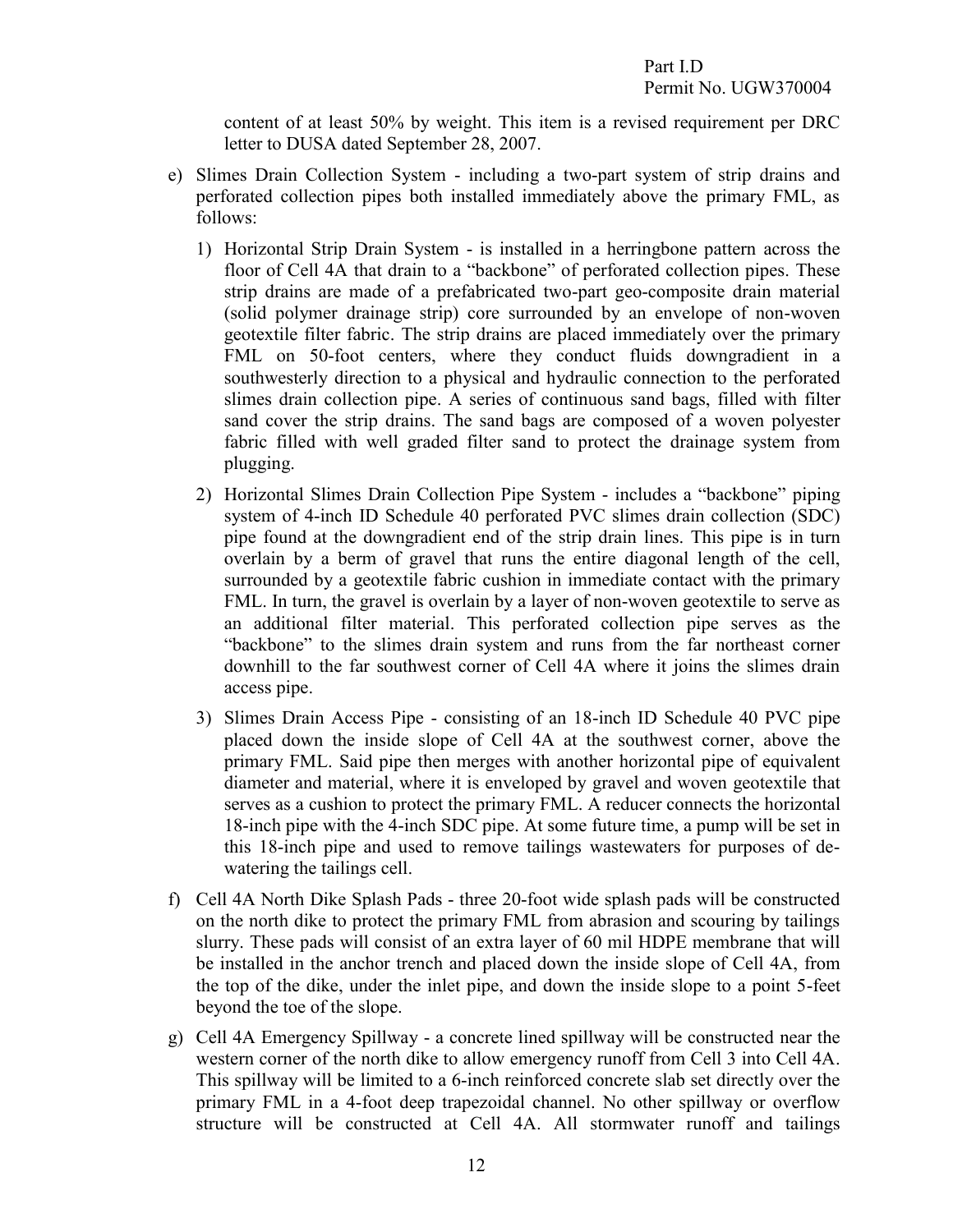<span id="page-16-0"></span>wastewaters not retained in Cells 2 and 3, will be managed and contained in Cell 4A, including the Probable Maximum Precipitation and flood event.

- 6. BAT Performance Standards for Tailings Cell 4A the Permittee shall operate and maintain Tailings Cell 4A so as to prevent release of wastewater to groundwater and the environment in accordance with the currently approved Cell 4A BAT, Monitoring, Operations and Maintenance Plan. Any failure to achieve or maintain the required BAT performance standards shall constitute a violation of the Permit and shall be reported to the Director in accordance with Part I.G.3. Performance standards for Tailings Cell 4A shall include the following:
	- a) Leak Detection System (LDS) Maximum Allowable Daily Head the fluid head in the LDS shall not exceed 1 foot above the lowest point on the lower flexible membrane liner on the cell floor. For purposes of compliance this elevation will equate to a maximum distance of 2.28 feet above the LDS transducer. At all times the Permittee shall operate the LDS pump and transducer in a horizontal position at the lowest point of the LDS sump floor.
	- b) LDS Maximum Allowable Daily Leak Rate shall not exceed 24,160 gallons/day.
	- c) Slimes Drain Annual Average Recovery Head Criteria after the Permittee initiates pumping conditions in the slimes drain layer in Cell 4A, the Permittee will provide: 1) continuous declining fluid heads in the slimes drain layer, in a manner equivalent to the requirements found in Part I.D.3(b), and 2) a maximum head of 1.0 feet in the tailings (as measured from the lowest point of upper flexible membrane liner) in 6.4 years or less.
	- d) Maximum Weekly Wastewater Level under no circumstance shall the freeboard be less then 3-feet in Cell 4A, as measured from the top of the upper FML.
- <span id="page-16-1"></span>7. Definition of 11e.(2) Waste - for purposes of this Permit, 11e.(2) waste is defined as: "... tailings or wastes produced by the extraction or concentration of uranium or thorium from any ore processed primarily for its source material content", as defined in Section 11e.(2) of the U.S. Atomic Energy Act of 1954, as amended; which includes other process related wastes and waste streams described by a March 7, 2003 NRC letter from Paul H. Lohaus to William J. Sinclair.
- <span id="page-16-2"></span>8. Closed Cell Performance Requirements - before reclamation and closure of any tailings disposal cell, the Permittee shall ensure that the final design, construction, and operation of the cover system at each tailings cell will comply with all requirements of an approved Reclamation Plan, and will for a period of not less than 200 years meet the following minimum performance requirements:
	- a) Minimize infiltration of precipitation or other surface water into the tailings, including, but not limited to the radon barrier,
	- b) Prevent the accumulation of leachate head within the tailings waste layer that could rise above or over-top the maximum FML liner elevation internal to any disposal cell, i.e. create a "bathtub" effect, and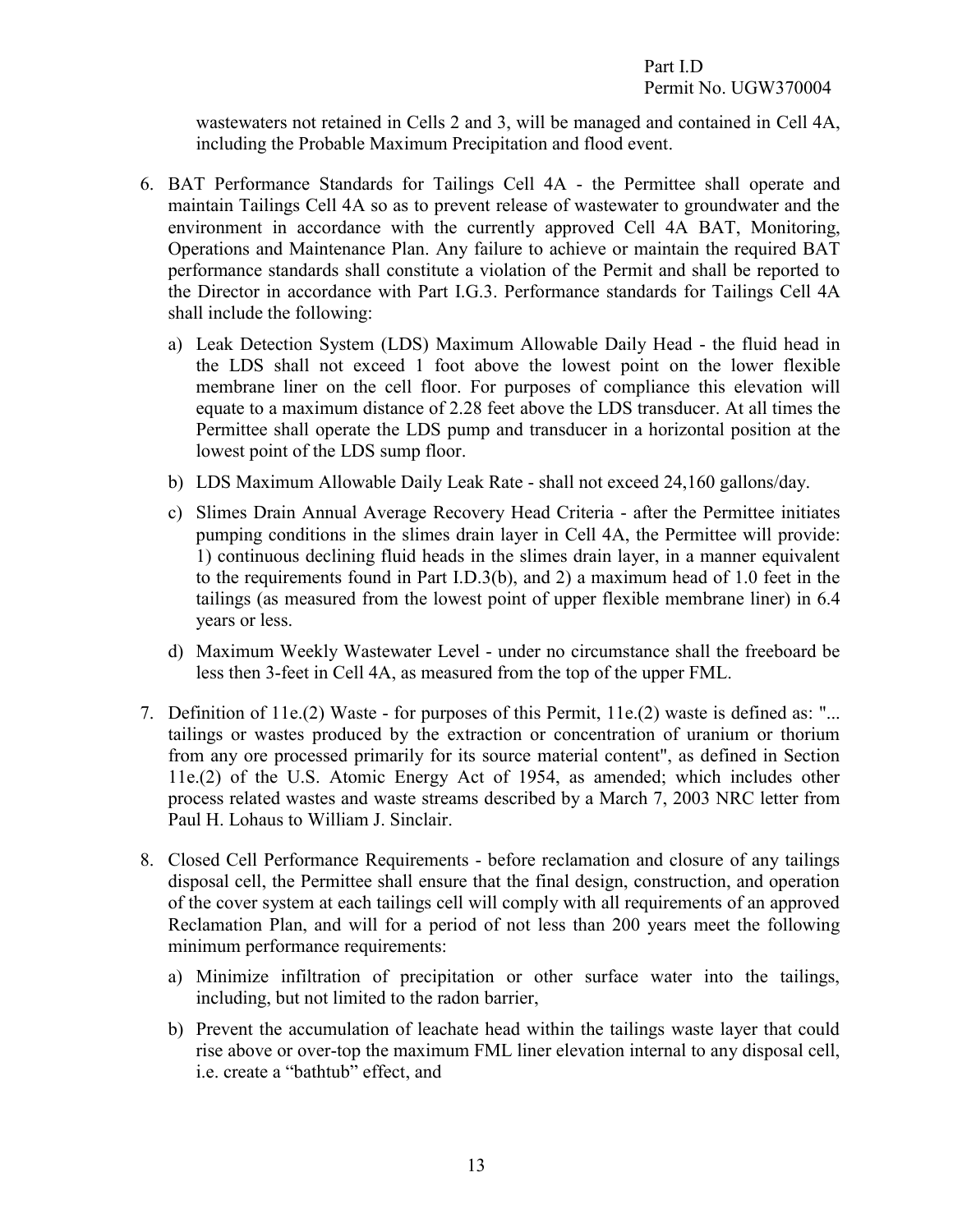- <span id="page-17-0"></span>c) Ensure that groundwater quality at the compliance monitoring wells does not exceed the Ground Water Quality Standards or Ground Water Compliance Limits specified in Part I.C.1 and Table 2 of this Permit.
- 9. Facility Reclamation Requirements upon commencement of decommissioning, the Permittee shall reclaim the mill site and all related facilities, stabilize the tailings cells, and construct a cover system over the tailings cells in compliance with all engineering design and specifications in an approved Reclamation Plan. The Director reserves the right to require modifications of the Reclamation Plan for purposes of compliance with the Utah Ground Water Quality Protection Regulations, including but not limited to containment and control of contaminants, or discharges, or potential discharges to Waters of the State.
- <span id="page-17-1"></span>10. Stormwater Management and Spill Control Requirements - the Permittee will manage all contact and non-contact stormwater and control contaminant spills at the facility in accordance with the currently approved Stormwater Best Management Practices Plan. Said plan includes the following minimum provisions:
	- a) Protect groundwater quality or other waters of the state by design, construction, and/or active operational measures that meet the requirements of the Ground Water Quality Protection Regulations found in UAC R317-6-6.3(G) and R317-6-6.4(C),
	- b) Prevent, control and contain spills of stored reagents or other chemicals at the mill site,
	- c) Cleanup spills of stored reagents or other chemicals at the mill site immediately upon discovery, and
	- d) Report reagent spills or other releases at the mill site to the Director in accordance with UAC 19-5-114.

<span id="page-17-2"></span>Reconstruction of stormwater management and/or chemical reagent storage facilities, existing at the time of original Permit issuance, may be required by the Director after occurrence of a major spill or catastrophic failure, pursuant to Part IV.N.3 of this Permit.

- 11. BAT Requirements for Feedstock Material Stored Outside the Feedstock Storage Area the Permittee shall store and manage feedstock materials outside the ore storage pad in accordance with the following minimum performance requirements:
	- a) Feedstock materials shall be stored at all times in water-tight containers or water-tight container overpacks, and aisle ways will be provided at all times to allow visual inspection of each and every feedstock container and container overpack, or
	- b) Feedstock containers shall be stored on a hardened surface to prevent spillage onto subsurface soils, and that conforms with the following minimum physical requirements:
		- 1) A storage area composed of a hardened engineered surface of asphalt or concrete, and
		- 2) A storage area designed, constructed, and operated in accordance with engineering plans and specifications approved in advance by the Director. All such engineering plans or specifications submitted shall demonstrate compliance with Part I.D.4,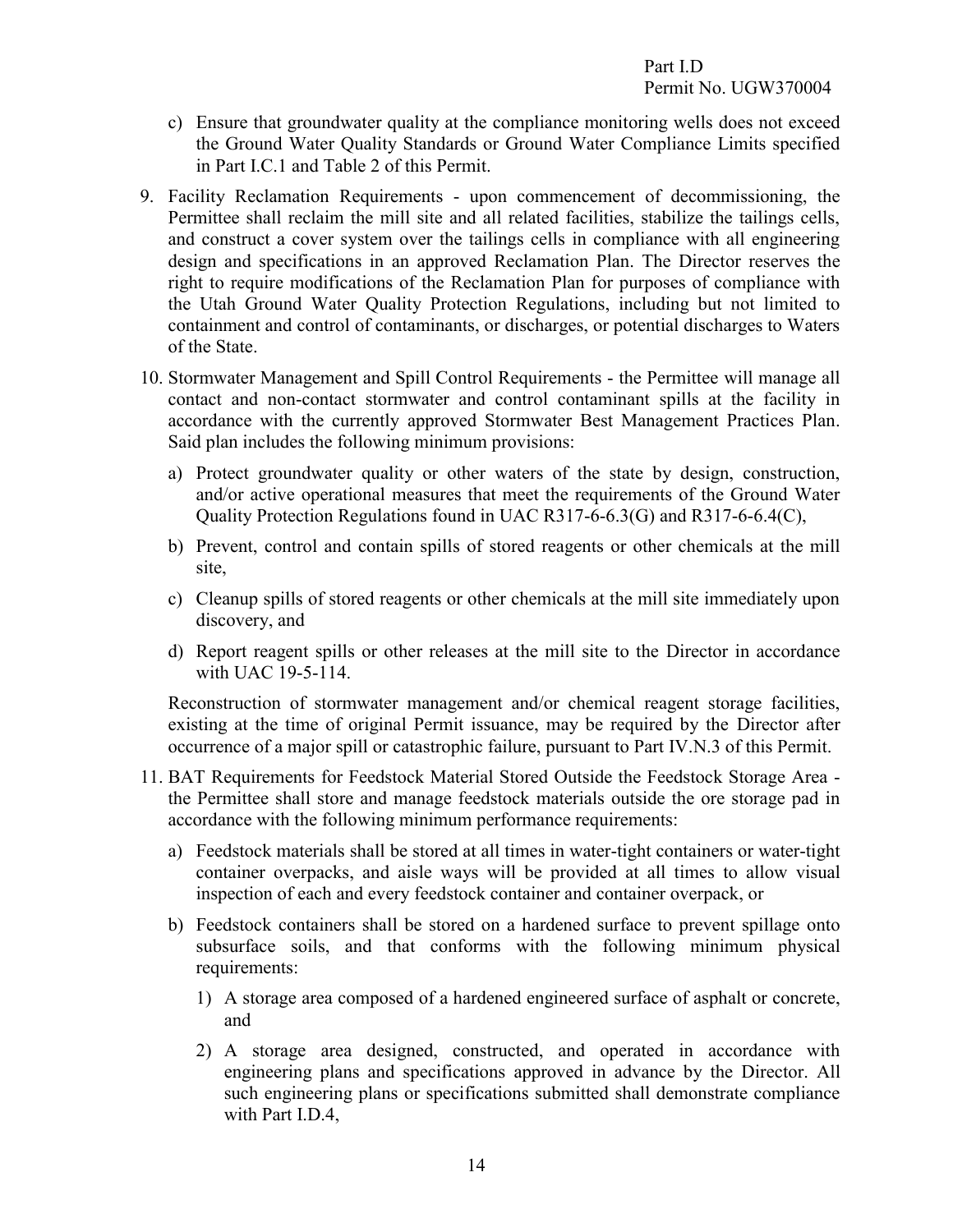- 3) A storage area that provides containment berms to control stormwater run-on and run-off, and
- 4) Stormwater drainage works approved in advance by the Director, or
- <span id="page-18-0"></span>5) Other storage facilities and means approved in advance by the Director.
- 12. BAT Design Standards for Tailings Cell 4B the BAT design standard for Tailings Cell 4B shall be defined by and constructed in accordance with the requirements as summarized by the engineering drawings, specifications, and description in Table 6, below:

| <b>Engineering Drawings</b> |              |                                                                   |                                             |                                                 |                                                  |  |  |
|-----------------------------|--------------|-------------------------------------------------------------------|---------------------------------------------|-------------------------------------------------|--------------------------------------------------|--|--|
| Name                        |              | Date                                                              | Revision No.                                |                                                 | Title                                            |  |  |
| Sheet 1 of 8                | January 2009 |                                                                   | Rev. 1                                      | <b>Cover Sheet</b>                              |                                                  |  |  |
| Sheet 2 of 8                | January 2009 |                                                                   | Rev. 1                                      | Site Plan                                       |                                                  |  |  |
| Sheet 3 of 8                | January 2009 |                                                                   | Rev. 1                                      | Base Grading Plan                               |                                                  |  |  |
| Sheet 4 of 8                | January 2009 |                                                                   | Rev. 1                                      | Pipe Layout and Details                         |                                                  |  |  |
| Sheet 5 of 8                |              | December 2007                                                     | Rev. 0                                      | Lining System Details I                         |                                                  |  |  |
| Sheet 6 of 8                | January 2009 |                                                                   | Rev. 1                                      | Lining System Details II                        |                                                  |  |  |
| Sheet 7 of 8                |              | January 2009                                                      | Rev. 1                                      | Lining System Details III                       |                                                  |  |  |
| Sheet 8 of 8                | January 2009 |                                                                   | Rev. 1                                      | Lining System Details IV                        |                                                  |  |  |
| Figure 1                    |              | January 2009                                                      |                                             |                                                 | Mill Site Drainage Basins (supporting reference) |  |  |
|                             |              |                                                                   |                                             | <b>Engineering Specifications</b>               |                                                  |  |  |
| Date                        |              |                                                                   | Document Title                              |                                                 | Prepared by                                      |  |  |
| January 2009                |              |                                                                   |                                             | Slope Stability Analysis Calculation Package    | <b>Geosyntec Consultants</b>                     |  |  |
| January 2009                |              | Package                                                           | Seismic Deformation Analysis Calculation    |                                                 | <b>Geosyntec Consultants</b>                     |  |  |
| January 2009                |              | Package                                                           | Revised Pipe Strength Analysis Calculation  | <b>Geosyntec Consultants</b>                    |                                                  |  |  |
| January 2009                |              |                                                                   |                                             | Revised Comparison of Flow Though Compacted     | <b>Geosyntec Consultants</b>                     |  |  |
|                             |              |                                                                   | Clay Liner and Geosynthetic Clay Liner      |                                                 |                                                  |  |  |
|                             |              | <b>Calculation Package</b>                                        |                                             |                                                 |                                                  |  |  |
| January 2009                |              |                                                                   | Revised Action Leakage Rate Calculation     | <b>Geosyntec Consultants</b>                    |                                                  |  |  |
|                             |              | Package                                                           |                                             |                                                 |                                                  |  |  |
| August 2009                 |              | Blasting - Locations and Profiles, Attachment:<br>Figures 1 and 2 |                                             |                                                 | <b>Geosyntec Consultants</b>                     |  |  |
| August 2009                 |              | (Revised) Technical Specifications, with the                      |                                             |                                                 | <b>Geosyntec Consultants</b>                     |  |  |
|                             |              | exception of Section 02200 (Earthwork)                            |                                             |                                                 |                                                  |  |  |
| August 2009                 |              |                                                                   | Cell 4B Capacity Calculations               |                                                 | <b>Geosyntec Consultants</b>                     |  |  |
| August 2009                 |              |                                                                   | <b>Revised Cushion Fabric Calculations</b>  |                                                 |                                                  |  |  |
| August 2009                 |              |                                                                   | Construction Quality Assurance Plan for the |                                                 | Geosyntec Consultants                            |  |  |
|                             |              |                                                                   | Construction of Cell 4B Lining System       |                                                 |                                                  |  |  |
| September 2009              |              |                                                                   |                                             | (Revised) Technical Specification Section 02200 | <b>Geosyntec Consultants</b>                     |  |  |
|                             |              | (Earthwork)                                                       |                                             |                                                 |                                                  |  |  |
|                             |              |                                                                   |                                             | Blast Plan, KGL and Associates and Blast Plan   | KGL and Associates and                           |  |  |
| August 6, 2009              |              | September 10, 2009                                                | Review, Geosyntec Consultants letter dated  |                                                 | Geosyntec Consultants                            |  |  |
| September 2009              |              |                                                                   |                                             | Probable Maximum Precipitation (PMP) Event      | <b>Geosyntec Consultants</b>                     |  |  |
|                             |              | Computation                                                       |                                             |                                                 |                                                  |  |  |
| January 2009                |              |                                                                   |                                             | Slope Stability Analysis Calculation Package    | <b>Geosyntec Consultants</b>                     |  |  |

#### <span id="page-18-1"></span>Table 6. Approved Tailings Cell 4B Engineering Design and Specifications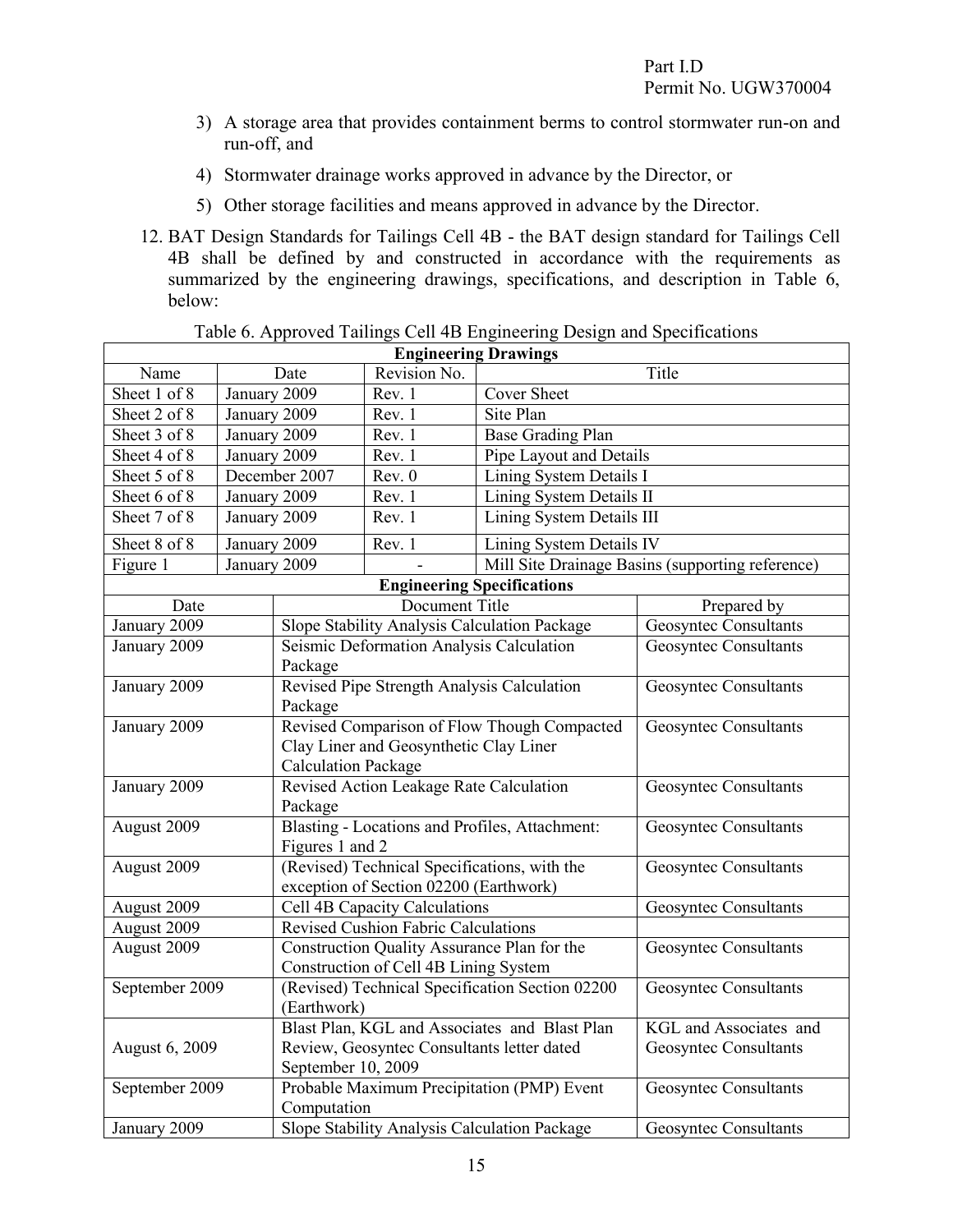Tailings Cell 4B Design and Construction - approved by the Director will consist of the following major elements:

- a) Dikes consisting of newly constructed dikes on the south and west side of the cell, each including a 20-foot wide road at the top (minimum) to support an access road. The grading plan for the Cell 4B excavation includes interior slopes of 2H to 1V. The exterior slopes of the southern and western dikes will have typical slopes of 3H to 1V. Limited portions of the Cell 4B interior sideslopes in the northwest corner and southeast corner of the cell, (where the slimes drain and leak detection sump will be located will also have a slope of 3H to 1V. The base width of the southern dikes varies from approximately 92 feet at the western end to approximately 190 feet at the eastern end of the dike, with no exterior embankment present on any other side of the cell.
- b) Foundation including existing subgrade soils over bedrock materials. Foundation preparation included excavation and removal of contaminated soils, compaction of imported soils to a maximum dry density of  $90\%$  at a moisture content between  $+3\%$ and -3% of optimum moisture content, as determined by ASTM D-1557. The floor of Cell 4B has an average slope of 1% that grades from the northwest corner to the southeast corner.
- c) Tailings Capacity the floor and inside slopes of Cell 4B encompass about 44 acres, and the cell will have a water surface area of 40 acres and a maximum capacity of about 1.9 million cubic yards of tailings material storage (as measured below the required 3-foot freeboard).
- d) Liner and Leak Detection Systems including the following layers, in descending order:
	- 1) Primary Flexible Membrane Liner (FML) consisting of 60-mil high density polyethylene (HDPE) membrane that extends across both the entire cell floor and the inside side-slopes, and is anchored in a trench at the top of the dikes on all four sides. The primary FML will be in direct physical contact with the tailings material over most of the Cell 4B floor area. In other locations, the primary FML will be in contact with the slimes drain collection system (discussed below).
	- 2) Leak Detection System includes a permeable HDPE geonet that extends across the entire area under the primary FML in Cell 4B, and drains to a leak detection sump in the southeast corner. Access to the leak detection sump is via an 18-inch inside diameter (ID) PVC pipe placed down the inside slope, located between the primary and secondary FML liners. At its base this pipe will be surrounded with a gravel filter set in a sump having dimensions of 15 feet by 10 feet by 2 feet deep that contains a leak detection system sump area. In turn, the gravel filter layer will be enclosed in an envelope of geotextile fabric. The purpose of both the gravel and geotextile fabric is to serve as a filter.
	- 3) Secondary FML consisting of a 60-mil HDPE membrane found immediately below the leak detection geonet. Said FML also extends across the entire Cell 4B floor, up the inside side-slopes and is also anchored in a trench at the top of all four dikes.
	- 4) Geosynthetic Clay Liner consisting of a manufactured geosynthetic clay liner (GCL) composed of 0.2-inch of low permeability bentonite clay centered and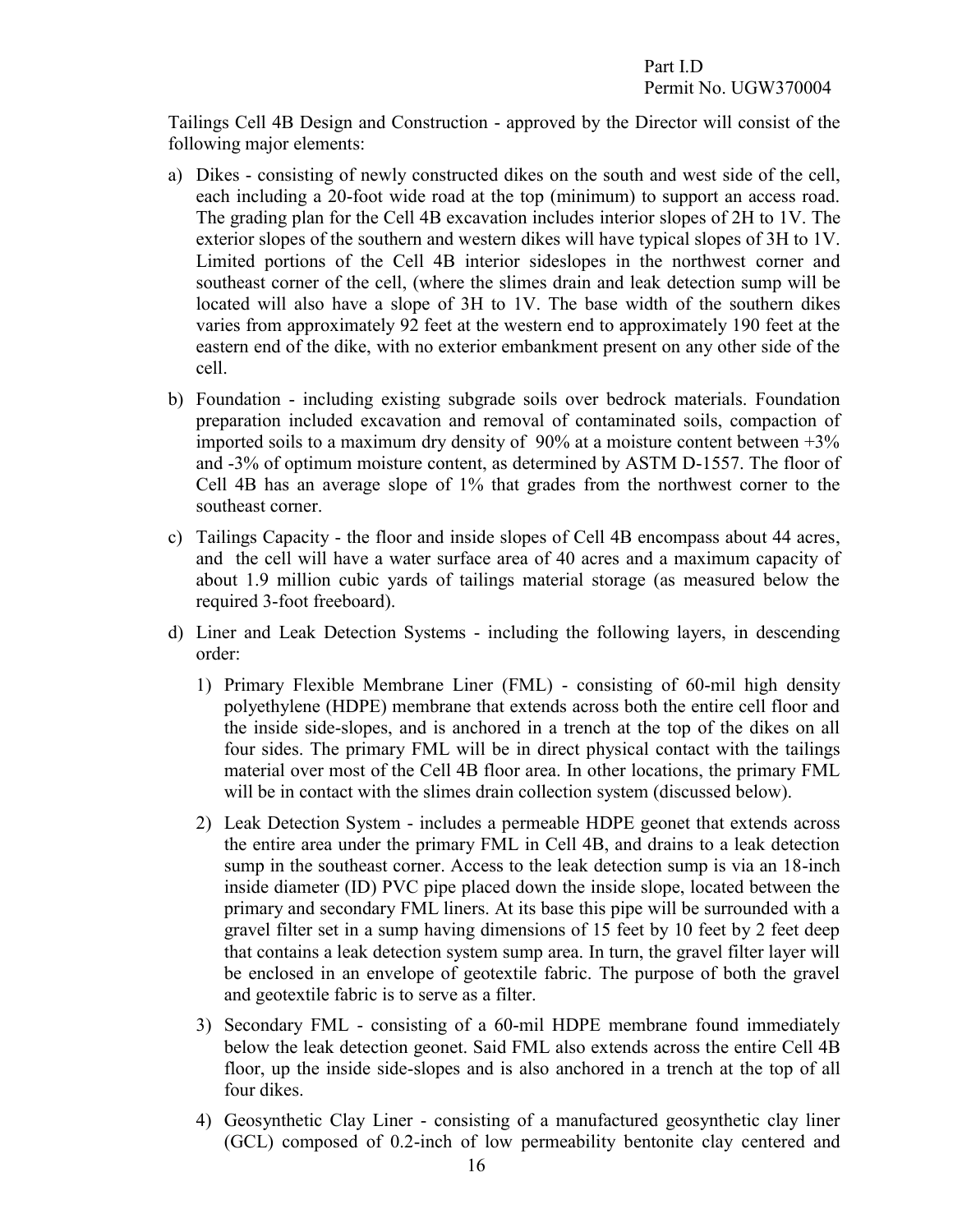stitched between two layers of geotextile. Prior to disposal of any wastewater in Cell 4B, the Permittee shall demonstrate that the GCL has achieved a moisture content of at least 50% by weight.

- e) Slimes Drain Collection System including a two-part system of strip drains and perforated collection pipes both installed immediately above the primary FML, as follows:
	- 1) Horizontal Strip Drain System is installed in a herringbone pattern across the floor of Cell 4B that drain to a "backbone" of perforated collection pipes. These strip drains are made of a prefabricated two-part geo-composite drain material (solid polymer drainage strip) core surrounded by an envelope of non-woven geotextile filter fabric. The strip drains are placed immediately over the primary FML on 50-foot centers, where they conduct fluids downgradient in a southwesterly direction to a physical and hydraulic connection to the perforated slimes drain collection pipe. A series of continuous sand bags, filled with filter sand cover the strip drains. The sand bags are composed of a woven polyester fabric filled with well graded filter sand to protect the drainage system from plugging.
	- 2) Horizontal Slimes Drain Collection Pipe System includes a "backbone" piping system of 4-inch ID Schedule 40 perforated PVC slimes drain collection (SDC) pipe found at the downgradient end of the strip drain lines. This pipe is in turn overlain by a berm of gravel that runs the entire diagonal length of the cell, surrounded by a geotextile fabric cushion in immediate contact with the primary FML. In turn, the gravel is overlain by a layer of non-woven geotextile to serve as an additional filter material. This perforated collection pipe serves as the "backbone" to the slimes drain system and runs from the far northwest corner downhill to the far southeast corner of Cell 4B where it joins the slimes drain access pipe.
	- 3) Slimes Drain Access Pipe consisting of an 18-inch ID Schedule 40 PVC pipe placed down the inside slope of Cell 4B at the southeast corner, above the primary FML. Said pipe then merges with another horizontal pipe of equivalent diameter and material, where it is enveloped by gravel and woven geotextile that serves as a cushion to protect the primary FML. A reducer connects the horizontal 18-inch pipe with the 4-inch SDC pipe. At some future time, a pump will be set in this 18 inch pipe and used to remove tailings wastewaters for purposes of de-watering the tailings cell.
- f) Cell 4B North and East Dike Splash Pads Nine 20-foot-wide splash pads will be constructed on the north and east dikes to protect the primary FML from abrasion and scouring by tailings slurry. These pads will consist of an extra layer of 60 mil HDPE membrane that will be installed in the anchor trench and placed down the inside slope of Cell 4B, from the top of the dike, under the inlet pipe, and down the inside slope to a point at least 5 feet onto the Cell 4B floor beyond the toe of the slope.
- g) Cell 4B Emergency Spillway a concrete lined spillway will be constructed near the southeastern corner of the east dike to allow emergency runoff from Cell 4A into Cell 4B. This spillway will be limited to a 6-inch reinforced concrete slab, with a welded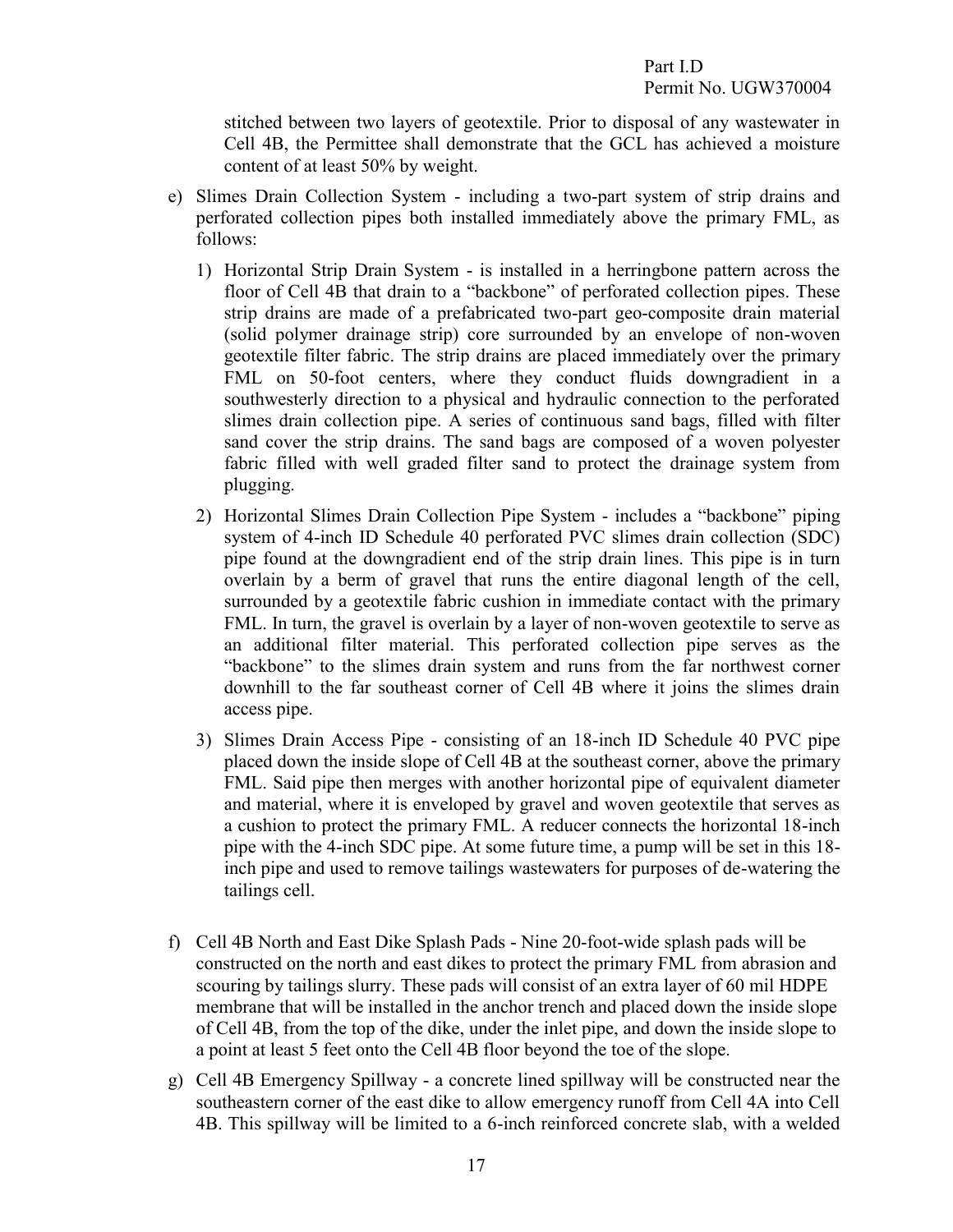<span id="page-21-0"></span>wire fabric installed within it at its midsection, set atop a cushion geotextile placed directly over the primary FML in a 4-foot deep trapezoidal channel. A 100-foot wide, 60-mil HDPE membrane splash pad will be installed beneath the emergency spillway. No other spillway or overflow structure will be constructed at Cell 4B. All stormwater runoff and tailings wastewaters not retained in Cells 2 and 3, and 4A will be managed and contained in Cell 4B, including the Probable Maximum Precipitation and flood event.

- 13. BAT Performance Standards for Tailings Cell 4B the Permittee shall operate and maintain Tailings Cell 4B so as to prevent release of wastewater to groundwater and the environment in accordance with the currently approved Cell 4B BAT, Monitoring, Operations and Maintenance Plan. Any failure to achieve or maintain the required BAT performance standards shall constitute a violation of the Permit and shall be reported to the Director in accordance with Part I.G.3. Performance standards for Tailings Cell 4B shall include the following:
	- a) Leak Detection System (LDS) Maximum Allowable Daily Head the fluid head in the LDS shall not exceed 1 foot above the lowest point on the lower flexible membrane liner on the cell floor. At all times the Permittee shall operate the LDS pump and transducer in a horizontal position at the lowest point of the LDS sump floor.
	- b) LDS Maximum Allowable Daily Leak Rate shall not exceed 26,145 gallons/day.
	- c) Slimes Drain Annual Average Recovery Head Criteria after the Permittee initiates pumping conditions in the slimes drain layer in Cell 4B, the Permittee will provide: 1) continuous declining fluid heads in the slimes drain layer, in a manner equivalent to the requirements found in Part I.D.3(b), and 2) a maximum head of 1.0 feet in the tailings (as measured from the lowest point of upper flexible membrane liner) in 5.5 years or less.
	- d) Maximum Weekly Wastewater Level under no circumstance shall the freeboard be less than 3-feet in Cell 4B, as measured from the top of the upper FML.
- <span id="page-21-1"></span>14. BAT Performance Standards for the New Decontamination Pad - the Permittee shall operate and maintain the New Decontamination Pad (NDP) to prevent release of wastewater to groundwater and the environment in accordance with the currently approved DMT Monitoring Plan. Any failure to achieve or maintain the required BAT performance standards shall constitute a violation of the Permit and shall be reported to the Director in accordance with Part I.G.3. Performance standards for the NDP shall include, but are not limited to, the following:
	- a) NDP LDS Access Pipes the water level shall not exceed 0.10 foot above the concrete floor in any LDS access pipe, at any time. Compliance will be defined as a depth to standing water present in any of the LDS access pipes of more than or equal to 6.2 feet as measured from the water measuring point (top of access pipe).
	- b) Soil and debris will be removed from the wash pad of the NDP, in accordance with the currently approved DMT Monitoring Plan. Cracks in the wash pad greater than 1/8 inch (width) will be repaired within five working days of discovery.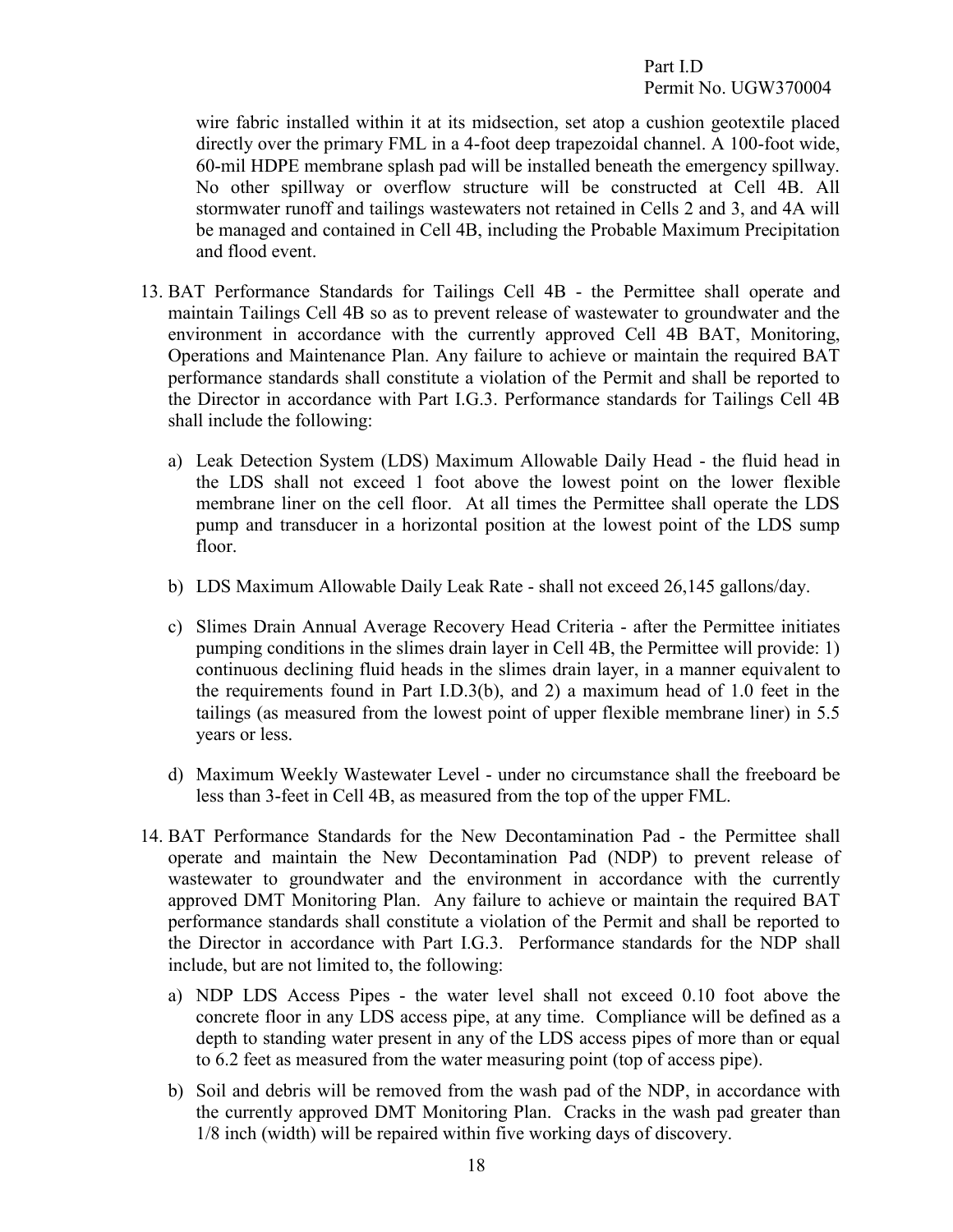- <span id="page-22-1"></span><span id="page-22-0"></span>E. GROUND WATER COMPLIANCE AND TECHNOLOGY PERFORMANCE MONITORING - beginning with the effective date and lasting through the term of this Permit or as stated in an approved closure plan, the Permittee shall sample groundwater monitoring wells, tailing cell wastewaters, seeps and springs, monitor groundwater levels, monitor water levels of process solutions, and monitor and keep records of the operation of the facility, as follows:
	- 1. Routine Groundwater Compliance Monitoring the Permittee shall monitor upgradient, lateral gradient, and downgradient groundwater monitoring wells completed in the shallow aquifer in the vicinity of all potential discharge sources that could affect local groundwater conditions at the facility, as follows:
		- a) Ground Water Monitoring Quality Assurance Plan all groundwater monitoring and analysis performed under this Permit shall be conducted in accordance with a Quality Assurance Plan (QAP) currently approved by the Director. Any non-conformance with QAP requirements in a given quarterly groundwater monitoring period will be corrected and reported to the Director on or before submittal of the next quarterly groundwater monitoring report pursuant to Part I.F.1.
		- b) Quarterly Monitoring the Permittee shall monitor on a quarterly basis all monitoring wells listed in Table 2 of this Permit where local groundwater average linear velocity has been found by the Director to be equal to or greater than 10 feet/year. For purposes of this Permit, quarterly monitoring is required at the following wells:
			- 1) Upgradient Wells: none
			- 2) Lateral or Downgradient Wells: MW-11, MW-14, MW-25, MW-26 (formerly TW4-15), MW-30, MW-31, MW-36.
		- c) Semi-annual Monitoring the Permittee shall monitor on a semi-annual basis all monitoring wells listed in Table 2 of this Permit, where local groundwater average linear velocity has been found by the Director to be less than 10 feet/year, and all general monitoring wells. For purposes of this Permit, semi-annual monitoring is required at the following wells:
			- 1) Monitoring Wells Listed on Table 2:
				- i. Upgradient Well: MW-27.
				- ii. Lateral or Downgradient Wells: MW-2, MW-3A, MW-5, MW-12, MW-15, MW-17, MW-23, MW-24, MW-28, MW-29, and MW-32 (formerly TW4-17), MW-35, and MW-37.
			- 2) General Monitoring Wells:
				- i. Upgradient Wells: MW-1, MW-18, and MW-19.
				- ii. Lateral or Downgradient Wells: TW4-24, MW-20 and MW-22.
		- d) Compliance Monitoring Parameters all groundwater samples collected shall be analyzed for the following parameters:
			- 1) Field Parameters depth to groundwater, pH, temperature, specific conductance, dissolved oxygen, and redox potential (Eh).
			- 2) Laboratory Parameters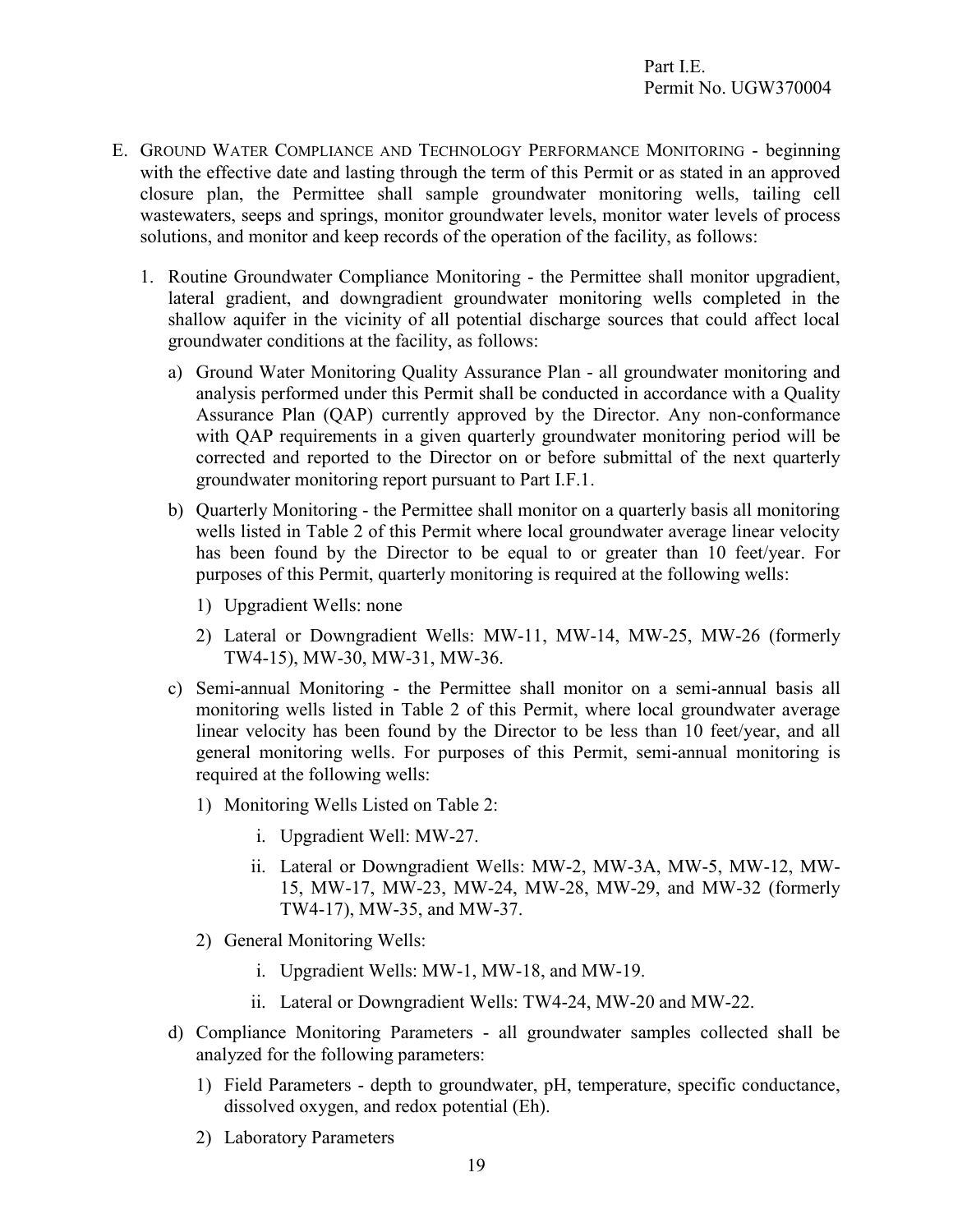- i. GWCL Parameters all contaminants specified in Table 2.
- ii. General Inorganics chloride, sulfate, carbonate, bicarbonate, sodium, potassium, magnesium, calcium, and total anions and cations.
- e) Special Provisions for Groundwater Monitoring the Permittee shall ensure that all groundwater monitoring conducted and reported complies with the following requirements:
	- 1) Depth to Groundwater Measurements shall always be made to the nearest 0.01 foot.
	- 2) Minimum Detection Limits all groundwater quality analyses reported shall have a minimum detection limit or reporting limit that is less than its respective Ground Water Compliance Limit concentration defined in Table 2.
	- 3) Gross Alpha Counting Variance all gross alpha analysis shall be reported with an error term. All gross alpha analysis reported with an activity equal to or greater than the GWCL, shall have a counting variance that is equal to or less than 20% of the reported activity concentration. An error term may be greater than 20% of the reported activity concentration when the sum of the activity concentration and error term is less than or equal to the GWCL.
	- 4) All equipment used for purging and sampling of groundwater shall be made of inert materials.
- <span id="page-23-0"></span>2. Groundwater Monitoring: General Monitoring Wells - Upgradient wells MW-1, MW-18, and MW-19; Lateral Monitoring Well TW4-24; and Downgradient wells MW-20 and MW-22. The Permittee shall monitor wells MW-1, MW-18, MW-19, TW4-24, MW-20 and MW-22 on a semi-annual basis. Said sampling shall comply with the following Permit requirements, but shall not be considered compliance monitoring for the purposes of Part G:
	- a) Routine groundwater compliance monitoring requirements of Part I.E.1.
	- b) Groundwater head monitoring requirements of Part I.E.3
	- c) Well monitoring procedure requirements of Part I.E.5.
- <span id="page-23-1"></span>3. Groundwater Head Monitoring - on a quarterly basis and at the same frequency as groundwater monitoring required by Part I.E.1, the Permittee shall measure depth to groundwater in the following wells and/or piezometers:
	- a) Point of Compliance Wells identified in Table 2 and Part I.E.1 of this Permit.
	- b) Piezometers P-1, P-2, P-3, P-4, and P-5.
	- c) Head Monitoring Well MW-34.
	- d) General Monitoring Wells Upgradient wells MW-1, MW-18, and MW-19; Lateral well TW4-24; and Downgradient wells MW-20 and MW-22.
	- e) Contaminant Investigation Wells any well required by the Director as a part of a contaminant investigation or groundwater corrective action.
	- f) Any other wells or piezometers required by the Director.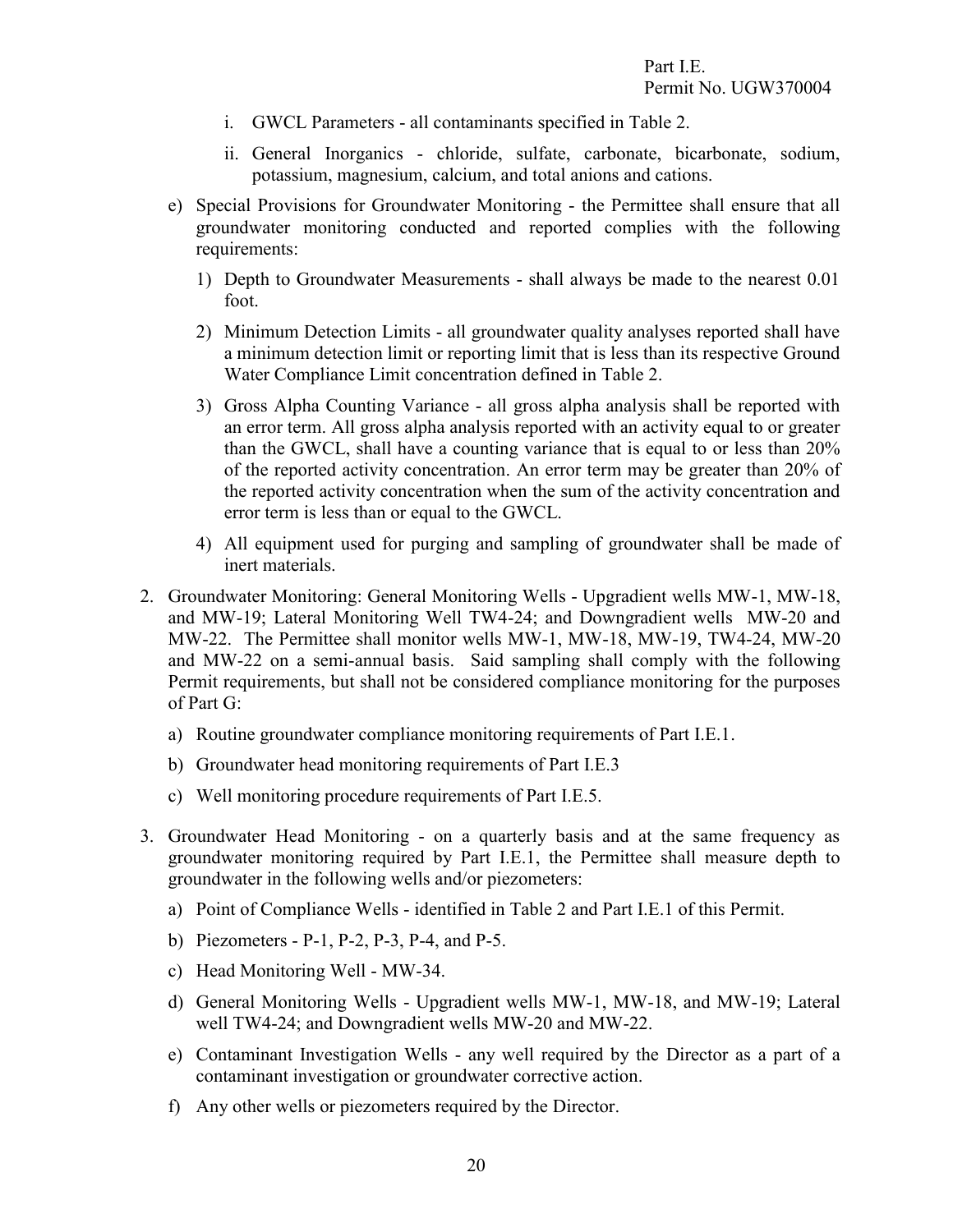- <span id="page-24-0"></span>4. Groundwater Monitoring Well Design and Construction Criteria - all new groundwater monitoring wells installed at the facility shall comply with the following design and construction criteria:
	- a) Located as close as practical to the contamination source, tailings cell, or other potential origin of groundwater pollution.
	- b) Screened and completed in the shallow aquifer.
	- c) Designed and constructed in compliance with UAC R317-6-6.3(I)(6), including the EPA RCRA Ground Water Monitoring Technical Enforcement Guidance Document, 1986, OSWER-9950.1.
	- d) Aquifer tested to determine local hydraulic properties, including but not limited to hydraulic conductivity.
- <span id="page-24-1"></span>5. Monitoring Procedures for Wells - beginning with the date of Permit issuance, all monitoring shall be conducted by the Permittee in conformance with the following procedures:
	- a) Sampling grab samples shall be taken of the groundwater, only after adequate removal or purging of standing water within the well casing has been performed.
	- b) Sampling Plan all sampling shall be conducted to ensure collection of representative samples, and reliability and validity of groundwater monitoring data.
	- c) Laboratory Approval all analyses shall be performed by a laboratory certified by the State of Utah to perform the tests required.
	- d) Damage to Monitoring Wells if any monitor well is damaged or is otherwise rendered inadequate for its intended purpose, the Permittee shall notify the Director in writing within five calendar days of discovery.
	- e) Field Monitoring Equipment Calibration and Records immediately prior to each monitoring event, the Permittee shall calibrate all field monitoring equipment in accordance with the respective manufacturer's procedures and guidelines. The Permittee shall make and preserve on-site written records of such equipment calibration in accordance with Part II.G and H of this Permit. Said records shall identify the manufacturer's and model number of each piece of field equipment used and calibration.
- <span id="page-24-2"></span>6. White Mesa Seeps and Springs Monitoring - the Permittee shall conduct annual monitoring of all seeps and springs identified in the currently approved Sampling Plan for Seeps and Springs in the Vicinity of the White Mesa Uranium Mill. Said monitoring shall include, but is not limited to:
	- a) Field Measurements including: pH, temperature, and specific conductivity.
	- b) Water Quality Sampling and Analysis the Permittee shall collect grab samples and perform laboratory analysis of all water quality parameters identified in Table 2 of this Permit.
	- c) Certified Laboratory Analysis all laboratory analysis will be conducted by a Utah certified laboratory.
	- d) Analytical Methods all laboratory analysis shall be conducted using analytical methods listed in the currently approved QAP pursuant to Part I.E.1 of this Permit.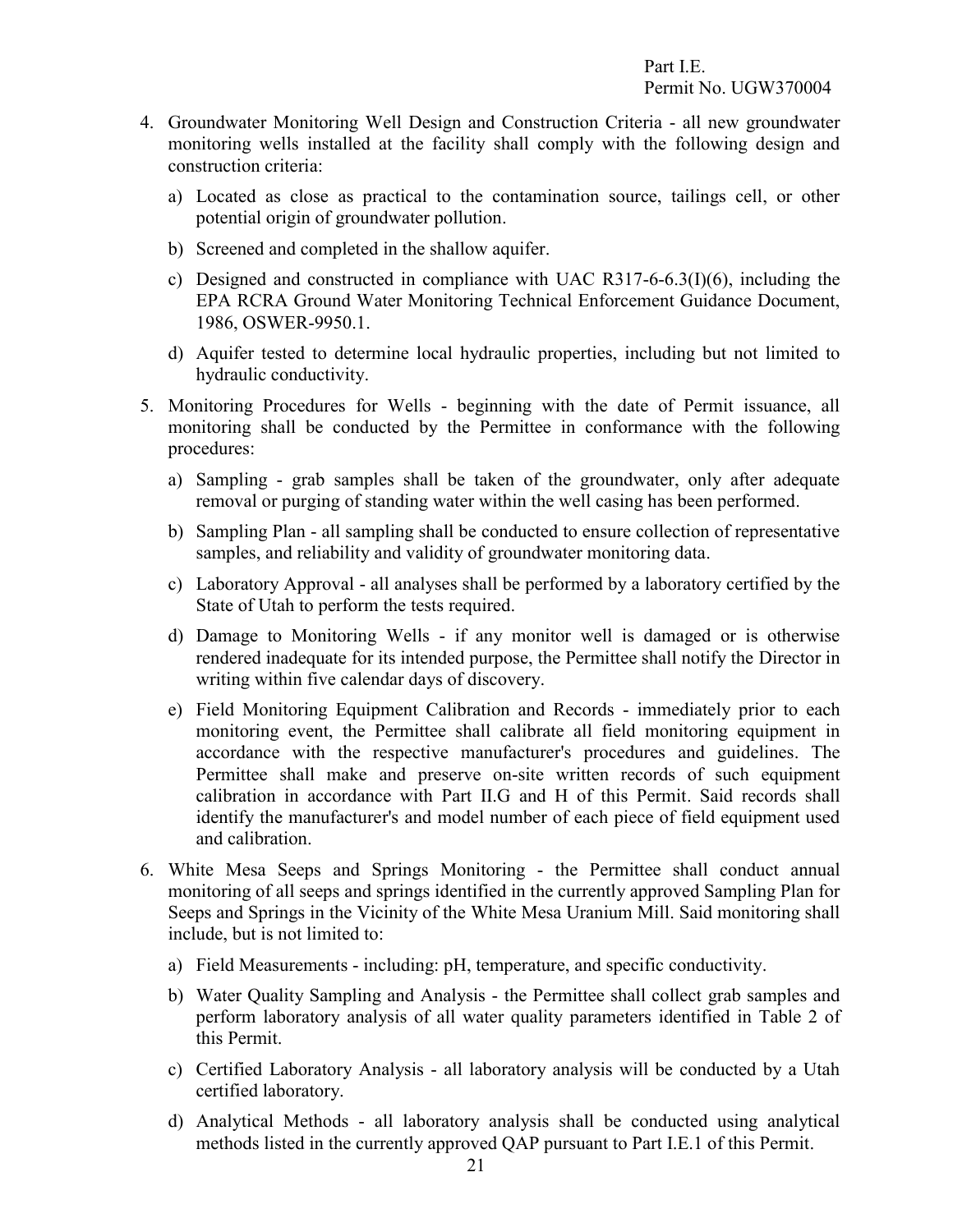- e) Minimum Detection Limits all seeps or springs water quality analyses reported shall have a minimum detection limit or reporting limit that is less than or equal to the respective:
	- 1) Ground Water Quality Standards concentrations defined in Table 2 of this Permit, and
	- 2) For TDS, Sulfate, and Chloride, the Minimum Detection Limit for those constituents for seeps and springs monitoring will be as follows: 10 mg/L, 1 mg/L, and 1 mg/L, respectively.
- f) Quality Control Samples the Permittee will conduct quality control (QC) sampling and analysis as a part of all seeps and springs sampling, in accordance with the requirements of Section 4.3 of the currently approved QAP; pursuant to Part I.E.1 of this Permit. Said QC samples shall include, but are not limited to: trip blanks, duplicate samples, and equipment rinse blanks.
- <span id="page-25-0"></span>g) Prior Notification - at least 15 calendar days before any fieldwork or water quality sample collection, the Permittee shall provide written notice to allow the Director to observe or split sample any or all seeps or springs.
- 7. DMT Performance Standards Monitoring the Permittee shall perform technology performance monitoring in accordance with the currently approved DMT Monitoring Plan to determine if DMT is effective in minimizing and controlling the release of contaminants pursuant to the provisions of Parts I.D.1 and I.D.3 of this Permit, including, but not limited to the following activities:
	- a) Weekly Tailings Wastewater Pool Elevation Monitoring: Cells 1 and 3 the Permittee shall monitor and record weekly the elevation of wastewater in Tailings Cells 1 and 3 to ensure compliance with the maximum wastewater elevation criteria mandated by Condition 10.3 of the License. Said measurements shall be made from a wastewater level gauge or elevation survey to the nearest 0.01 foot.
	- b) Quarterly Slimes Drain Water Level Monitoring: Cells 2 and 3 the Permittee shall monitor and record quarterly the depth to wastewater in the slimes drain access pipes as described in Part I.D.3 of this Permit and the currently approved DMT Monitoring Plan at Tailings Cells 2 and 3 to determine the recovery head. For purposes of said monitoring, the Permittee shall at each tailings cell:
		- 1) Perform at least 1 separate slimes drain recovery test at each disposal cell in each quarterly period of each calendar year that meets the requirements of Part I.D.3,
		- 2) Designate, operate, maintain, and preserve one water level measuring point at the centerline of the slimes drain access pipe that has been surveyed and certified by a Utah licensed engineer or land surveyor,
		- 3) Make all slimes drain recovery head test (depth to fluid) measurements from the same designated water level measuring point, and
		- 4) Record and report all fluid depth measurements to the nearest 0.01 foot.
		- 5) For Cell 3 these requirements shall apply upon initiation of tailings de-watering operations.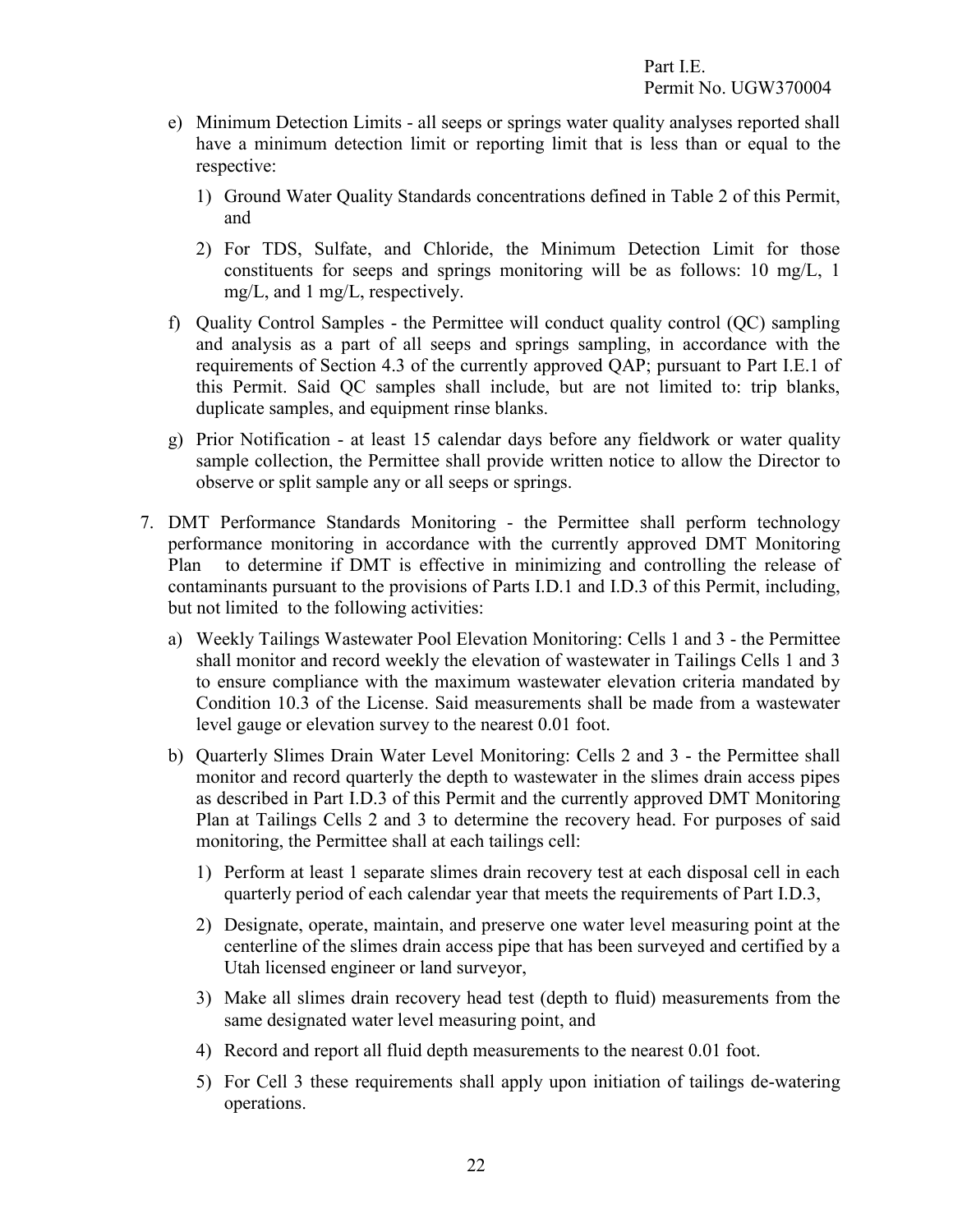- c) Weekly Feedstock Storage Area Inspection the Permittee shall conduct weekly inspections of all feedstock storage to: 1)Confirm the bulk feedstock materials are maintained within the approved Feedstock Storage Area defined by Table 4, and 2) Verify that all alternate feedstock materials located outside the Feedstock Area defined in Table 4, are stored in accordance with the requirements found in Part I.D.11.
- d) Feedstock Material Stored Outside the Feedstock Storage Area Inspections
	- a) Weekly Inspection the Permittee will conduct weekly inspections to verify that each feed material container complies with the requirements of Part I.D.11.
	- b) Hardened Surface Storage Area in the event the Permittee constructs a hardened surface storage area for feed materials, pursuant to Part I.D.11, prior Director approval will be secured for the following:
		- i. Engineering Design and Specifications in accordance with the requirements of Part I.D.4, and
		- ii. Operation and Maintenance Plan.
- e) Inspections of Tailing Cell and Pond Liner Systems the Permittee shall inspect the liner system at Tailing Cells 1, 2, and 3 on a daily basis pursuant to the requirements of Sections 2.1 and 2.2 of the currently approved DMT Monitoring Plan. In the event that any liner defect or damage is identified during a liner system inspection, the Permittee shall: 1) report and repair said defect or damage pursuant to Part I.G.3 by implementation of the currently approved Liner Maintenance Provisions, and 2) report all repairs made pursuant to Part I.F.2.
- <span id="page-26-0"></span>f) Weekly New Decontamination Pad Inspection - the Permittee shall conduct weekly inspections of the New Decontamination Pad as described in Part I.D.14 of this Permit and the currently approved DMT Monitoring Plan.
- 8. Cell 4A BAT Performance Standards Monitoring and Maintenance in accordance with the currently approved Cell 4A BAT, Monitoring, Operations and Maintenance Plan, the Permittee shall immediately implement all monitoring and recordkeeping requirements therein. The Cell 4A BAT monitoring includes the following:
	- a) Weekly Leak Detection System (LDS) Monitoring including:
		- 1) Leak Detection System Pumping and Monitoring Equipment the Permittee shall provide continuous operation of the leak detection system pumping and monitoring equipment, including, but not limited to, the submersible pump, pump controller, head monitoring, and flow meter equipment approved by the Director. Failure of any LDS pumping or monitoring equipment not repaired and made fully operational within 24-hours of discovery shall constitute failure of BAT, and a violation of this Permit.
		- 2) Maximum Allowable Head the Permittee shall measure the fluid head above the lowest point on the secondary flexible membrane by the use of procedures and equipment approved by the Director. Under no circumstance shall fluid head in the leak detection system sump exceed a 1-foot level above the lowest point in the lower flexible membrane liner on the cell floor. For purposes of compliance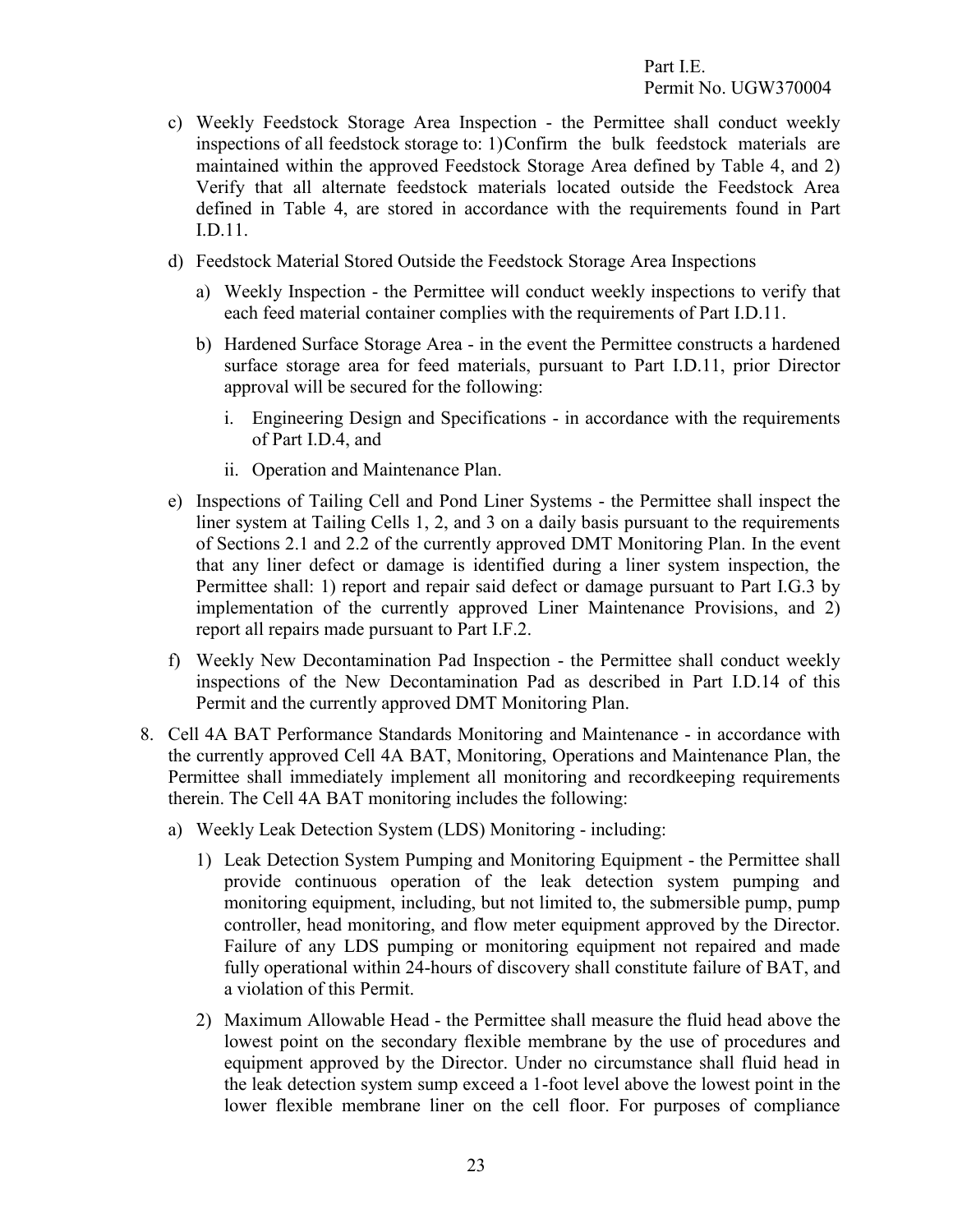monitoring this 1-foot distance shall equate to 2.28 feet above the leak detection system transducer.

- 3) Maximum Allowable Daily LDS Flow Rates the Permittee shall measure the volume of all fluids pumped from the LDS. Under no circumstances shall the average daily LDS flow volume exceed 24,160 gallons/day.
- 4) 3-foot Minimum Vertical Freeboard Criteria the Permittee shall operate and maintain wastewater levels to provide a 3-foot Minimum of vertical freeboard in Tailings Cell 4A. Said measurements shall be made to the nearest 0.1 foot.
- b) Quarterly Slimes Drain Recovery Head Monitoring immediately after the Permittee initiates pumping conditions in the Tailings Cell 4A slimes drain system, quarterly recovery head tests and fluid level measurements will be made in accordance with the requirements of Parts I.D.3 and I.E.7(b) of this Permit and the currently approved Cell 4A BAT, Monitoring, Operations and Maintenance Plan.
- c) Liner Maintenance and Repair all repairs to the liner shall be completed in accordance with Section 9.4 of the approved June 2007 Geosyntec Consultants Cell 4A Construction Quality Assurance Plan (CQA/QC Plan) as found in Table 5 of this Permit. Repairs shall be performed by qualified liner repair personnel and shall be reported in a Liner Repair Report, certified by a Utah licensed Professional Engineer. The Liner Repair Report shall be submitted to for Director approval in accordance with Part I.F.3 of the Permit. Any leak, hole, or other damage to the liner will be reported to the Director pursuant to the requirements found in Part I.G.3.
- <span id="page-27-0"></span>9. On-site Chemicals Inventory - the Permittee shall monitor and maintain a current inventory of all chemicals used at the facility at rates equal to or greater than 100 kg/yr. Said inventory shall be maintained on-site, and shall include, but is not limited to:
	- a) Identification of chemicals used in the milling process and the on-site laboratory, and
	- b) Determination of volume and mass of each raw chemical currently held in storage at the facility.
- <span id="page-27-1"></span>10. Tailings Cell Wastewater Quality Monitoring - on an annual basis, the Permittee shall collect wastewater quality samples from each wastewater source at each tailings cell at the facility, including, but not limited to:
	- a) One surface impounded wastewater location at each of Tailings Cells 1, 3, 4A, and 4B.
	- b) One slimes drain wastewater access pipe at each of Tailings Cells 2, 3, 4A, and 4B. For Cells 3, 4A, and 4B, this requirement shall apply immediately after initiation of de-watering operations at these cells, and
	- c) One leak detection wastewater access pipe at Tailings Cells 4A and 4B.
	- d) All such sampling shall be conducted in August of each calendar year in compliance with the currently approved White Mesa Uranium Mill Tailing and Slimes Drain Sampling Program. Said annual monitoring shall include, but is not limited to:
		- 1) Water Quality Sampling and Analysis the Permittee shall collect grab samples and perform laboratory analysis of all:
			- i. Water quality parameters identified in Table 2 of this Permit, and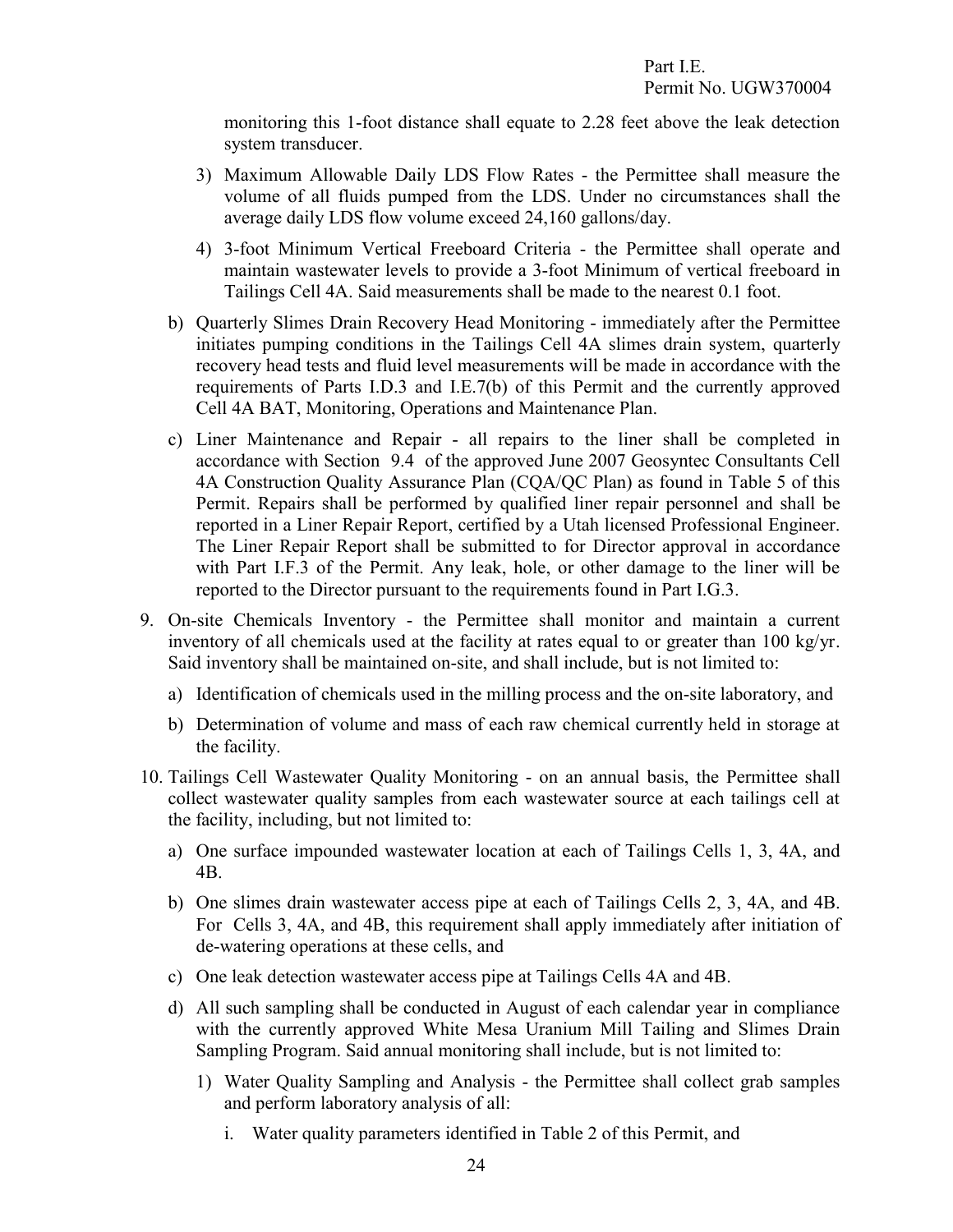- ii. Semi-volatile compounds identified in EPA Method 8270D.
- 2) Certified Laboratory Analysis all laboratory analysis will be conducted by a Utah certified laboratory.
- 3) Analytical Methods all laboratory analysis shall be conducted using analytical methods listed in the currently approved QAP pursuant to Part I.E.1 of this Permit.
- 4) Minimum Detection Limits all water quality analyses reported shall have a minimum detection limit or reporting limit that is less than or equal to the respective:
	- i. Ground Water Quality Standards concentrations defined in Table 2 of this Permit,
	- ii. For TDS, Sulfate, and Chloride, the Minimum Detection Limit for those constituents for Tailing Cell wastewater monitoring will be as follows: 1,000 mg/L, 1,000 mg/L, and 1 mg/L, respectively, and
	- iii. Lower limits of quantitation for groundwater for semi-volatile organic compounds listed in Table 2 of EPA Method 8270D, Revision 4, dated February, 2007.
- 5) Quality Control Samples the Permittee will conduct quality control (QC) sampling and analysis as a part of all tailings wastewater sampling, in accordance with the requirements of Section 4.3 of the currently approved QAP; pursuant to Part I.E.1 of this Permit. Said QC samples shall include, but are not limited to: trip blanks, duplicate samples, and equipment rinse blanks.
- 6) Prior Notification at least 30 calendar days before any water quality sample collection, the Permittee shall provide written notice to allow the Director to observe or split sample any tailings cell, slimes drain, or leak detection wastewaters.
- <span id="page-28-1"></span><span id="page-28-0"></span>7) Sample Omission - in the course of each annual sampling event, the Permittee shall sample and analyze all tailings cell, slimes drain, and leak detection wastewater sources identified in the currently approved Tailings and Slimes Drain Sampling Program (pp. 1-3), or as required by this Permit, whichever is greater. The Permittee shall not omit sampling of any of tailings cell wastewater source during said annual event, without prior written approval from the Director.
- 11. Groundwater Monitoring Modifications before any modification of groundwater monitoring or analysis procedures, methods, or equipment, the Permittee must obtain prior written approval from the Director.
- 12. Cell 4B BAT Performance Standards Monitoring and Maintenance immediately following Director approval of the Cell 4B BAT, Monitoring, Operations and Maintenance Plan, the Permittee shall immediately implement all monitoring and recordkeeping requirements therein. The Cell 4B BAT monitoring shall include the following: Weekly Leak Detection System (LDS) Monitoring - including:
	- 1) Leak Detection System Pumping and Monitoring Equipment the Permittee shall provide continuous operation of the leak detection system pumping and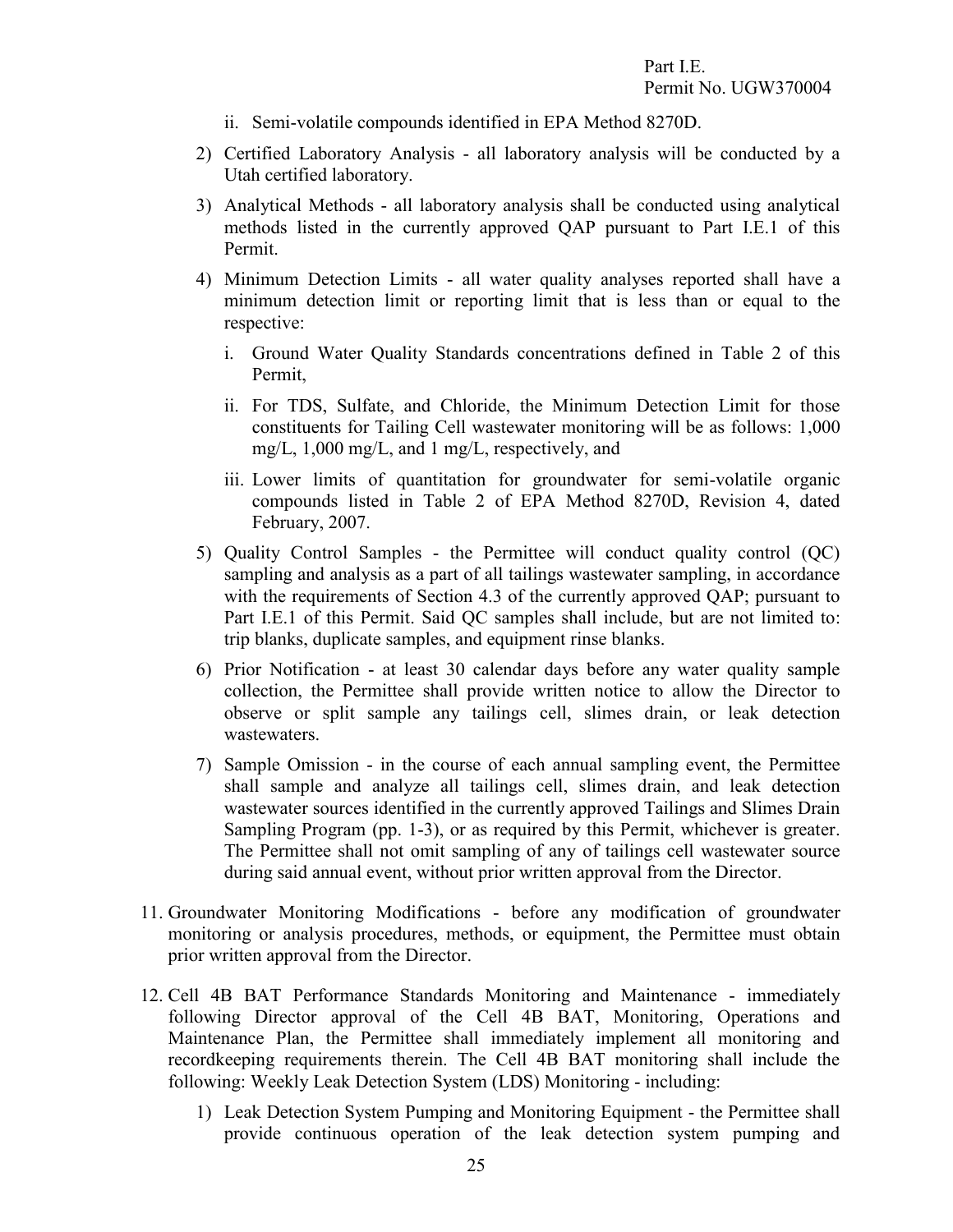monitoring equipment, including, but not limited to, the submersible pump, pump controller, head monitoring, and flow meter equipment approved by the Director. Failure of any LDS pumping or related monitoring equipment not repaired and made fully operational within 24-hours of discovery shall constitute failure of BAT, and a violation of this Permit.

- 2) Maximum Allowable Head the Permittee shall measure the fluid head above the lowest point on the secondary flexible membrane by the use of procedures and equipment approved by the Director. Under no circumstance shall fluid head in the leak detection system (LDS) sump exceed a 1-foot level above the lowest point in the lower flexible membrane liner on the cell floor. Any occurrence of leak detection system fluids above this 1-foot limit shall constitute failure of BAT, and a violation of this Permit.
- 3) Maximum Allowable Daily LDS Flow Rates the Permittee shall measure the volume of all fluids pumped from the LDS. Under no circumstances shall the average daily LDS flow volume exceed 26,145 gallons/day.
- 4) 3-foot Minimum Vertical Freeboard Criteria the Permittee shall operate and maintain wastewater levels to provide a 3-foot Minimum of vertical freeboard in Tailings Cell 4B. Said measurements shall be made to the nearest 0.1 foot.
- b) Quarterly Slimes Drain Recovery Head Monitoring immediately after the Permittee initiates pumping conditions in the Tailings Cell 4B slimes drain system, quarterly recovery head tests and fluid level measurements will be made in accordance with the requirements of Parts I.D.3 and I.E.7(b) of this Permit and the currently approved Cell 4B BAT, Monitoring, Operations and Maintenance Plan.
- c) Liner Maintenance and Repairs all repairs to the liner shall be completed in accordance with Section 10.4 of the approved August 2009 Geosyntec Consultants Cell 4B Construction Quality Assurance Plan (CQA/QC Plan) as found in Table 6 of this Permit. Repairs shall be performed by qualified liner repair personnel and shall be reported in a Liner Repair Report, certified by a Utah licensed Professional Engineer. The Liner Repair Report shall be submitted for Director approval in accordance with Part I.F.3 of the Permit. Any leak, hole, or other damage to the liner will be reported pursuant to the requirements found in Part I.G.3.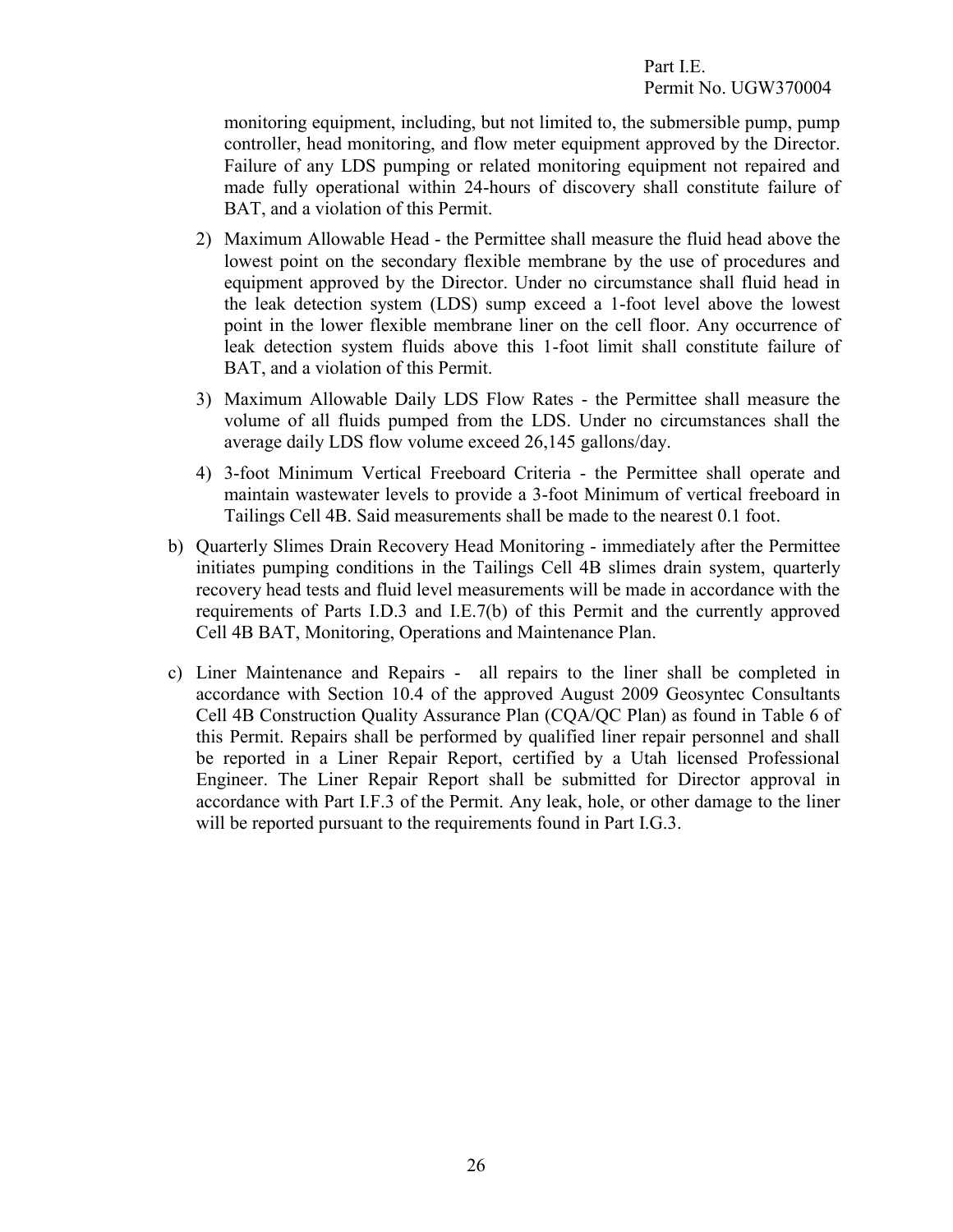F. REPORTING REQUIREMENTS - The following reporting procedures for routine and compliance reports must be met.

1. Routine Groundwater Monitoring Reports - the Permittee shall submit quarterly monitoring reports of field and laboratory analyses of all well monitoring and samples described in Parts I.E.1, I.E.2, I.E.3, and I.E.5 of this Permit for Director review and approval. Reports shall be submitted according to the following schedule:

<span id="page-30-2"></span><span id="page-30-1"></span>

| Quarter | Period             | Due Date    |
|---------|--------------------|-------------|
| First   | January - March    | June 1      |
| Second  | April - June       | September 1 |
| Third   | July - September   | December 1  |
| Fourth  | October - December | March 1     |

<span id="page-30-0"></span>Table 7. Groundwater Monitoring Reporting Schedule

Failure to submit the reports by the due date shall be deemed as noncompliance with this Permit. Said monitoring reports shall include, but are not limited to, the following minimum information:

- a) Field Data Sheets or copies thereof that provide the following: well name, date and time of well purging, date and time of well sampling, type and condition of well pump, depth to groundwater before purging and sampling, calculated well casing volume, volume of water purged before sampling, volume of water collected for analysis, types of sample containers and preservatives.
- b) Laboratory Results or copies thereof that provide the following: date and time sampled, date received by laboratory, and for each parameter analyzed, the following information: laboratory result or concentration, units of measurement, minimum detection limit or reporting limit, analytical method, date of analysis, counting error for radiological analyses, total cations and anions for inorganic analysis.
- c) Water Table Contour Map which provides the location and identity of all wells sampled that quarter, the measured groundwater elevation at each well measured in feet above mean sea level, and isocontour lines to delineate groundwater flow directions observed during the quarterly sampling event.
- d) Quality Assurance Evaluation and Data Validation including a written description and findings of all quality assurance and data validation efforts conducted by the Permittee in compliance with the currently approved Groundwater Monitoring Quality Assurance Plan. Said report shall verify the accuracy and reliability of the groundwater quality compliance data, after evaluation of sample collection techniques and equipment, sample handling and preservation, analytical methods used, etc
- e) Non-conformance disclosure with each quarterly groundwater monitoring report the Permittee shall fully and completely disclose all non-conformance with requirements of the currently approved QAP, mandated by Part I.E.1(a).
- f) Electronic Data Files and Format in addition to written results required for every sampling report, the Permittee shall provide an electronic copy of all laboratory results for groundwater quality monitoring conducted. Said electronic files shall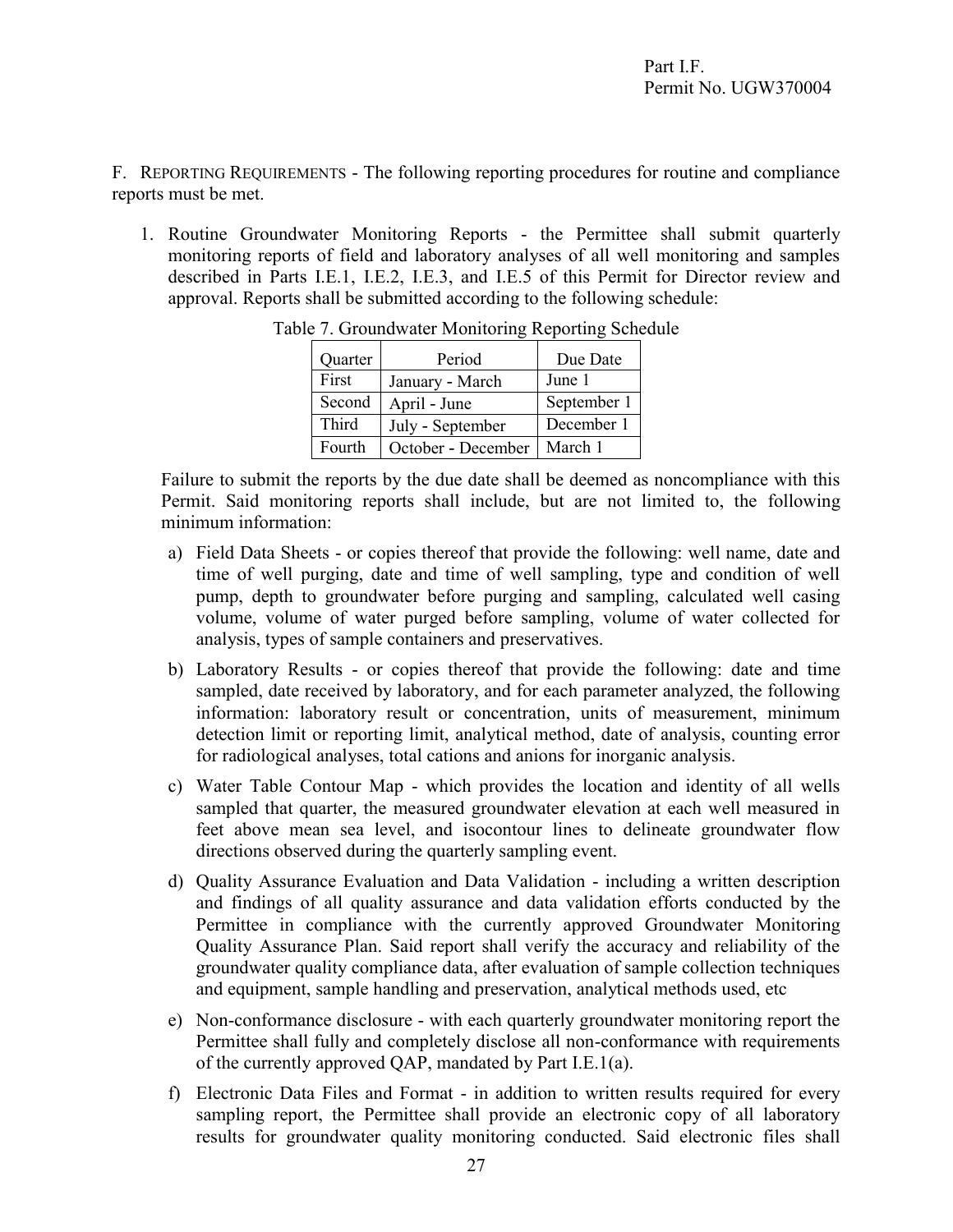<span id="page-31-0"></span>consist of Comma Separated Values (CSV) format, or as otherwise approved by the Director.

- g) Time Concentration Plots with each quarterly groundwater monitoring report the Permittee shall submit time concentration plots for each monitoring well for the following constituents: chloride, fluoride, sulfate, and uranium.
- 2. Routine DMT Performance Standards Monitoring Report the Permittee shall provide quarterly monitoring reports of all DMT performance standards monitoring required by Parts I.D.3 and I.E.7 of this Permit. DMT monitoring shall be conducted in compliance with this Permit and the currently approved DMT Monitoring Plan. When a liner repair is performed at any DMT impoundment, a Repair Report is required by the Liner Maintenance Provisions. This Repair Report shall be included with the next quarterly DMT Report. Said monitoring reports and results shall be submitted for Director approval on the schedule provided in Table 7, above.
- <span id="page-31-1"></span>3. Routine Cell 4A and 4B BAT Performance Standards Monitoring Reports - the Permittee shall provide quarterly monitoring reports of all BAT performance standards monitoring required by Parts I E.8 and I.E.12 of this Permit. BAT Monitoring at Cells 4A and 4B shall be conducted in compliance with the currently approved BAT Monitoring, Operations and Maintenance Plan. When a liner repair is performed at Tailings Cell 4A or 4B, a Repair Report is required by Parts I.E.8(c) and I.E.12(c) of the Permit. This Repair Report shall be included with the next quarterly BAT Report. Said monitoring report and results shall be submitted for Director approval on the schedule provided in Table 7 above. At a minimum, reporting of BAT monitoring for Cells 4A and 4B will include:
	- a) LDS Monitoring including:
		- 1) Report on the operational status of the LDS pumping and monitoring equipment during the quarter, including identification of any intervals of non-operational status and repairs.
		- 2) Measurement of the weekly fluid head at the lowest point of the secondary membrane.
		- 3) Measurement of the volume of all fluids pumped from the LDS.
	- b) Measurement of the weekly wastewater fluids elevation in the Cells 4A and 4B to determine freeboard.
	- c) Slimes Drain Recovery Head Monitoring as per the requirements of Parts I.D.6 and I.E.8(b).
- <span id="page-31-2"></span>4. DMT and BAT Performance Upset Reports - the Permittee shall report any noncompliance with the DMT or BAT performance criteria of Part I.D in accordance with the requirements of Part I.G.3 of this Permit.
- <span id="page-31-3"></span>5. Other Information - when the Permittee becomes aware of a failure to submit any relevant facts in the permit application or submittal of incorrect information in a permit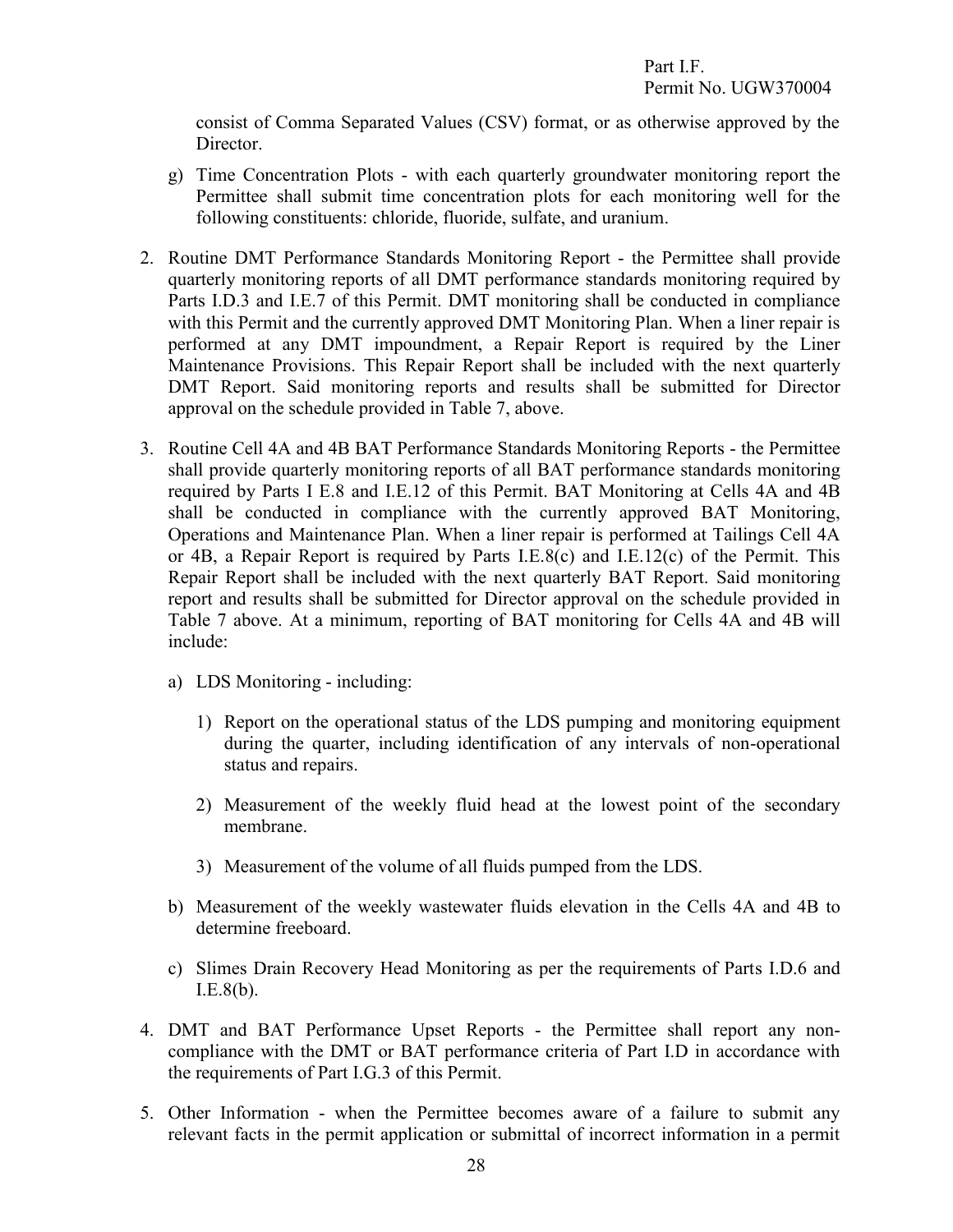<span id="page-32-0"></span>application or in any report to the Director, the Permittee shall submit such facts or information within 10 calendar days of discovery.

- 6. Groundwater Monitoring Well As-Built Reports as-built reports for new groundwater monitoring wells shall be submitted for Director approval within 60 calendar days of well completion, and at a minimum will include the following information:
	- a) Geologic Logs that detail all soil and rock lithologies and physical properties of all subsurface materials encountered during drilling. Said logs shall be prepared by a Professional Geologist licensed by the State of Utah, or otherwise approved beforehand by the Director.
	- b) Well Completion Diagram that detail all physical attributes of the well construction, including:
		- 1) Total depth and diameters of boring,
		- 2) Depth, type, diameter, and physical properties of well casing and screen, including well screen slot size,
		- 3) Depth intervals, type and physical properties of annular filterpack and seal materials used,
		- 4) Design, type, diameter, and construction of protective surface casing, and
		- 5) Survey coordinates prepared by a State of Utah licensed engineer or land surveyor, including horizontal coordinates and elevation of water level measuring point, as measured to the nearest 0.01 foot.
	- c) Aquifer Permeability Data including field data, data analysis, and interpretation of slug test, aquifer pump test or other hydraulic analysis to determine local aquifer hydraulic conductivity in each well.
- <span id="page-32-1"></span>7. White Mesa Seeps and Springs Monitoring Reports - a seeps and springs monitoring report shall be submitted for Director review and approval with the  $4<sup>th</sup>$  Quarter Routine Groundwater Monitoring Report due on March 1, of each calendar year. Said report shall include, but is not limited to:
	- a) Field Measurement Results and Worksheets for each sample collected that comply with the requirements of Part I.F.1(a) of this Permit,
	- b) Laboratory Results for each sample collected that comply with the requirements of Part I.F.1(b) of this Permit,
	- c) Water Table Contour Map that includes groundwater elevations for each well at the facility and the elevations of the phreatic surfaces observed at each of the seeps and springs sampled. The contour map will include all water level data measurements from seeps, springs, and monitoring wells at the site from the 3<sup>rd</sup> Quarter Routine Groundwater Monitoring event of each year. The contour map shall be at a map scale, such that, all seeps and springs listed in the approved Sampling Plan for Seeps and Springs in the Vicinity of the White Mesa Uranium Mill and the monitoring wells on site may be seen on one map,
	- d) Data Evaluation and interpretation of all groundwater quality data collected,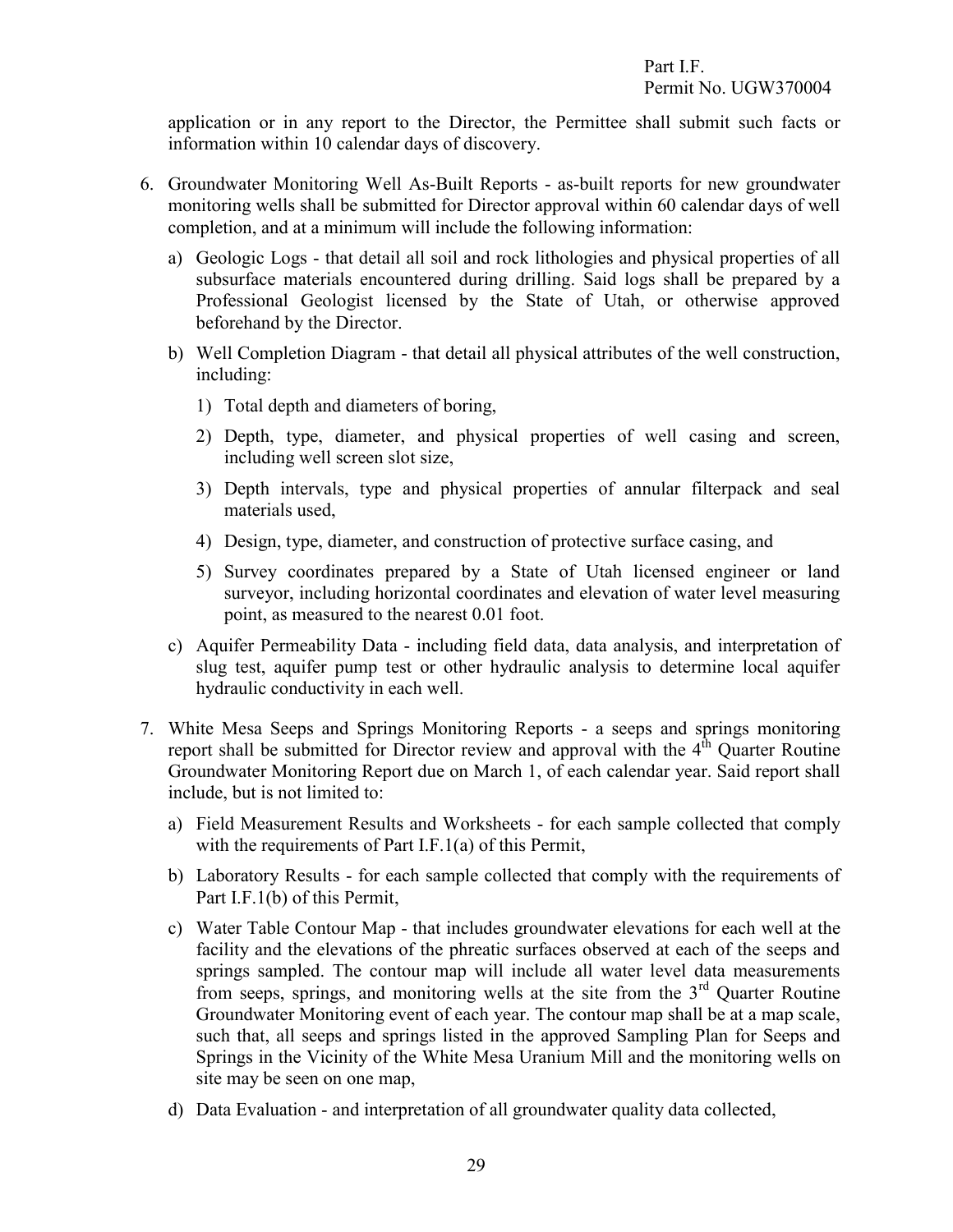- e) Quality Assurance Evaluation and Data Validation for the seeps and springs water quality data that meets the requirements of Part I.F.1(d),
- f) Electronic Data Files and Format that meet the requirements of Part I.F.1(e) of this Permit, and
- g) Survey data for the seeps and springs shall be based on an elevation survey, conducted under the direction of and certified by a Utah licensed professional engineer or land surveyor. The survey will include State Plan Coordinates (northings and eastings) and vertical elevations. The surveyed coordinates and elevations of the seeps and springs shall be within 1 foot of the highest point of the saturated seepage face on the day of the survey. This survey data must be obtained before any samples are collected.
- <span id="page-33-0"></span>8. Chemicals Inventory Report - at the time of submittal of an application for Permit renewal the Permittee shall submit a report to update the facilities chemical inventory report. Said report shall include:
	- a) Identification of all chemicals used in the milling and milling related processes at the White Mesa Mill, and
	- b) Provide all inventory information gathered pursuant to Part I.E.9,
	- c) Determination of the total volumes currently in use and historically used, as data is available.
- <span id="page-33-1"></span>9. Tailings Cell Wastewater Quality Reports - all annual wastewater quality sampling and analysis required by Part I.E.10 shall be reported to the Director with the  $3<sup>rd</sup>$  Quarter groundwater quality report due on December 1, of each calendar year. Said report shall include:
	- a) Data evaluation and interpretation of all wastewater quality samples collected,
	- b) All information required by Part I.F.1(a), (b), (d), and (e) of this Permit, and
	- c) For slimes drain samples, the Permittee shall report depth to wastewater measurements from the water level measurement point. Said wastewater level shall be measured immediately before sample collection.
- <span id="page-33-2"></span>10. Revised Hydrogeologic Report - pursuant to Part IV.D of this Permit, and at least 180 calendar days prior to Permit expiration, the Permittee shall submit for Director approval a revised hydrogeologic report for the facility and surrounding area. Said report shall provide a comprehensive update and evaluation of:
	- a) Local hydrogeologic conditions in the shallow aquifer, including, but not limited to: local geologic conditions; time relationships and distribution of shallow aquifer head measurements from facility wells and piezometers; local groundwater flow directions; and distribution of aquifer permeability and average linear groundwater velocity across the site, and
	- b) Well specific groundwater quality conditions measured at facility monitoring wells for all groundwater monitoring parameters required by this Permit, including, but not limited to: temporal contaminant concentrations and trends from each monitoring well; statistical tests for normality of each contaminant and well, including univariate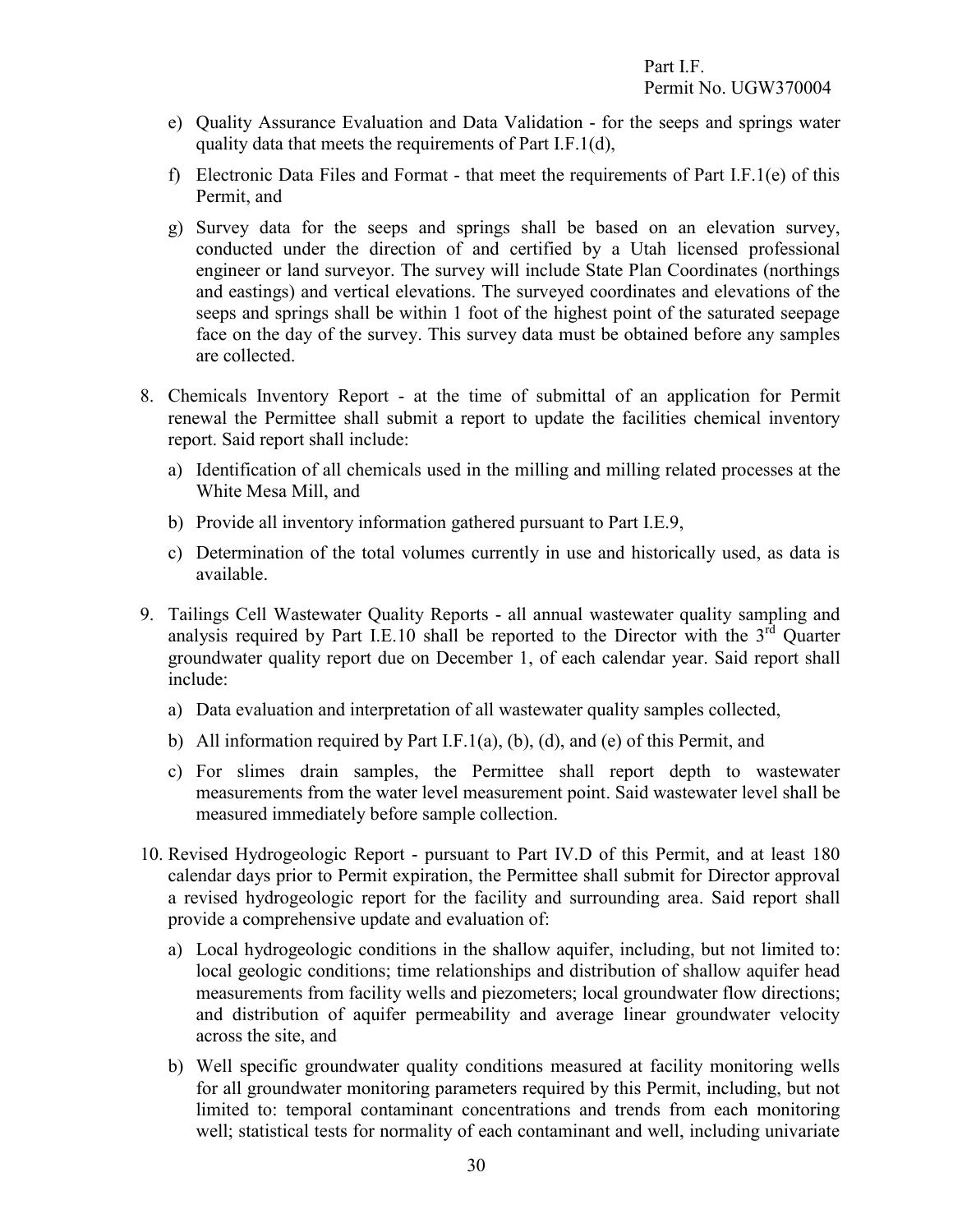<span id="page-34-0"></span>or equivalent tests; calculation of the mean concentration and standard deviation for each well and contaminant.

- 11. Annual Slimes Drain Recovery Head Report on or before March 1 of each year the Permittee shall submit for Director approval an annual slimes drain recovery head report for Tailings Cells 2 and 3. Said report shall conform to the requirements of Part I.D.3(b), I.E.7(b), and II.G of this Permit, and:
	- a) Provide the individual slimes drain recovery head monitoring data for the previous calendar year, including, but not limited to: date and time for the start and end of recovery test, initial water level, final depth to stable water level and equivalent recovery water level elevation.
	- b) Calculate the average slimes drain recovery head for the previous calendar year.
	- c) Include a time series chart to show trends of the recovery water level elevations at each slimes drain.
	- d) Include the results of a quality assurance evaluation and data validation. Said examination shall provide written descriptions and findings that:
		- 1) Evaluate all data collected, data collection methods, and all related calculations required by this Permit, and
		- 2) Verify the accuracy and reliability of both the data and calculations reported.
	- e) Demonstrate compliance status with the requirements of Part I.D.3(b) and I.E.7(b) of this Permit.
- <span id="page-34-1"></span>12. Decontamination Pads Annual Inspection Report - the New Decontamination Pad and Existing Decontamination Pad will be taken out of service and inspected annually during the second quarter of each year, to ensure integrity of the concrete wash pad surfaces. If physical defects in the wash pad as defined by Part I.D.14 of the Permit are identified during the inspection, repairs shall be made prior to resuming the use of the facility. Said defects include, but are not limited to concrete deterioration, cracking, subsidence, etc. The results of the annual inspection and all repairs will be documented on inspection forms in accordance with the currently approved DMT Monitoring Plan. The inspection forms and documentation of all repairs completed shall be included in the 2nd Quarter DMT Monitoring Report due September 1, of each calendar year.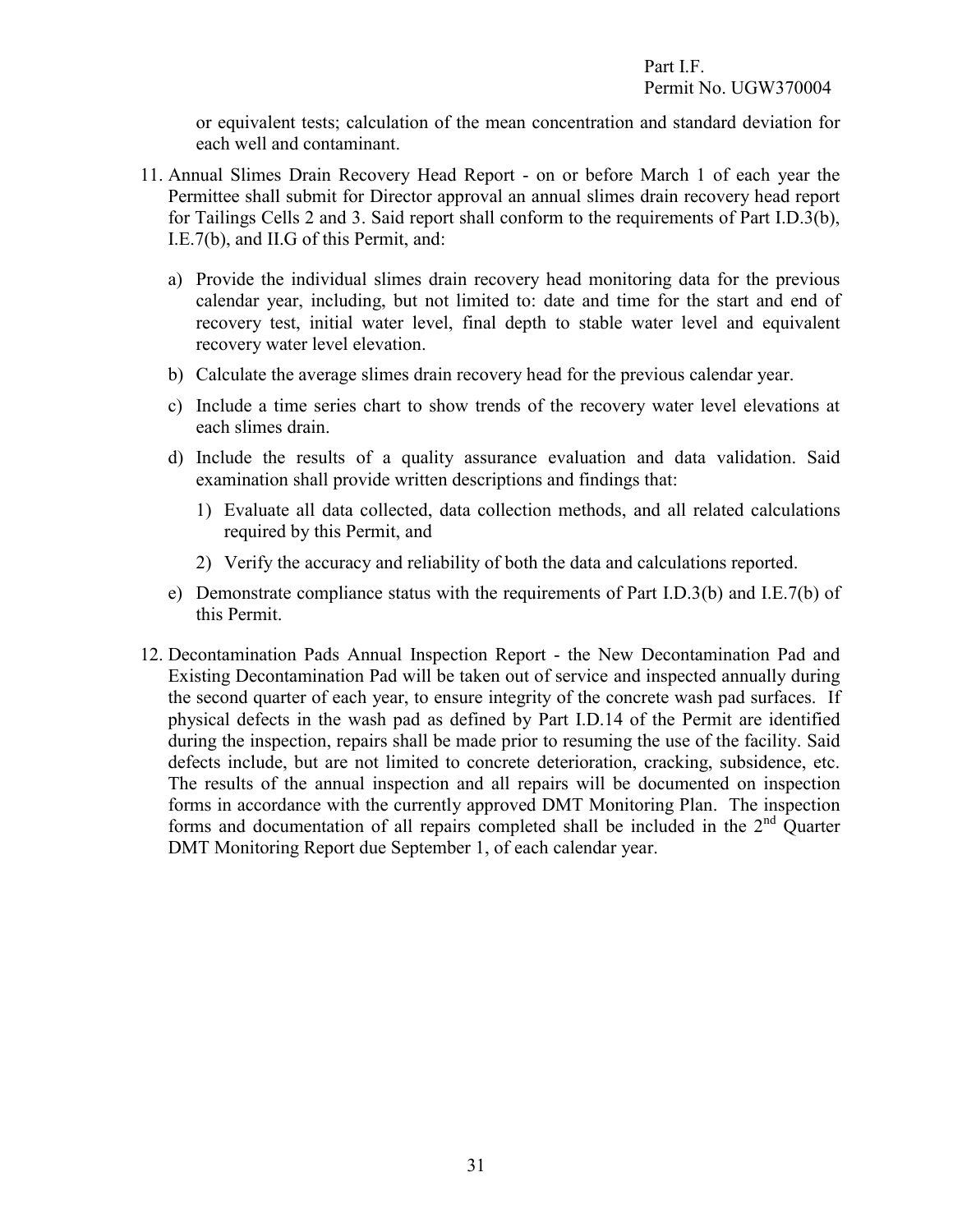#### G. OUT OF COMPLIANCE STATUS

- <span id="page-35-1"></span><span id="page-35-0"></span>1. Accelerated Monitoring Status - is required if the concentration of a pollutant in any compliance monitoring sample exceeds a GWCL in Table 2 of the Permit; the facility shall then:
	- a) Notify the Director in writing (the Exceedance Notice) within 30 calendar days of receipt of the last analytical data report for samples collected within a quarter, including quarterly and monthly samples, but no later than 60 days after the end of the quarter, and
	- b) Initiate accelerated sampling of the pollutant as follows:
		- 1) Quarterly Baseline Monitoring Wells for wells defined by Part I.E.1(b) the Permittee shall initiate monthly monitoring. Monthly monitoring shall begin the month following the month in which the Exceedance Notice is provided to the Director.
		- 2) Semi-annual Baseline Monitoring Wells for wells defined by Part I.E.1(c) the Permittee shall initiate quarterly monitoring. Quarterly monitoring shall begin the quarter following the quarter in which the Exceedance Notice is provided to the Director.
		- 3) Said accelerated monitoring shall continue at the frequencies defined above until the compliance status of the facility can be determined by the Director.
- <span id="page-35-2"></span>2. Violation of Permit Limits - out-of-compliance status exists when the concentration of a pollutant in two consecutive samples from a compliance monitoring point exceeds a GWCL in Table 2 of this Permit.
- <span id="page-35-3"></span>3. Failure to Maintain DMT or BAT Required by Permit
	- a) Permittee to Provide Information in the event that the Permittee fails to maintain DMT or BAT or otherwise fails to meet DMT or BAT standards as required by the Permit, the Permittee shall submit to the Director a notification and description of the failure according to R317-6-6.16(C)(1). Notification shall be given orally within 24hours of the Permittee's discovery of the failure of DMT or BAT, and shall be followed up by written notification, including the information necessary to make a determination under R317-6-6.16(C)(2), within five calendar days of the Permittee's discovery of the failure of best available technology.
	- b) The Director shall use the information provided under R317-6-6.16.C(1) and any additional information provided by the Permittee to determine whether to initiate a compliance action against the Permittee for violation of Permit conditions. A compliance action shall not be initiated, if the Director determines that the Permittee has met the standards for an affirmative defense, as specified in R317-6-  $6.16(C)(3)(c)$ .
	- c) Affirmative Defense in the event a compliance action is initiated against the Permittee for violation of Permit conditions relating to best available technology or DMT, the Permittee may affirmatively defend against that action by demonstrating the following:
		- 1) The Permittee submitted notification according to R317-6-6.13,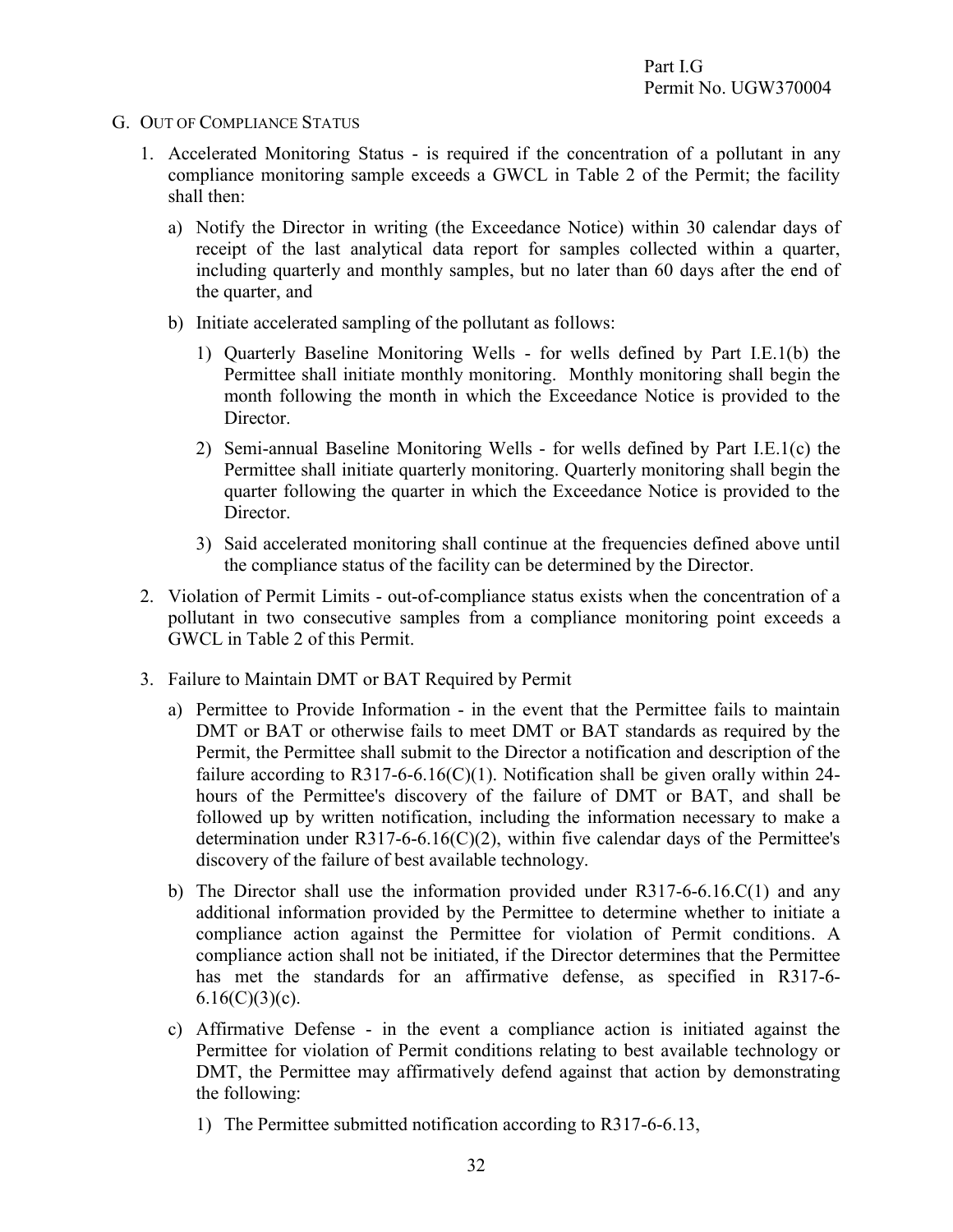- 2) The failure was not intentional or caused by the Permittee's negligence, either in action or in failure to act,
- 3) The Permittee has taken adequate measures to meet Permit conditions in a timely manner or has submitted to the Director, for the Director's approval, an adequate plan and schedule for meeting Permit conditions, and
- <span id="page-36-0"></span>4) The provisions of UCA 19-5-107 have not been violated.
- 4. Facility Out of Compliance Status if the facility is out of compliance, the following is required:
	- a) The Permittee shall notify the Director of the out of compliance status within 24 hours after detection of that status, followed by a written notice within 5 calendar days of the detection.
	- b) The Permittee shall continue accelerated sampling pursuant to Part I.G.1, unless the Director determines that other periodic sampling is appropriate, until the facility is brought into compliance.
	- c) The Permittee shall prepare and submit to the Director within 30 calendar days following the date the Exceedance Notice is submitted to the Director, a plan and a time schedule for assessment of the sources, extent and potential dispersion of the contamination, and an evaluation of potential remedial action to restore and maintain groundwater quality to insure that Permit limits will not be exceeded at the compliance monitoring point and that DMT or BAT will be reestablished.
	- d) The Director may require immediate implementation of the currently approved contingency plan in order to regain and maintain compliance with the Permit limit standards at the compliance monitoring point or to reestablish DMT or BAT as defined in the Permit.
	- e) Where it is infeasible to reestablish DMT or BAT as defined in the Permit, the Permittee may propose an alternative DMT or BAT for approval by the Director.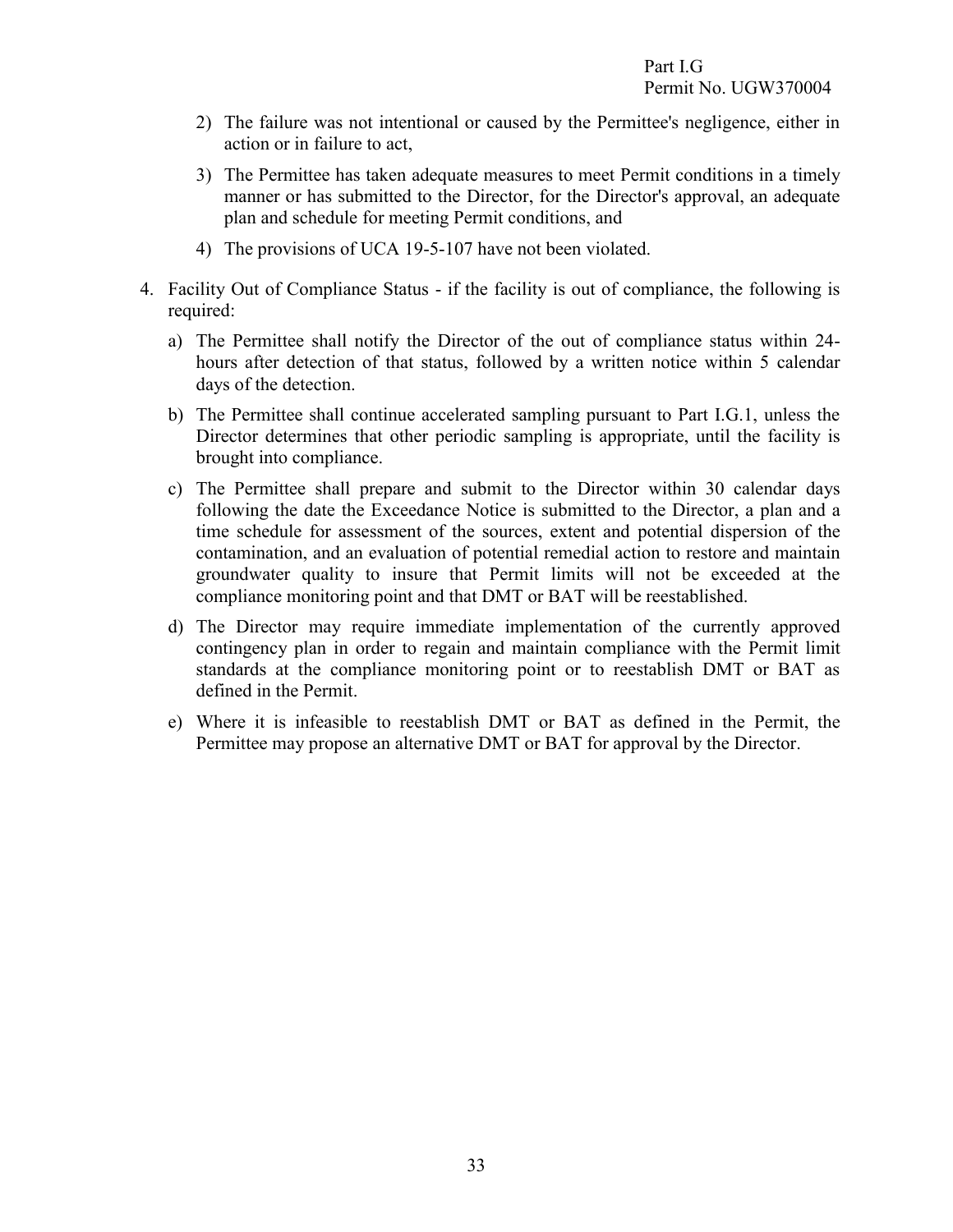- H. COMPLIANCE SCHEDULE REQUIREMENTS. The Permittee will comply with the schedules as described and summarized below:
	- 1. Slimes Drain Compliance Plan Within two (2) years after the effective date of the Permit Renewal (January 19, 2018), the Permittee shall submit a Slimes Drain Compliance Plan for Director Review and Approval. The Plan shall include measures to ensure that wastewater removal from the tailings cell slimes drain is effectively dewatering the tailings to the extent practicable in order to allow placement of final cover within specified time frames. The Plan may incorporate multiple methods to evaluate the effectiveness of tailings cell dewatering and projected timelines for placement of final tailings cell cover, including, but not limited to; 1. Demonstration of decreasing fluid elevation trends as measured by slimes drain recovery tests; 2. Evaluations of head data from piezometers installed in the affected tailings cell demonstrating net dewatering, and 3. Demonstration of decreasing trends in cell settlement monitoring. The Plan shall include specific measures for Tailings Cell 2 and will incorporate Tailings Cell 3 after initiation of dewatering operations.
	- 2. Installation of New Groundwater Monitoring Wells the Permittee shall install three new groundwater monitoring wells within 90 calendar days of issuance of the Permit, designated MW-38, MW-39 and MW-40, located southeast of the tailings cells between monitoring wells MW-17 and MW-22. Specifically, the monitoring well locations shall include the three locations identified by the Permittee in Figure 1 attached to the January 2018 License/Permit Statement of Basis. These monitoring wells shall be drilled and installed in accordance with the following requirements:
		- a) All new monitoring wells must be properly designed, installed, screened/completed, and developed in accordance with Part I.E.4 of the Permit.
		- b) All new monitoring well screens will fully encompass the Burro Canyon Formation saturated zone.
		- c) All new monitoring wells will be designed to be monitored for the full suite of monitoring parameters listed in the Permit Table 2.
		- d) On or before August 31, 2018 or as otherwise approved by the Director, the Permittee shall submit a monitoring well As- built report for the monitoring wells installed to document the well construction. The As-built report shall comply with the requirements of Part I.F.6.
		- e) The Permittee shall provide at least a 14 calendar day written notice prior to field drilling and construction of the monitoring wells to allow the Director to observe all drilling and well installation activities.
	- 3.1.Background Groundwater Quality Report for Wells MW-38, MW-39, MW-40 within 30 calendar days of Director approval of the new monitoring well As-built Report, required by Part I.H.2, above, the Permittee shall commence a quarterly groundwater sampling program that will comply with the following Permit requirements: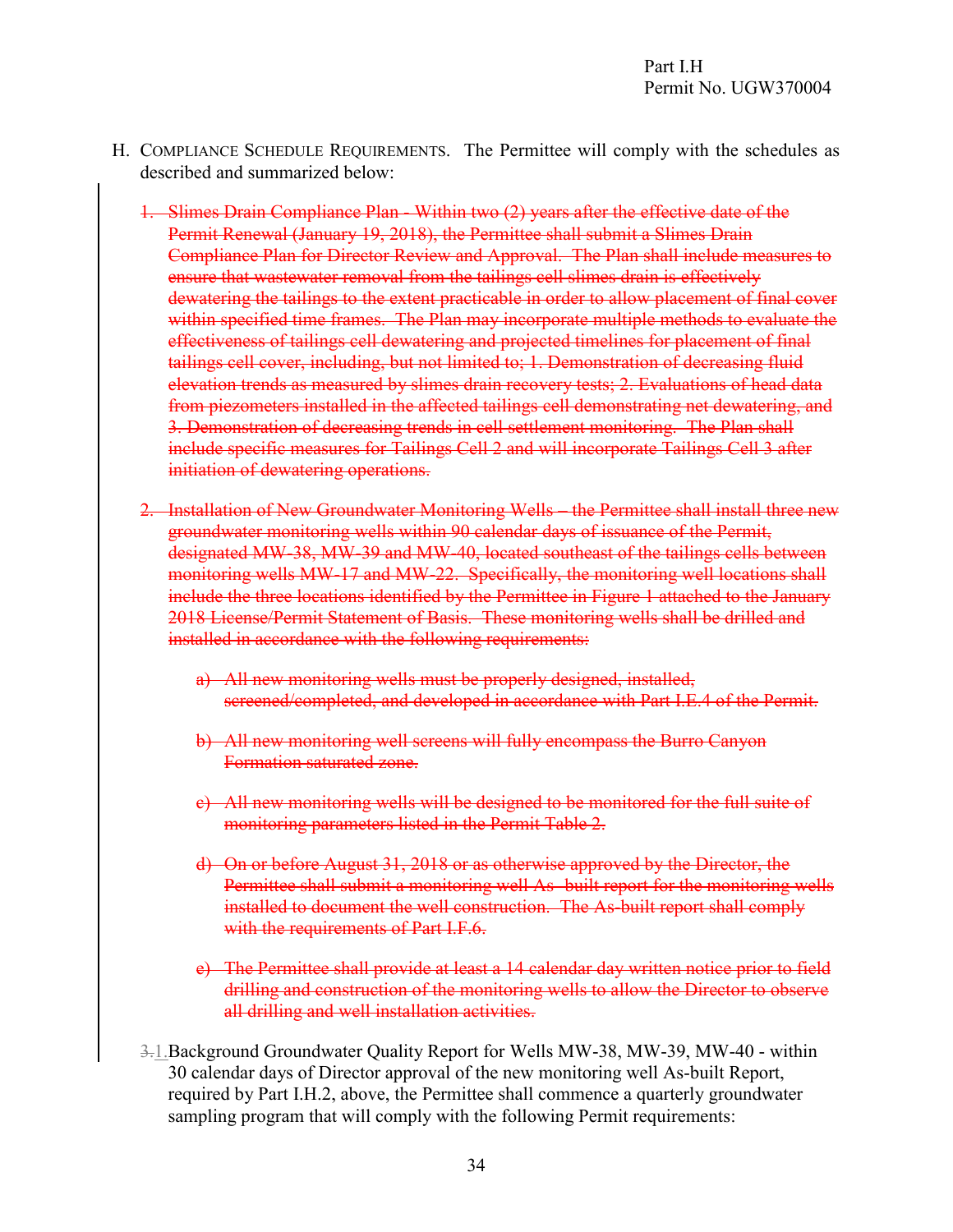- a) Routine groundwater compliance monitoring requirements of Part I.E.1.
- b) Well monitoring procedure requirements of Part I.E.5.
- c) After completion of eight consecutive quarters of groundwater sampling and analysis of wells MW-38, MW-39, MW-40 required by Part I.H.2, the Permittee shall submit a Background Report for Director approval, that will include:
	- 1) Data preparation and statistical analysis of groundwater quality data, including, but not limited to, evaluation of data characteristics and internal data consistency, treatment of non-detectable values, and statistical methods used. These statistics shall be calculated using the Decision Tree/Flowchart used for the previous Background Reports that was conditionally approved by the DRC on August 24, 2007.
	- 2) Shallow aquifer average linear groundwater velocity calculated for the new wells, based on well specific hydraulic conductivity, hydraulic gradient, and effective aquifer porosity.
- d) If after review of the report, and the Director determines that additional information is required, the Permittee shall provide all requested information, resolve all issues identified, and re-submit the report for Director review and approval within a timeframe approved by the Director. After approval of this report, the Director will re-open this Permit and establish an appropriate monitoring frequency with the criteria found in Part I.E.1(b). Designation of these wells as "compliance" or "general" monitoring wells will be determined after analysis of the Background Quality Groundwater Report. If the new wells are determined to be compliance wells, the Director will establish Groundwater Compliance Limits in Table 2 for wells MW-38, MW-39, MW-40.
- 2. Background Groundwater Quality Report for Well MW-24A within 30 calendar days of Director approval of the new monitoring well As-built Report, the Permittee shall commence a quarterly groundwater sampling program that will comply with the following Permit requirements:
	- a) Routine groundwater compliance monitoring requirements of Part I.E.1.
	- b) Well monitoring procedure requirements of Part I.E.5.
	- c) After completion of eight consecutive quarters of groundwater sampling and analysis of well MW-24A, the Permittee shall submit a Background Report for Director approval, that will include:
		- 1) Data preparation and statistical analysis of groundwater quality data, including, but not limited to, evaluation of data characteristics and internal data consistency, treatment of non-detectable values, and statistical methods used. These statistics shall be calculated using the Decision Tree/Flowchart used for the previous Background Report that was conditionally approved by the DRC on August 24, 2007.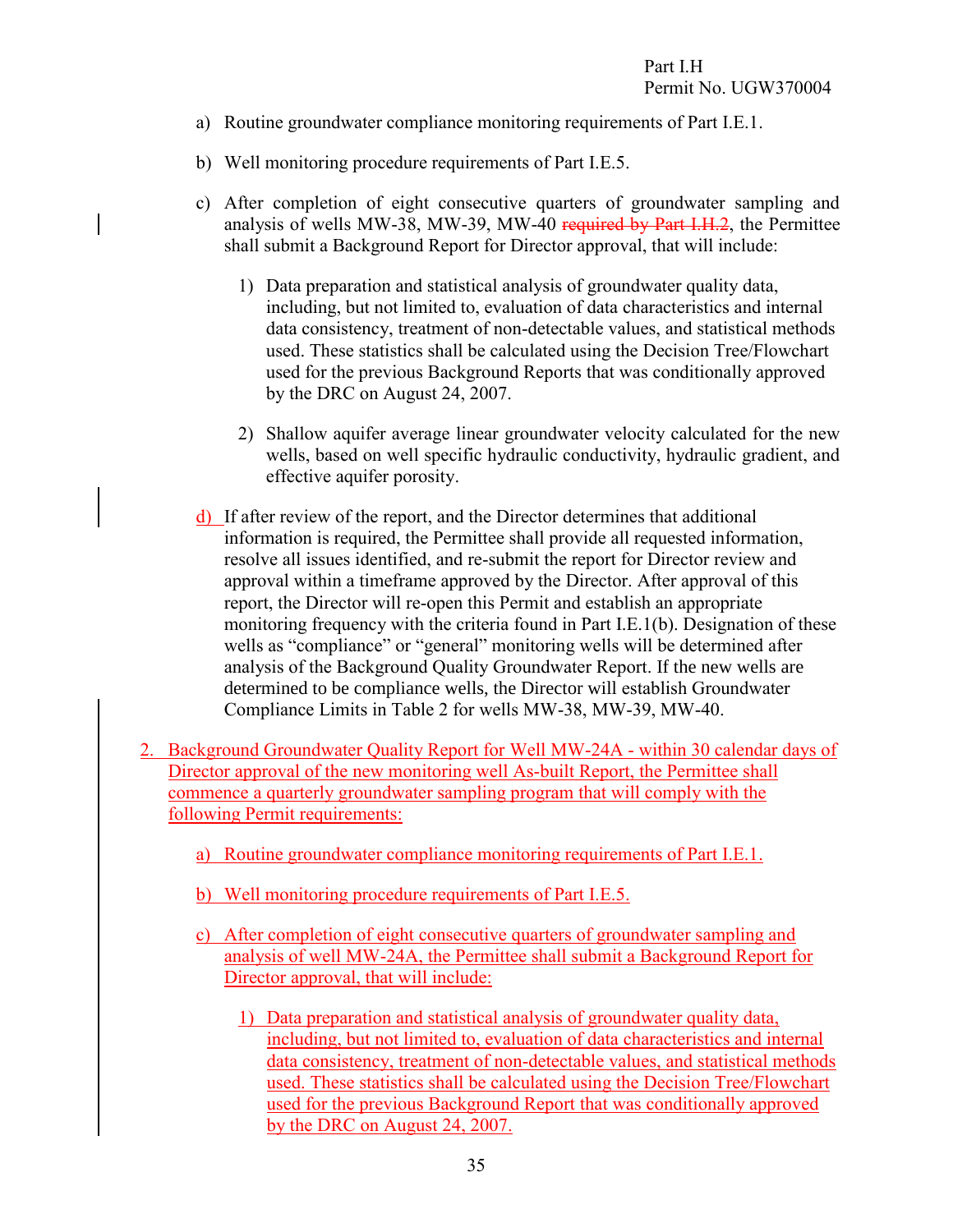- 2) Shallow aquifer average linear groundwater velocity calculated for the new well, based on well specific hydraulic conductivity, hydraulic gradient, and effective aquifer porosity.
- d) If after review of the report, the Director determines that additional information is required, the Permittee shall provide all requested information, resolve all issues identified, and re-submit the report for Director review and approval within a time frame approved by the Director. After approval of this report, the Director will reopen this Permit and establish Groundwater Compliance Limits in Table 2 for wells MW-24A.
- 4. Revised Groundwater Quality Assurance Plan to Include Dissolved Oxygen The Permittee shall update the White Mesa Mill Groundwater Quality Assurance Plan (QAP) to include the collection of dissolved oxygen during field sampling (QAP Parts6.2.2 and Attachment 2-3 (Purging Procedures) and field sampling form) and submit a draft copy of the updated QAP including the updated field sampling form to The Director for review and approval within 60 calendar days of issuance of the modified Permit. The Permittee shall commence field sampling of dissolved oxygen within 30 days of the Director approval of the revised OAP in conformance with Part I.E.1d of the Permit.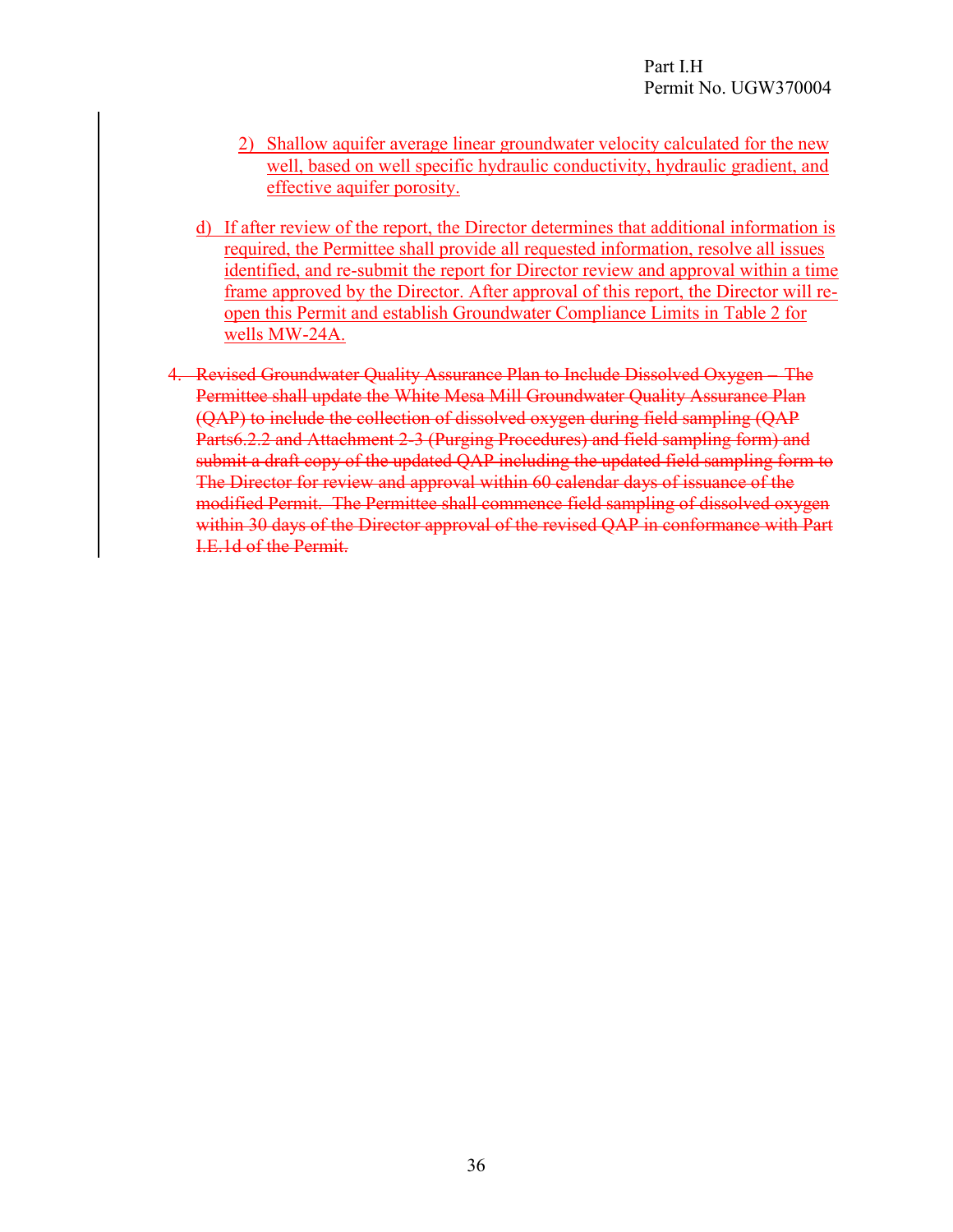#### <span id="page-40-3"></span><span id="page-40-2"></span><span id="page-40-1"></span><span id="page-40-0"></span>PART II. REPORTING REQUIREMENTS

- A. REPRESENTATIVE SAMPLING. Samples taken in compliance with the monitoring requirements established under Part I shall be representative of the monitored activity.
- B. ANALYTICAL PROCEDURES. Water sample analysis must be conducted according to test procedures specified under UAC R317-6-6.3.12 unless other test procedures have been specified in this Permit.
- C. PENALTIES FOR TAMPERING. The Act provides that any person who falsifies, tampers with, or knowingly renders inaccurate, any monitoring device or method required to be maintained under this Permit shall, upon conviction, be punished by a fine of not more than \$10,000 per violation, or by imprisonment for not more than six months per violation, or by both.
- D. REPORTING OF MONITORING RESULTS. Monitoring results obtained during reporting periods specified in the Permit, shall be submitted to the Director at the following address, no later than the date specified following the completed reporting period:

<span id="page-40-6"></span><span id="page-40-5"></span><span id="page-40-4"></span>Division of Waste Management and Radiation Control Utah Department of Environmental Quality 195 North 1950 West P.O. Box 144880 Salt Lake City, Utah 84114-4880

The quarterly due dates for reporting are: June 1, September 1, December 1, and March 1.

- E. COMPLIANCE SCHEDULES. Reports of compliance or noncompliance with, or any progress reports on interim and final requirements contained in any Compliance Schedule of this Permit shall be submitted no later than 14 calendar days following each schedule date.
- F. ADDITIONAL MONITORING BY THE PERMITTEE. If the Permittee monitors any pollutant more frequently than required by this Permit, using approved test procedures as specified in this Permit, the results of this monitoring shall be included in the calculation and reporting of the data submitted. Such increased frequency shall also be indicated.
- <span id="page-40-7"></span>G. RECORDS CONTENTS.
	- 1. Records of monitoring information shall include:
		- a) The date, exact place, and time of sampling, observations, or measurements:
		- b) The individual(s) who performed the sampling, observations, or measurements;
		- c) The date(s) and time(s) analyses were performed;
		- d) The name of the certified laboratory which performed the analyses;
		- e) The analytical techniques or methods used; and,
		- f) The results of such analyses.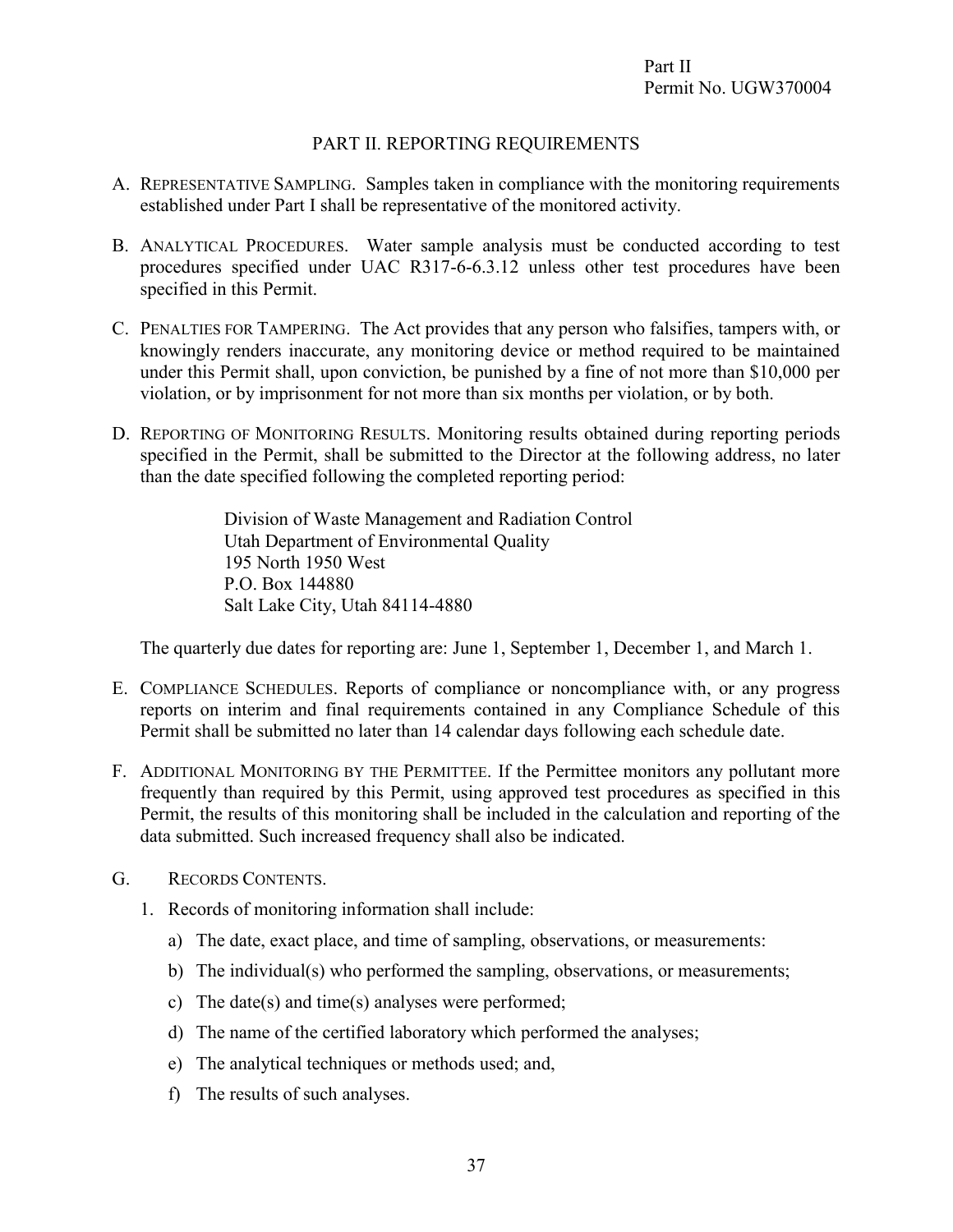- <span id="page-41-0"></span>H. RETENTION OF RECORDS. The Permittee shall retain records of all monitoring information, including all calibration and maintenance records and copies of all reports required by this Permit, and records of all data used to complete the application for this Permit, for a period of at least five years from the date of the sample, measurement, report or application. This period may be extended by request of the Director at any time.
- <span id="page-41-1"></span>I. NOTICE OF NONCOMPLIANCE REPORTING.
	- 1. The Permittee shall verbally report any noncompliance which may endanger public health or the environment as soon as possible, but no later than 24-hours from the time the Permittee first became aware of the circumstances. The report shall be made to the Utah Department of Environmental Quality 24-hour number, (801) 538-6333, or to the Division of Water Quality, Ground Water Protection Section at (801) 538-6146, during normal business hours (8:00 am - 5:00 pm Mountain Time).
	- 2. A written submission shall also be provided to the Director within five calendar days of the time that the Permittee becomes aware of the circumstances. The written submission shall contain:
		- a) A description of the noncompliance and its cause;
		- b) The period of noncompliance, including exact dates and times;
		- c) The estimated time noncompliance is expected to continue if it has not been corrected; and,
		- d) Steps taken or planned to reduce, eliminate, and prevent reoccurrence of the noncompliance.
	- 3. Reports shall be submitted to the addresses in Part II.D, Reporting of Monitoring Results.
- <span id="page-41-2"></span>J. OTHER NONCOMPLIANCE REPORTING. Instances of noncompliance not required to be reported within 5 calendar days, shall be reported at the time that monitoring reports for Part II.D are submitted.
- <span id="page-41-3"></span>K. INSPECTION AND ENTRY. The Permittee shall allow the Director, or an authorized representative, upon the presentation of credentials and other documents as may be required by law, to:
	- 1. Enter upon the Permittee's premises where a regulated facility or activity is located or conducted, or where records must be kept under the conditions of the Permit;
	- 2. Have access to and copy, at reasonable times, any records that must be kept under the conditions of this Permit;
	- 3. Inspect at reasonable times any facilities, equipment (including monitoring and control equipment), practices, or operations regulated or required under this Permit; and,
	- 4. Sample or monitor at reasonable times, for the purpose of assuring Permit compliance or as otherwise authorized by the Act, any substances or parameters at any location.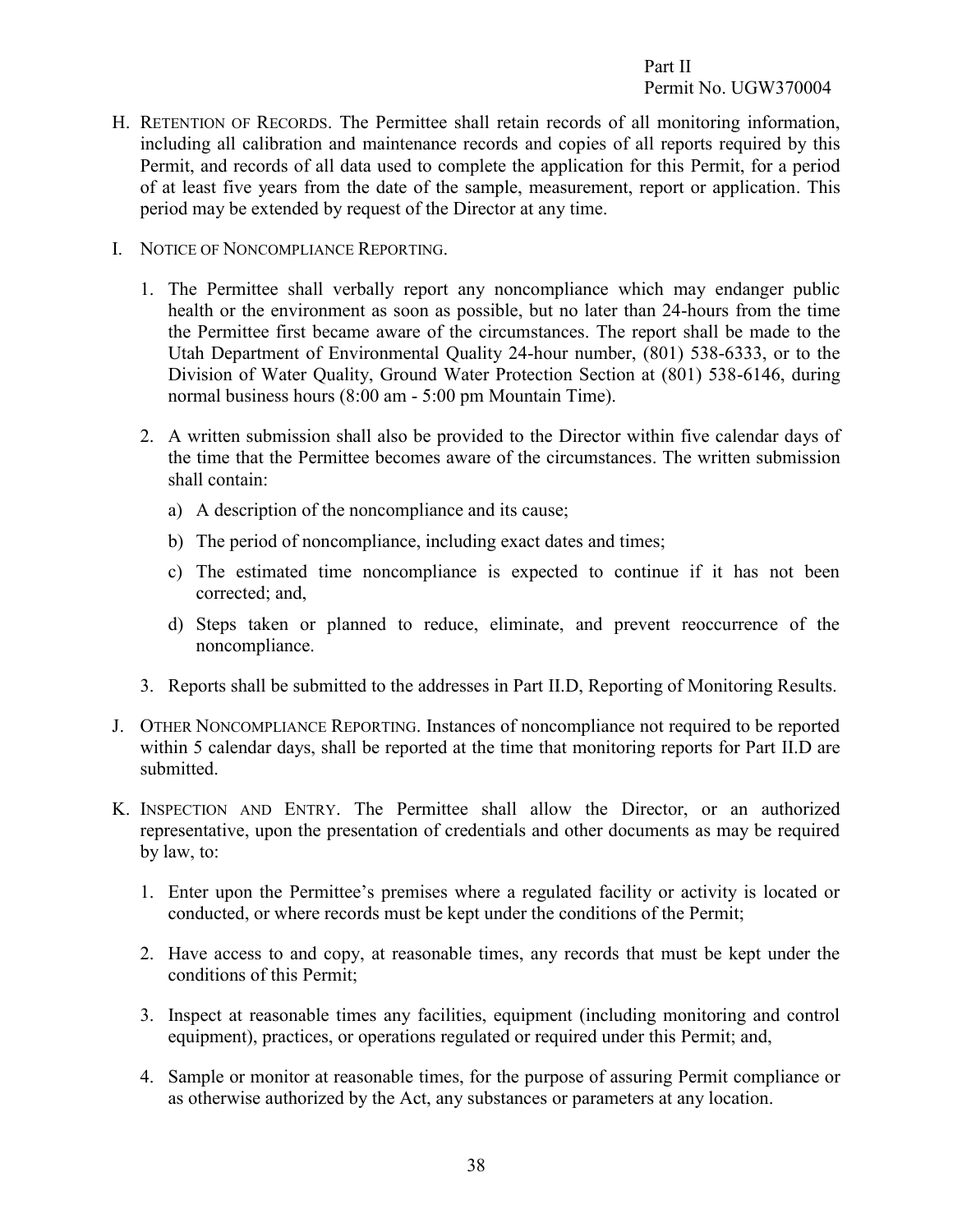#### <span id="page-42-3"></span><span id="page-42-2"></span><span id="page-42-1"></span><span id="page-42-0"></span>PART III. COMPLIANCE RESPONSIBILITIES

- A. DUTY TO COMPLY. The Permittee must comply with all conditions of this Permit. Any Permit noncompliance constitutes a violation of the Act and is grounds for enforcement action; for permit termination, revocation and re-issuance, or modification; or for denial of a permit renewal application. The Permittee shall give advance notice to the Director of the Division of Water Quality of any planned changes in the permitted facility or activity which may result in noncompliance with Permit requirements.
- B. PENALTIES FOR VIOLATIONS OF PERMIT CONDITIONS. The Act provides that any person who violates a Permit condition implementing provisions of the Act is subject to a civil penalty not to exceed \$10,000 per day of such violation. Any person who willfully or negligently violates Permit conditions is subject to a fine not exceeding \$25,000 per day of violation. Any person convicted under Section 19-5-115 of the Act a second time shall be punished by a fine not exceeding \$50,000 per day. Nothing in this Permit shall be construed to relieve the Permittee of the civil or criminal penalties for noncompliance.
- C. NEED TO HALT OR REDUCE ACTIVITY NOT A DEFENSE. It shall not be a defense for a Permittee in an enforcement action that it would have been necessary to halt or reduce the permitted activity in order to maintain compliance with the conditions of this Permit.
- <span id="page-42-4"></span>D. DUTY TO MITIGATE. The Permittee shall take all reasonable steps to minimize or prevent any discharge in violation of this Permit which has a reasonable likelihood of adversely affecting human health or the environment.
- <span id="page-42-5"></span>E. PROPER OPERATION AND MAINTENANCE. The Permittee shall at all times properly operate and maintain all facilities and systems of treatment and control (and related appurtenances) which are installed or used by the Permittee to achieve compliance with the conditions of this Permit. Proper operation and maintenance also includes adequate laboratory controls and quality assurance procedures. This provision requires the operation of back-up or auxiliary facilities or similar systems which are installed by a Permittee only when the operation is necessary to achieve compliance with the conditions of the Permit.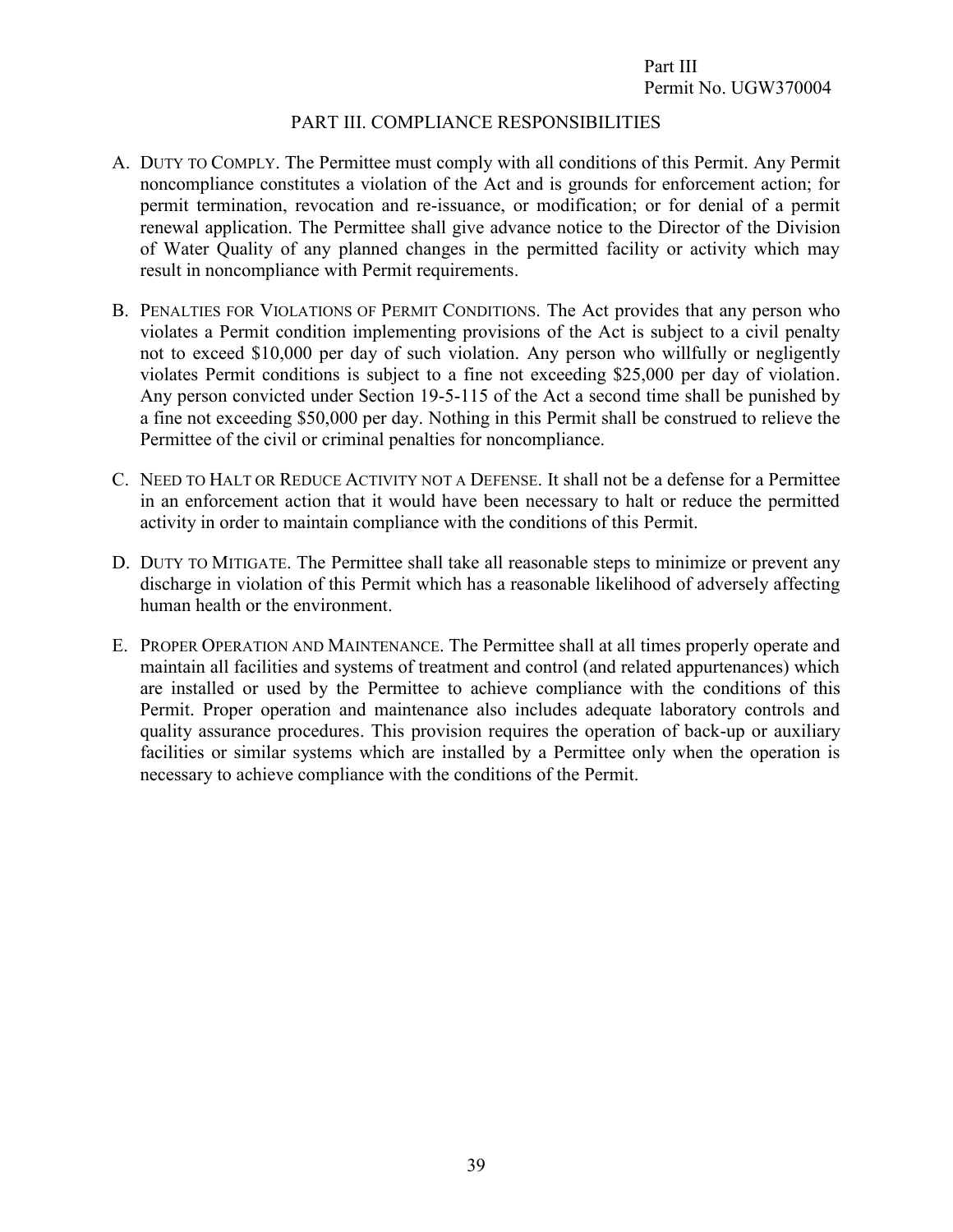#### <span id="page-43-2"></span><span id="page-43-1"></span><span id="page-43-0"></span>PART IV. GENERAL REQUIREMENTS

- A. PLANNED CHANGES. The Permittee shall give notice to the Director as soon as possible of any planned physical alterations or additions to the permitted facility. Notice is required when the alteration or addition could significantly change the nature of the facility or increase the quantity of pollutants discharged.
- B. ANTICIPATED NONCOMPLIANCE. The Permittee shall give advance notice of any planned changes in the permitted facility or activity which may result in noncompliance with Permit requirements.
- <span id="page-43-3"></span>C. PERMIT ACTIONS. This Permit may be modified, revoked and reissued, or terminated for cause. The filing of a request by the Permittee for a permit modification, revocation and reissuance, or termination, or a notification of planned changes or anticipated noncompliance, does not stay any permit condition.
- <span id="page-43-4"></span>D. DUTY TO REAPPLY. If the Permittee wishes to continue an activity regulated by this Permit after the expiration date of this Permit, the Permittee must apply for and obtain a new permit. The application should be submitted at least 180 calendar days before the expiration date of this Permit.
- <span id="page-43-5"></span>E. DUTY TO PROVIDE INFORMATION. The Permittee shall furnish to the Director, within a reasonable time, any information which the Director may request to determine whether cause exists for modifying, revoking and reissuing, or terminating this Permit, or to determine compliance with this Permit. The Permittee shall also furnish to the Director, upon request, copies of records required to be kept by this Permit.
- <span id="page-43-6"></span>F. OTHER INFORMATION. When the Permittee becomes aware that it failed to submit any relevant facts in a permit application, or submitted incorrect information in a permit application or any report to the Director, it shall promptly submit such facts or information.
- <span id="page-43-7"></span>G. SIGNATORY REQUIREMENTS. All applications, reports or information submitted to the Director shall be signed and certified.
	- 1. All permit applications shall be signed as follows:
		- a) For a corporation: by a responsible corporate officer;
		- b) For a partnership or sole proprietorship: by a general partner or the proprietor, respectively.
		- c) For a municipality, State, Federal, or other public agency: by either a principal executive officer or ranking elected official.
	- 2. All reports required by the Permit and other information requested by the Director shall be signed by a person described above or by a duly authorized representative of that person. A person is a duly authorized representative only if:
		- a) The authorization is made in writing by a person described above and submitted to the Director, and,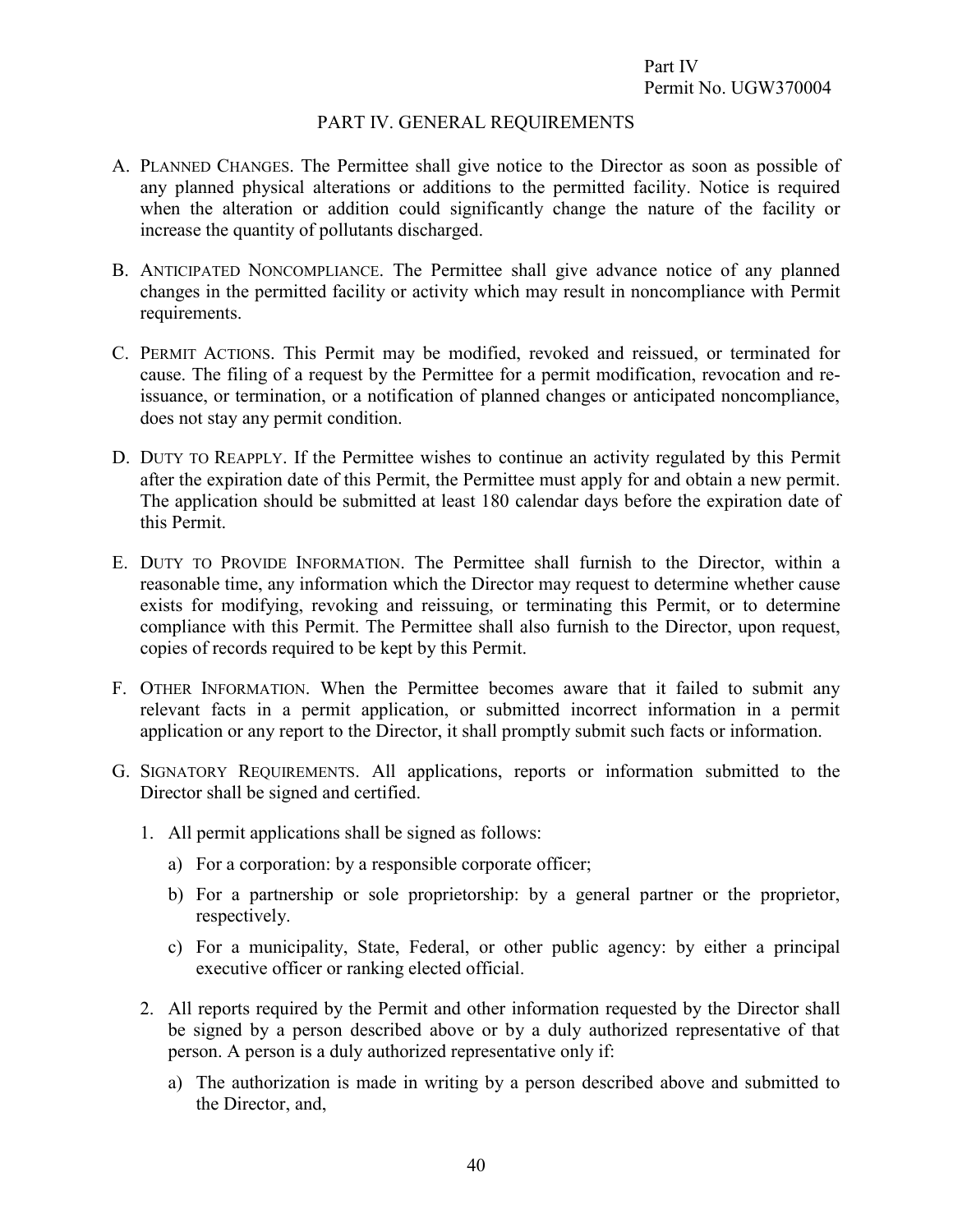- b) The authorization specified either an individual or a position having responsibility for the overall operation of the regulated facility or activity, such as the position of plant manager, operator of a well or a well field, superintendent, position of equivalent responsibility, or an individual or position having overall responsibility for environmental matters for the company. (A duly authorized representative may thus be either a named individual or any individual occupying a named position).
- 3. Changes to Authorization. If an authorization under Part IV.G.2. is no longer accurate because a different individual or position has responsibility for the overall operation of the facility, a new authorization satisfying the requirements of Part IV.G.2 must be submitted to the Director prior to or together with any reports, information, or applications to be signed by an authorized representative.
- 4. Certification. Any person signing a document under this section shall make the following certification:

<span id="page-44-0"></span>"I certify under penalty of law that this document and all attachments were prepared under my direction or supervision in accordance with a system designed to assure that qualified personnel properly gather and evaluate the information submitted. Based on my inquiry of the person or persons who manage the system, or those persons directly responsible for gathering the information, the information submitted is, to the best of my knowledge and belief, true, accurate, and complete. I am aware that there are significant penalties for submitting false information, including the possibility of fine and imprisonment for knowing violations."

- H. PENALTIES FOR FALSIFICATION OF REPORTS. The Act provides that any person who knowingly makes any false statement, representation, or certification in any record or other document submitted or required to be maintained under this Permit, including monitoring reports or reports of compliance or noncompliance shall, upon conviction be punished by a fine of not more than \$10,000 per violation, or by imprisonment for not more than six months per violation, or by both.
- <span id="page-44-1"></span>I. AVAILABILITY OF REPORTS. Except for data determined to be confidential by the Permittee, all reports prepared in accordance with the terms of this Permit shall be available for public inspection at the offices of the Director. As required by the Act, permit applications, permits, effluent data, and groundwater quality data shall not be considered confidential.
- <span id="page-44-2"></span>J. PROPERTY RIGHTS. The issuance of this Permit does not convey any property rights of any sort, or any exclusive privileges, nor does it authorize any injury to private property or any invasion of personal rights, nor any infringement of federal, state or local laws or regulations.
- <span id="page-44-3"></span>K. SEVERABILITY. The provisions of this Permit are severable, and if any provision of this Permit, or the application of any provision of this Permit to any circumstance, is held invalid, the application of such provision to other circumstances, and the remainder of this Permit, shall not be affected thereby.
- <span id="page-44-4"></span>L. TRANSFERS. This Permit may be automatically transferred to a new Permittee if:
	- 1. The current Permittee notifies the Director at least 30 calendar days in advance of the proposed transfer date;